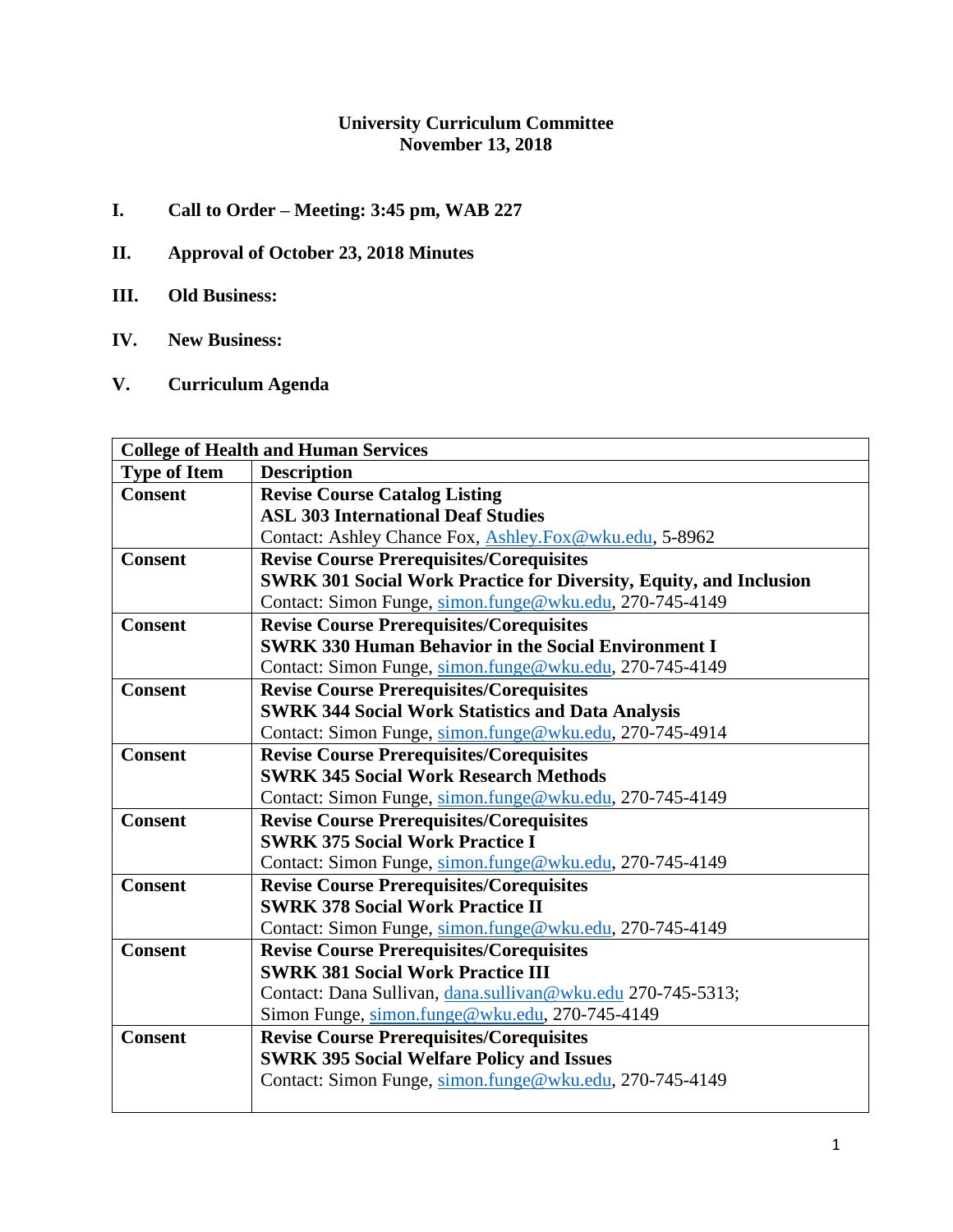| <b>Consent</b> | <b>Revise Course Prerequisites/Corequisites</b>                  |  |
|----------------|------------------------------------------------------------------|--|
|                | <b>SWRK 433 Ethical Issues in Social Work</b>                    |  |
|                | Contact: Simon Funge, simon.funge@wku.edu, 270-745-4149          |  |
| <b>Consent</b> | <b>Revise Course Prerequisites/Corequisites</b>                  |  |
|                | <b>SWRK 480 Social Work Field Practicum I</b>                    |  |
|                | Contact: Dana Sullivan, dana.sullivan@wku.edu 270-745-5313;      |  |
|                | Simon Funge, simon.funge@wku.edu, 270-745-4149                   |  |
| <b>Consent</b> | <b>Revise Course Prerequisites/Corequisites</b>                  |  |
|                | <b>SWRK 481 Social Work Field Seminar I</b>                      |  |
|                | Contact: Dana Sullivan, dana.sullivan@wku.edu; Simon Funge,      |  |
|                | $\frac{\text{simon.funge@wku.edu}}{270-745-4149}$                |  |
| <b>Consent</b> | <b>Revise a Course Catalog Listing</b>                           |  |
|                | <b>REC 332 Outdoor Education</b>                                 |  |
|                | Contact: Tammie Stenger-Ramsey, tammie.stenger@wku.edu, 745-6063 |  |
| <b>Consent</b> | Delete a Course                                                  |  |
|                | <b>SWRK 485 Integrated Generalist Social Work Practice</b>       |  |
|                | Contact: Simon Funge, simon.funge@wku.edu, 745-4149              |  |
| <b>Consent</b> | <b>Revise a Program Title</b>                                    |  |
|                | <b>548P/548 Environmental Health Science</b>                     |  |
|                | Contact: Richie Taylor, ritchie.taylor@wku.edu, 745-8975         |  |
| <b>Action</b>  | <b>Revise a Program</b>                                          |  |
|                | <b>459 Minor in Social Work</b>                                  |  |
|                | Contact: Simon Funge, simon.funge@wku.edu, 270-745-4149          |  |
| <b>Action</b>  | <b>Revise a Program</b>                                          |  |
|                | 594 Bachelor of Social Work                                      |  |
|                | Contact: Dana Sullivan, dana.sullivan@wku.edu, 745-5313;         |  |
|                | Simon Funge, simon.funge@wku.edu, 745-4149                       |  |

| <b>Potter College of Arts &amp; Letters</b> |                                                                         |  |
|---------------------------------------------|-------------------------------------------------------------------------|--|
| <b>Type of Item</b>                         | <b>Description of Item &amp; Contact Information</b>                    |  |
| <b>Consent</b>                              | <b>Proposal to Revise Course Prerequisites/Corequisites</b>             |  |
|                                             | Item: DANC 314 - Styles of Musical Theatre Dance I                      |  |
|                                             | Contact: Amanda Clark, Amanda.Clark@wku.edu, Phone: 52956               |  |
| <b>Consent</b>                              | <b>Proposal to Revise Course Title</b>                                  |  |
|                                             | <b>Item: SJB 421 - American Press History</b>                           |  |
|                                             | Contact person: Mac McKerral, mac.mckerral@wku.edu, Phone: 813-679-5662 |  |
| <b>Consent</b>                              | <b>Proposal to Revise Course Prerequisites</b>                          |  |
|                                             | Item: FILM 366 - History of Narrative Film                              |  |
|                                             | Contact person: Ted Hovet, ted.hovet@wku.edu, Phone: 55782              |  |
| <b>Consent</b>                              | <b>Proposal to Revise Course Prerequisites</b>                          |  |
|                                             | Item: FILM 465 - Film Genres                                            |  |
|                                             | Contact person: Ted Hovet, ted.hovet@wku.edu, Phone: 55782              |  |
| <b>Consent</b>                              | <b>Proposal to Revise Course Prerequisites</b>                          |  |
|                                             | Item: FILM 466 - Film Theory                                            |  |
|                                             | Contact person: Ted Hovet, ted.hovet@wku.edu, Phone: 55782              |  |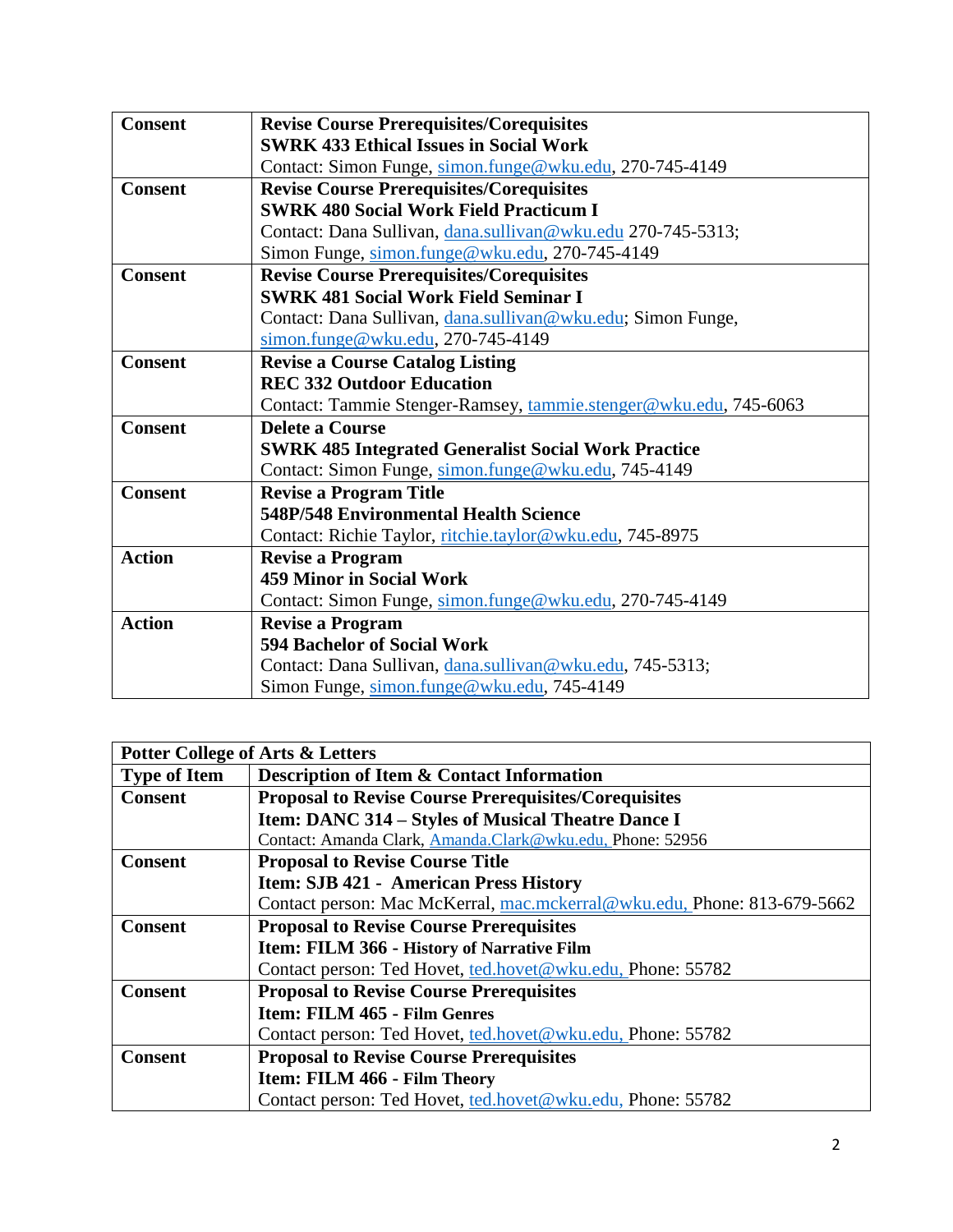| <b>Consent</b> | <b>Proposal to Revise Course Prerequisites</b>                   |  |
|----------------|------------------------------------------------------------------|--|
|                | <b>Item: PJ 334 - Picture Stories</b>                            |  |
|                | Contact person: James Kenney, james.kenney@wku.edu, Phone: 56307 |  |
| <b>Consent</b> | <b>Proposal to Change Catalog Course Listing</b>                 |  |
|                | <b>Item: PJ 131 - Introduction to Digital Photography</b>        |  |
|                | Contact person: James Kenney, james.kenney@wku.edu, Phone: 56307 |  |
| <b>Action</b>  | <b>Proposal to Create a New Course</b>                           |  |
|                | Item: MLNG 200 – Literature in Translation                       |  |
|                | Contact: Tim Straubel, tim.straubel@wku.edu, Phone: 58897        |  |
| <b>Action</b>  | <b>Proposal to Revise a Program</b>                              |  |
|                | Item: $630 - BA$ in Dance                                        |  |
|                | Contact: Amanda Clark, Amanda.Clark@wku.edu, Phone: 52956        |  |

| <b>Ogden College of Science and Engineering</b> |                                                        |  |
|-------------------------------------------------|--------------------------------------------------------|--|
| <b>Type of item</b>                             | <b>Description of Item &amp; Contact Information</b>   |  |
| <b>Action</b>                                   | <b>Proposal to Create a New Course</b>                 |  |
|                                                 | MATH 099, Corequisite Support for Algebra, 1 hr.       |  |
|                                                 | Contact: Leslie Plumlee, leslie.plumlee@wku.edu, x6210 |  |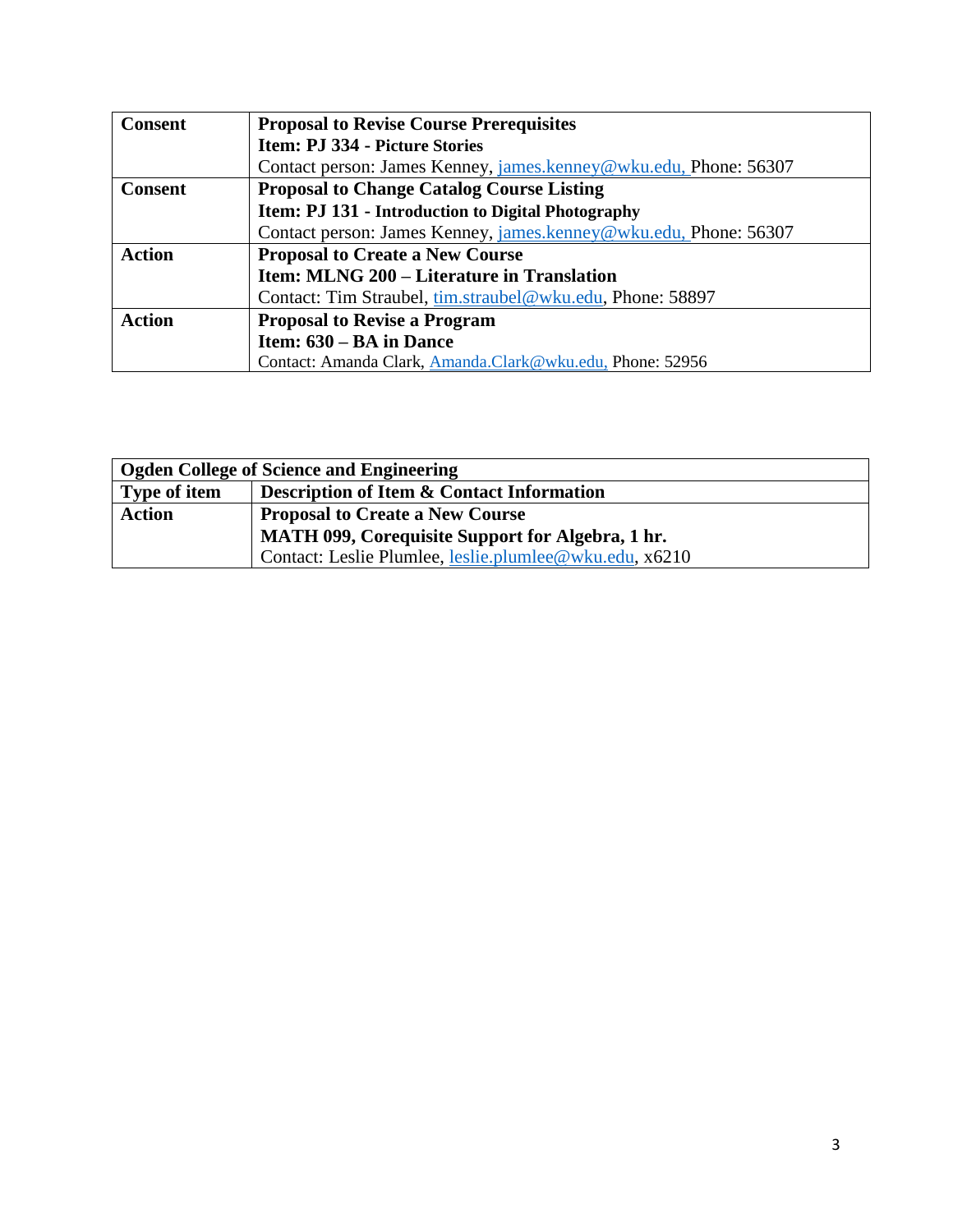### **College of Health and Human Services Communication Sciences and Disorders Proposal to Revise Course Catalog Listing (Consent Item)**

Contact Person: Ashley Chance Fox, [Ashley.Fox@wku.edu,](mailto:Ashley.Fox@wku.edu) 5-8962

### **1. Identification of course:**

- 1.1 Course prefix and number: ASL 303
- 1.2 Course title: International Deaf Studies
- **2. Current course catalog listing:** A study abroad course that will expand the student's global understanding and knowledge of language, culture, education, law, technology, services provided and careers for the deaf and hard of hearing in other countries.
- **3. Proposed course catalog listing:** Expands the student's global understanding and knowledge of language, culture, education, law, technology, services provided and careers for the deaf and hard of hearing in other countries.
- **4. Rationale for revision of the course catalog listing:** Study abroad was only one way this course was intended. It is confusing for students the semesters we offer it in other modes.
- **5. Proposed term for implementation:** Summer 2019

| <b>Communication Sciences and Disorders</b>    | 10/09/2018 |
|------------------------------------------------|------------|
| <b>CHHS Undergraduate Curriculum Committee</b> | 10/19/2018 |
| Undergraduate Curriculum Committee             |            |
| University Senate                              |            |
|                                                |            |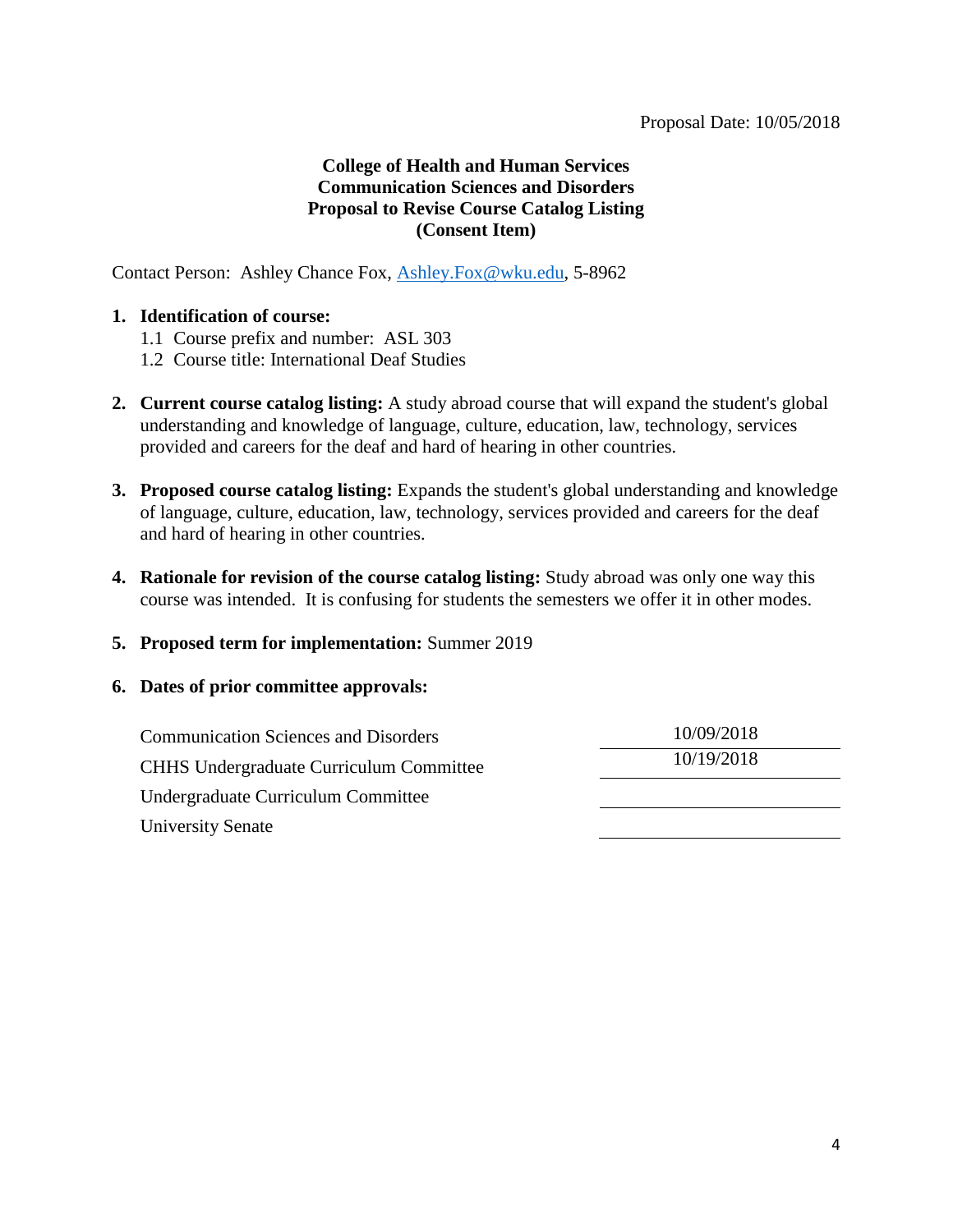Contact Person: Simon Funge, [simon.funge@wku.edu,](mailto:simon.funge@wku.edu) 270-745-4149

### **1. Identification of course:**

- 1.1 Course prefix and number: SWRK 301
- 1.2 Course title: Social Work Practice for Diversity, Equity, and Inclusion
- **2. Current prerequisites:** SWRK 101, SWRK 205, and admission to the BSW program
- **3. Proposed prerequisites:** SWRK 101 and restricted to social work majors and minors
- **4. Rationale for the revision of prerequisites:** SWRK 205: Introduction to Social Work is being removed from the Major. Content in SWRK 101: Foundations of Human Services provides a sufficient base of knowledge required for SWRK 301: Diversity, Equity, and Inclusion.
- **5. Effect on completion of major/minor sequence:** No effect.
- **6. Proposed term for implementation:** Fall 2019

| <b>BSW Program Faculty</b>                     | August 24, 2018        |
|------------------------------------------------|------------------------|
| Department of Social Work                      | <b>August 24, 2018</b> |
| <b>CHHS Undergraduate Curriculum Committee</b> | 10/19/2018             |
| Undergraduate Curriculum Committee             |                        |
| <b>University Senate</b>                       |                        |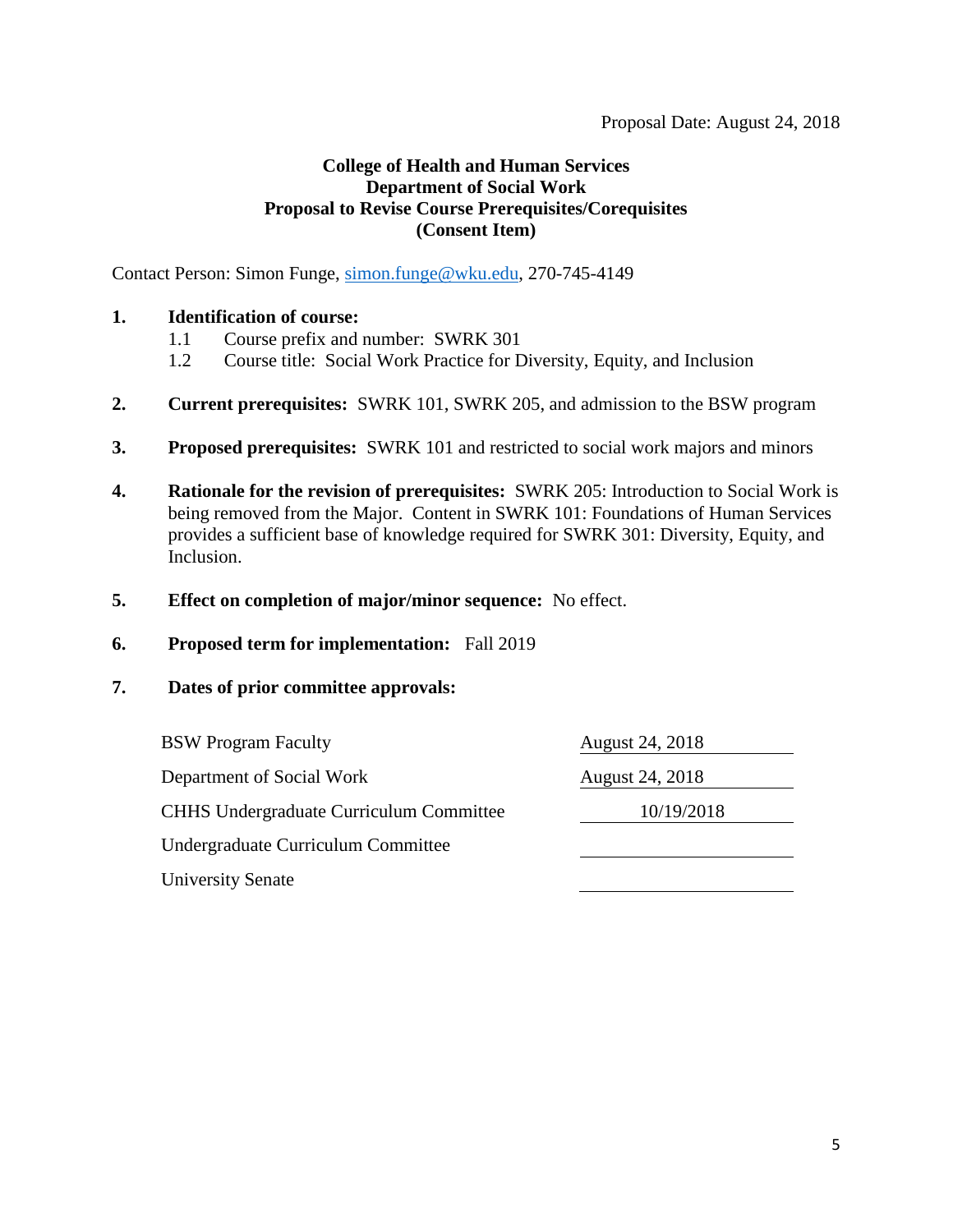Contact Person: Simon Funge, [simon.funge@wku.edu,](mailto:simon.funge@wku.edu) 270-745-4149

### **1. Identification of course:**

- 1.1 Course prefix and number: SWRK 330
- 1.2 Course title: Human Behavior in the Social Environment I
- **2. Current prerequisites:** SWRK 101 and SWRK 205. Prerequisite for majors: Admission to the program.
- **3. Proposed prerequisites:** None
- **4. Rationale for the revision of prerequisites:** SWRK 330: Human Behavior in the Social Environment I, is being proposed as a Colonnade – Systems course. Therefore, no prerequisites will be required. As a Colonnade – Systems course, concepts and content from SWRK 101: Foundations of Human Services will no longer be required. In addition, SWRK 205: Introduction to Social Work, is being removed from the Social Work Major. Students can be successful in this course without a foundation in the concepts and content provided in SWRK 101 and SWRK 205.
- **5. Effect on completion of major/minor sequence:** No effect.
- **6. Proposed term for implementation:** Fall 2019
- **7. Dates of prior committee approvals:**

| <b>BSW Program Faculty</b>                     | August 24, 2018 |
|------------------------------------------------|-----------------|
| Department of Social Work                      | August 24, 2018 |
| <b>CHHS Undergraduate Curriculum Committee</b> | 10/19/2018      |
| Undergraduate Curriculum Committee             |                 |
| <b>University Senate</b>                       |                 |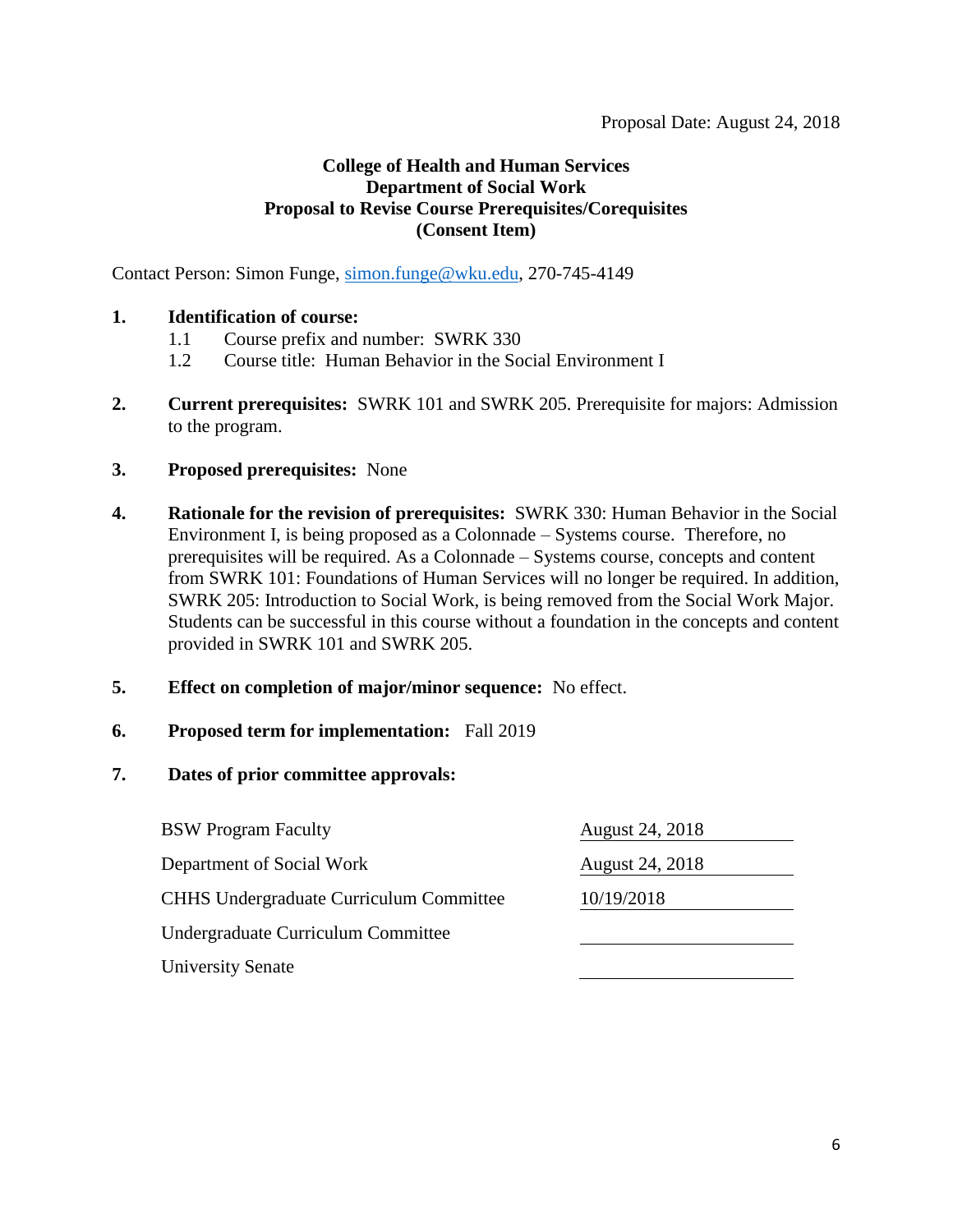Contact Person: Simon Funge, [simon.funge@wku.edu,](mailto:simon.funge@wku.edu) 270-745-4914

### **1. Identification of course:**

- 1.1 Course prefix and number: SWRK 344
- 1.2 Course title: Social Work Statistics and Data Analysis
- **2. Current prerequisites:** MATH 116 or equivalent, SWRK 101 and 205. Enrollment limited to a social work major or minor.

#### **3. Proposed prerequisites:**

Pre-requisites: Completion of Foundations: Quantitative Reasoning category.

#### **4. Rationale for the revision of prerequisites/corequisites/special requirements:**

The Department of Social Work is proposing to replace the current prerequisites to SWRK 344 with a single prerequisite: Completion of Foundations: Quantitative Reasoning category. This change is due to the following factors: (1) SWRK 344 is now a prerequisite for the Social Work Major and is not limited to Social Work Majors and Minors; (2) content from SWRK 101: Foundations of Human Services is no longer essential prior to taking SWRK 344; (3) SWRK 205: Introduction to Social Work is proposed to be removed from the Social Work Major; and (4) knowledge in quantitative reasoning will be sufficient for successful completion of SWRK 344.

#### **5. Effect on completion of major/minor sequence:** No effect.

#### **6. Proposed term for implementation:** Fall 2019

| <b>BSW Program Faculty</b>                     | August 24, 2018 |
|------------------------------------------------|-----------------|
| Department of Social Work                      | August 24, 2018 |
| <b>CHHS Undergraduate Curriculum Committee</b> | 10/19/2018      |
| Undergraduate Curriculum Committee             |                 |
| <b>University Senate</b>                       |                 |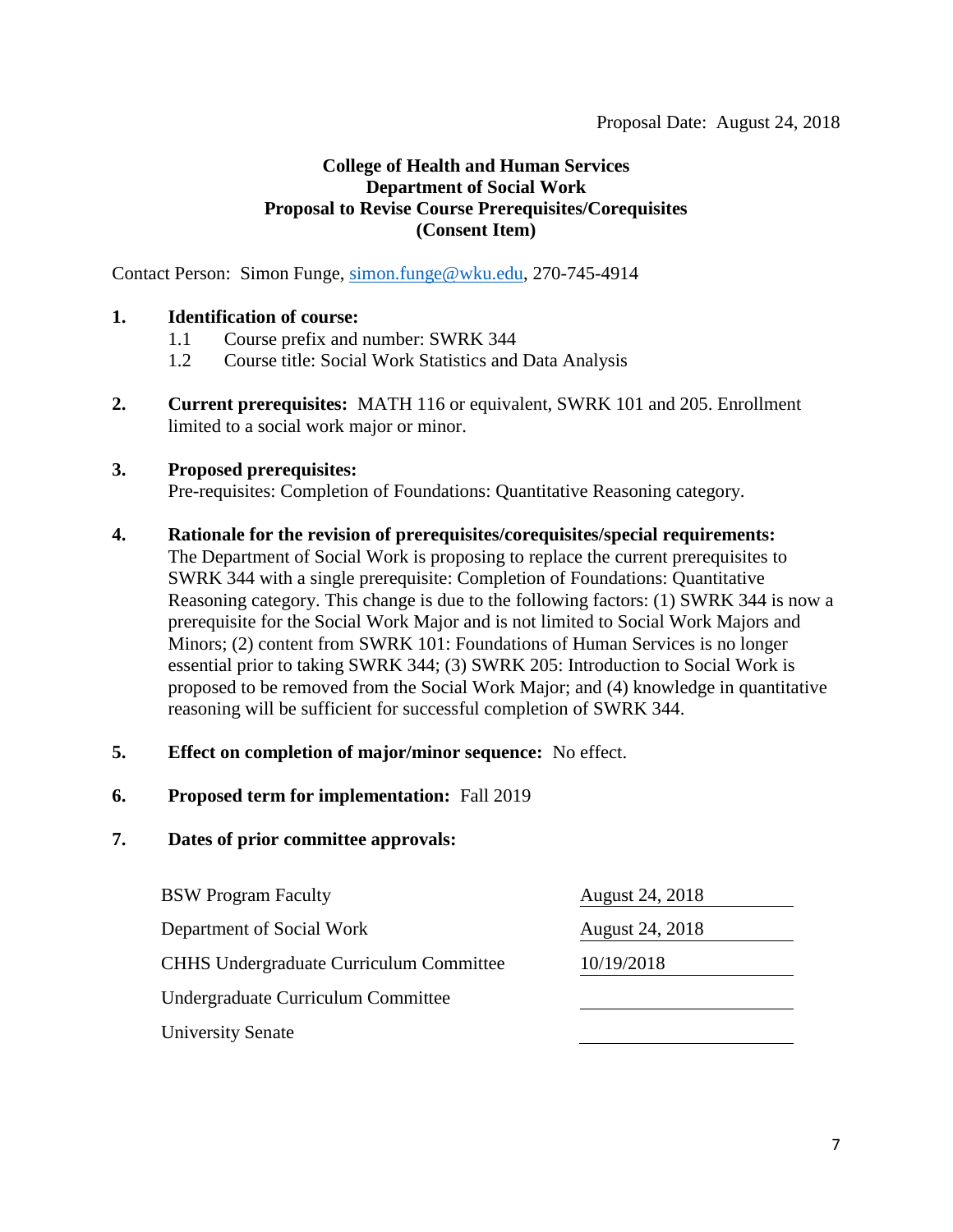Contact Person: Simon Funge, [simon.funge@wku.edu,](mailto:simon.funge@wku.edu) 270-745-4149

### **1. Identification of course:**

- 1.1 Course prefix and number: SWRK 345
- 1.2 Course title: Social Work Research Methods
- **2. Current prerequisites:** SWRK 344
- **3. Proposed prerequisites:** SWRK 378 and SWRK 379
- **4. Rationale for the revision of prerequisites/corequisites/special requirements:** SWRK 344: Social Work Statistics and Data Analysis or an equivalent statistics course is now a prerequisite for the Social Work Major. Students will apply the group facilitation knowledge and skills they learn in SWRK 378: Social Work Practice II (Groups) and interviewing techniques they acquire in SWRK 379: Introduction to Social Work Communication Skills to conduct a community and organizational needs assessment in SWRK 345: Social Work Research Methods.
- **5. Effect on completion of major/minor sequence:** No effect.
- **6. Proposed term for implementation:** Fall 2019

| <b>BSW</b> Program Faculty                     | October 5, 2018 |
|------------------------------------------------|-----------------|
| Department of Social Work                      | October 5, 2018 |
| <b>CHHS Undergraduate Curriculum Committee</b> | 10/19/2018      |
| Undergraduate Curriculum Committee             |                 |
| <b>University Senate</b>                       |                 |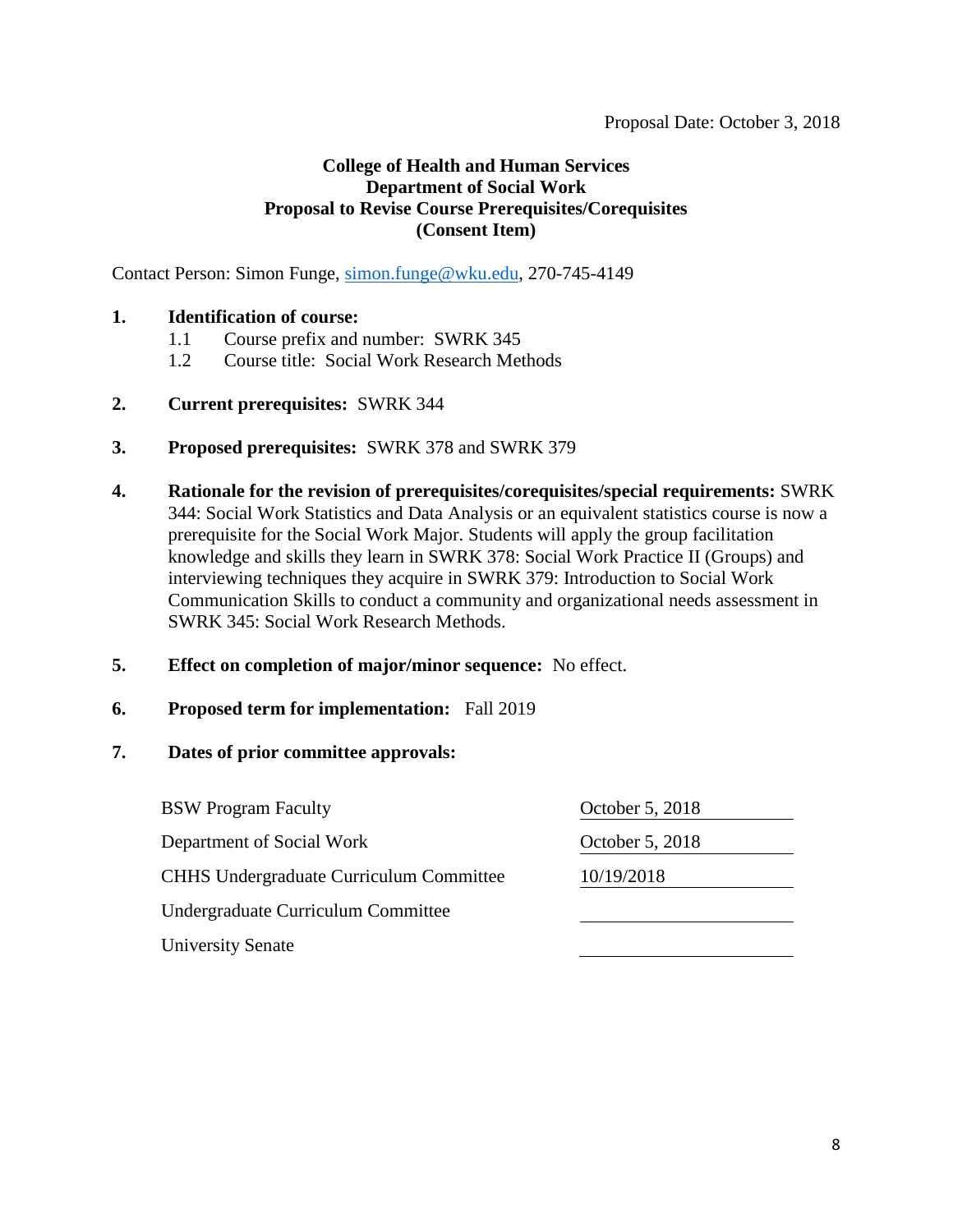Contact Person: Simon Funge, [simon.funge@wku.edu,](mailto:simon.funge@wku.edu) 270-745-4149

### **1. Identification of course:**

- 1.1 Course prefix and number: SWRK 375
- 1.2 Course title: Social Work Practice

### **2. Current prerequisites/corequisites:**  Pre-requisites: SWRK 101, SWRK 205 and admission to the program Co-requisites: SWRK 330

### **3. Proposed prerequisites/corequisites:** Pre-requisites: SWRK 330, restricted to social work majors Co-requisites: OR SWRK 330

### **4. Rationale for the revision of prerequisites/corequisites/special requirements:** In SWRK 375: Social Work Practice I students develop basic skills in assessment, problemsolving processes, and interventions with social work clients. Content in SWRK 330: Human Behavior in the Social Environment I complements this content by providing students with an understanding of how the social environment impacts clients' behaviors. Because the course is focused on social work practice, it is restricted to Majors. Therefore, Social Work Minors and other non-Social Work students are not permitted to take this class. SWRK 101: Foundations of Human Services is a prerequisite for the Social Work Major. Therefore, "Restricted to social work majors" is sufficient as a prerequisite for the course. In addition, SWRK 205: Introduction to Social Work is being removed from the Social Work Major. Some Social Work Majors may take SWRK 330 in a prior semester if they were a Social Work Minor or they took the course as a Colonnade – Systems class (currently proposed).

- **5. Effect on completion of major/minor sequence:** No effect.
- **6. Proposed term for implementation:** Fall 2019

| <b>BSW Program Faculty</b>                     | August 24, 2018 |
|------------------------------------------------|-----------------|
| Department of Social Work                      | August 24, 2018 |
| <b>CHHS Undergraduate Curriculum Committee</b> | 10/19/2018      |
| Undergraduate Curriculum Committee             |                 |
| <b>University Senate</b>                       |                 |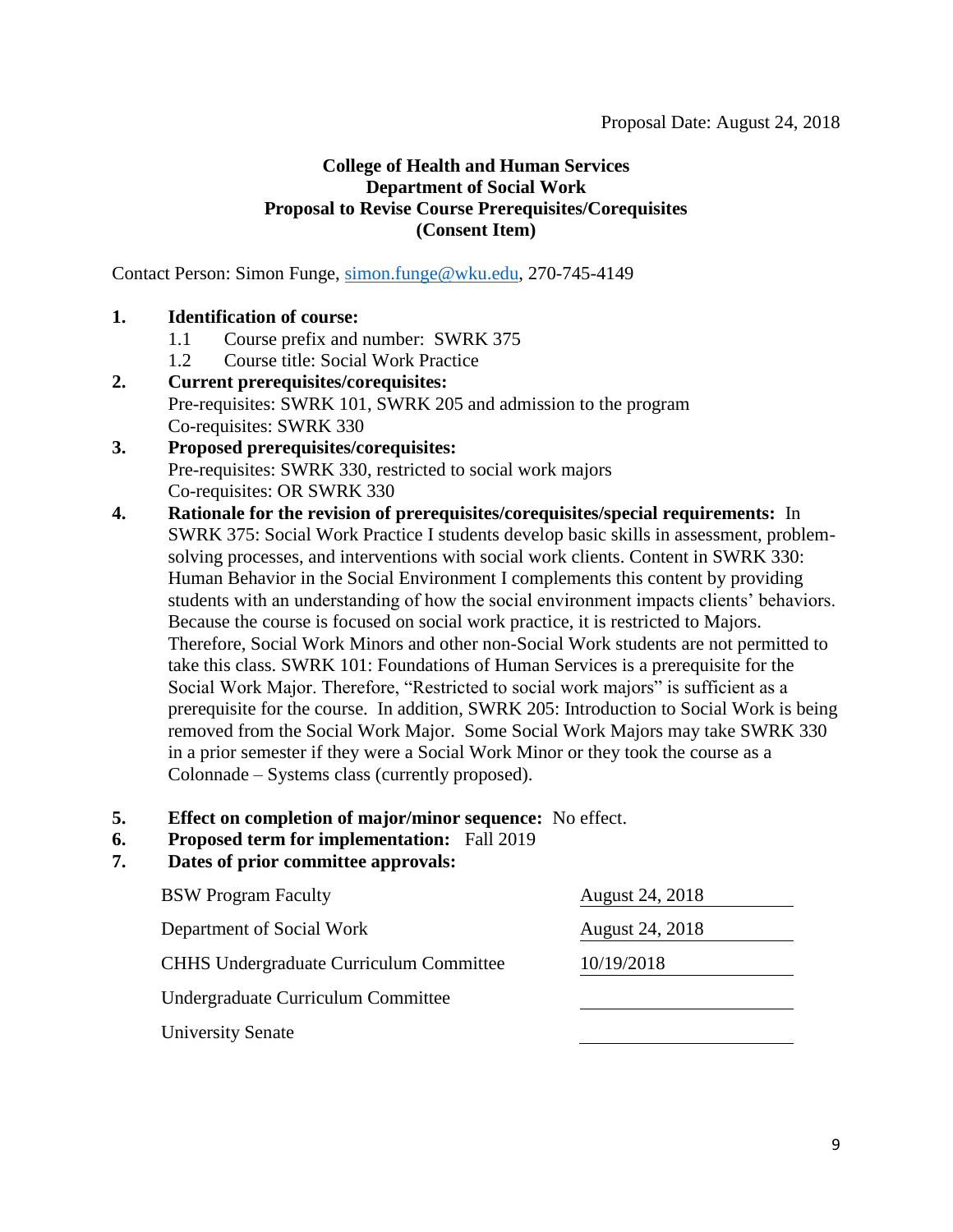Contact Person: Simon Funge, [simon.funge@wku.edu,](mailto:simon.funge@wku.edu) 270-745-4149

### **1. Identification of course:**

- 1.1 Course prefix and number: SWRK 378
- 1.2 Course title: Social Work Practice II

### **2. Current prerequisites:**  Prerequisites: SWRK 330 and 375, restricted to social work majors.

### **3. Proposed prerequisites:**

Prerequisites: SWRK 330 and SWRK 375

- **4. Rationale for the revision of prerequisites/corequisites/special requirements:** Social Work practice courses are restricted to Social Work Majors. Therefore, if a student has already completed SWRK 375: Social Work Practice I, it is redundant to also include "restricted to social work majors" as a prerequisite.
- **5. Effect on completion of major/minor sequence:** No effect.

#### **6. Proposed term for implementation:** Fall 2019

| <b>BSW Program Faculty</b>                     | October 5, 2018 |  |
|------------------------------------------------|-----------------|--|
| Department of Social Work                      | October 5, 2018 |  |
| <b>CHHS</b> Undergraduate Curriculum Committee | 10/19/2018      |  |
| Undergraduate Curriculum Committee             |                 |  |
| <b>University Senate</b>                       |                 |  |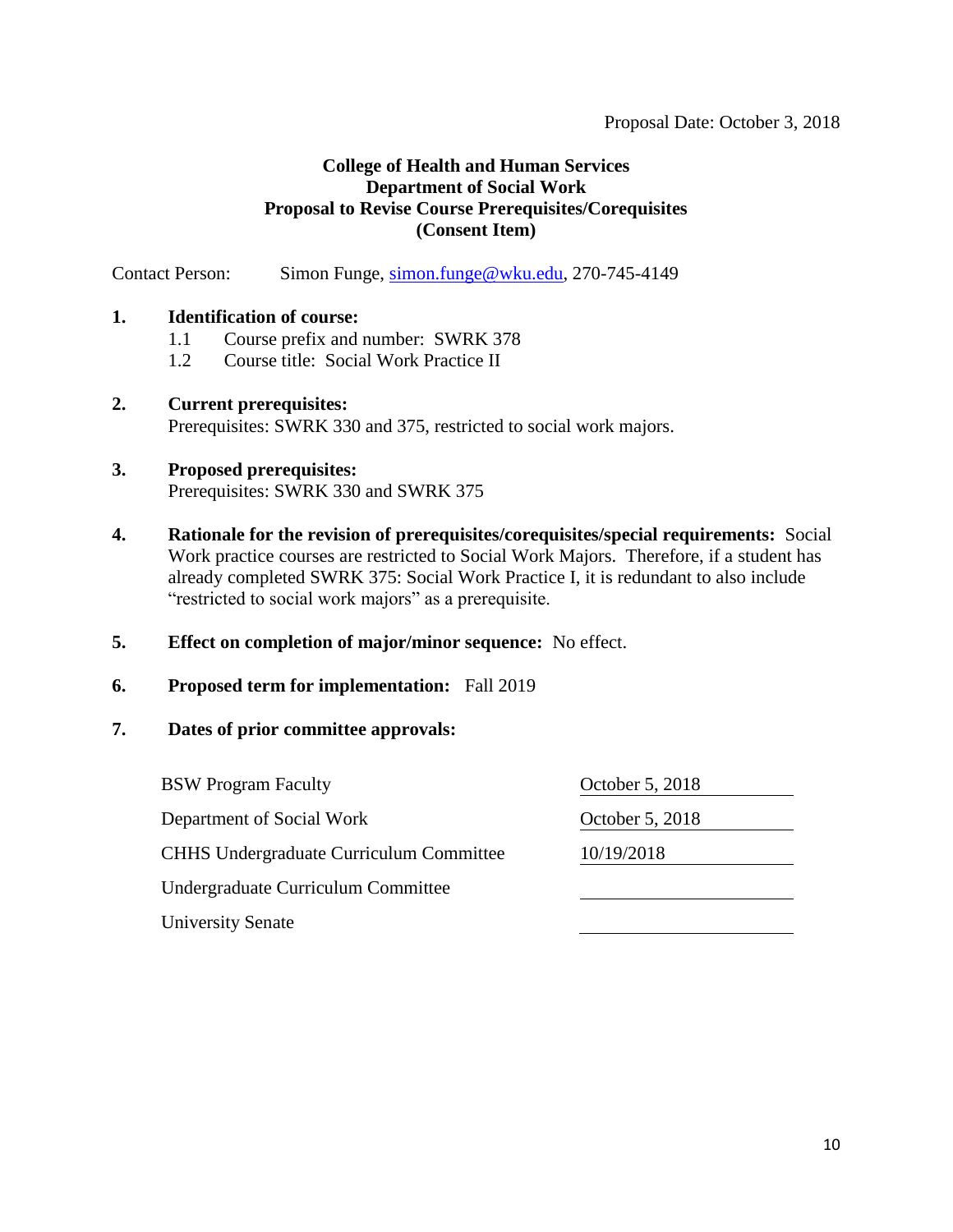Contact Person: Dana Sullivan, [dana.sullivan@wku.edu,](mailto:dana.sullivan@wku.edu) 270-745-5313 Simon Funge, [simon.funge@wku.edu,](mailto:simon.funge@wku.edu) 270-745-4149

### **1. Identification of course:**

- 1.1 Course prefix and number: SWRK 381
- 1.2 Course title: Social Work Practice III
- **2. Current prerequisites:** SWRK 379
- **3. Proposed prerequisites:** SWRK 378 and SWRK 379
- **4. Rationale for the revision of prerequisites/corequisites/special requirements:**  Students will be conducting community and organizational assessments in SWRK 381: Social Work Practice III (Organizations and Communities). A foundation in group dynamics and processes and the skills to facilitate task groups acquired in SWRK 378: Social Work Practice II (Groups) is essential to these assessments. In addition, students will interview community and organizational stakeholders in SWRK 381 using the interviewing skills they acquire in SWRK 379: Introduction to Social Work Communication Skills.
- **5. Effect on completion of major/minor sequence:** This change will keep students in sequence to complete the Social Work Major in four semesters. (Currently five semesters.)

#### **6. Proposed term for implementation:** Fall 2019

| May 4, 2018     |
|-----------------|
| August 24, 2018 |
| 10/19/2018      |
|                 |
|                 |
|                 |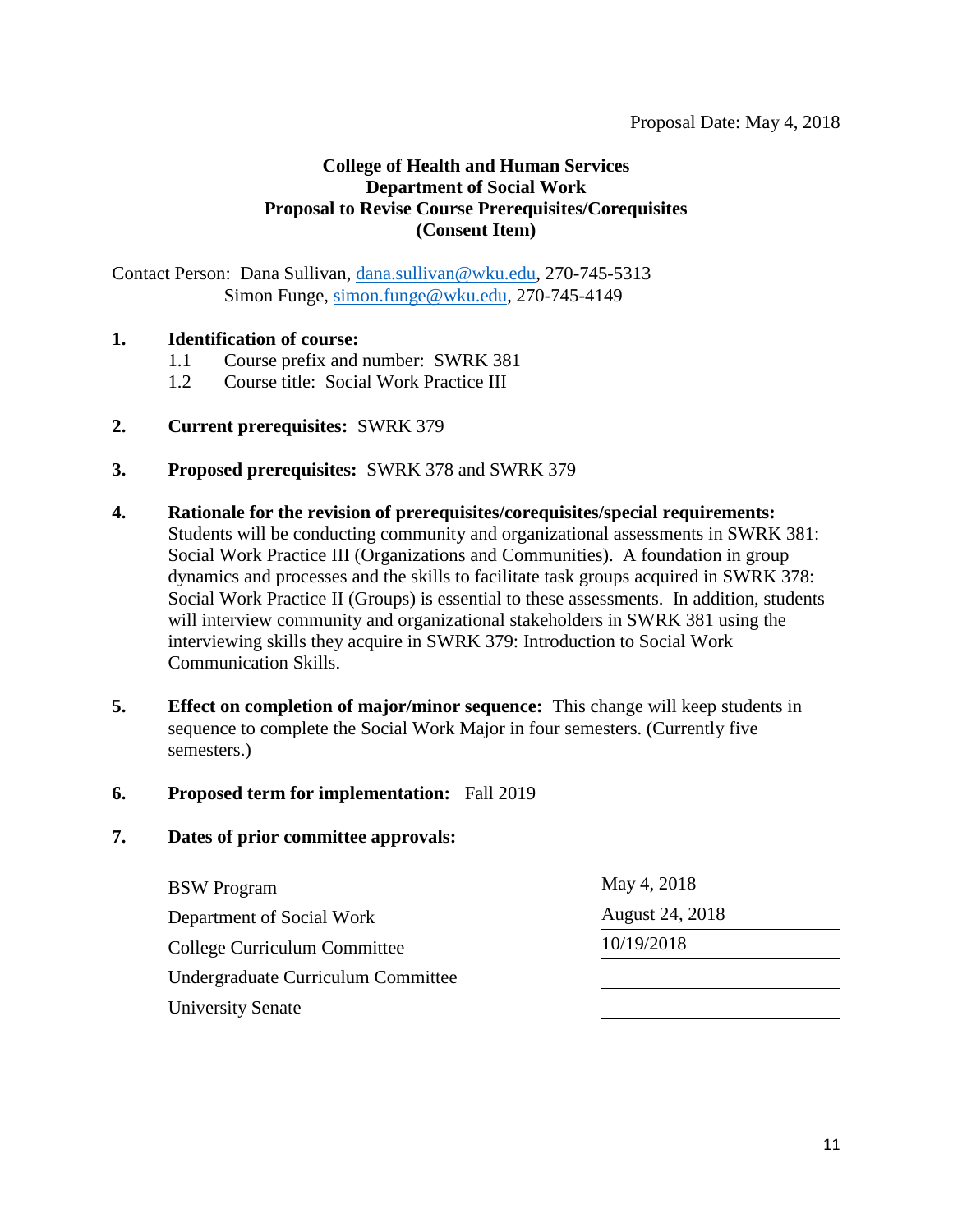Contact Person: Dana Sullivan, [dana.sullivan@wku.edu,](mailto:dana.sullivan@wku.edu) 270-745-5313 Simon Funge, [simon.funge@wku.edu,](mailto:simon.funge@wku.edu) 270-745-4149

#### **1. Identification of course:**

- 1.1 Course prefix and number: SWRK 395
- 1.2 Course title: Social Welfare Policy and Issues
- **2. Current prerequisites:** SWRK 330
- **3. Proposed prerequisites:** SWRK 345 and SWRK 381
- **4. Rationale for the revision of prerequisites/corequisites/special requirements:** SWRK 330 is now a prerequisite or co-requisite for SWRK 375: Social Work Practice I. In SWRK 395: Social Welfare Policy and Issues, students will utilize the community and organizational needs assessment skills they acquire in SWRK 345: Social Work Research Methods and SWRK 381: Social Work Practice III, to collect and analyze data related to a social welfare issue to determine policy alternatives that more effectively address the issue analyzed.
- **5. Effect on completion of major/minor sequence:** This change will keep students in sequence to complete the Social Work Major in four semesters. (Currently five semesters.)

#### **6. Proposed term for implementation:** Fall 2019

| <b>BSW</b> Program Faculty                     | October 5, 2018 |
|------------------------------------------------|-----------------|
| Department of Social Work                      | October 5, 2018 |
| <b>CHHS Undergraduate Curriculum Committee</b> | 10/19/2018      |
| Undergraduate Curriculum Committee             |                 |
| <b>University Senate</b>                       |                 |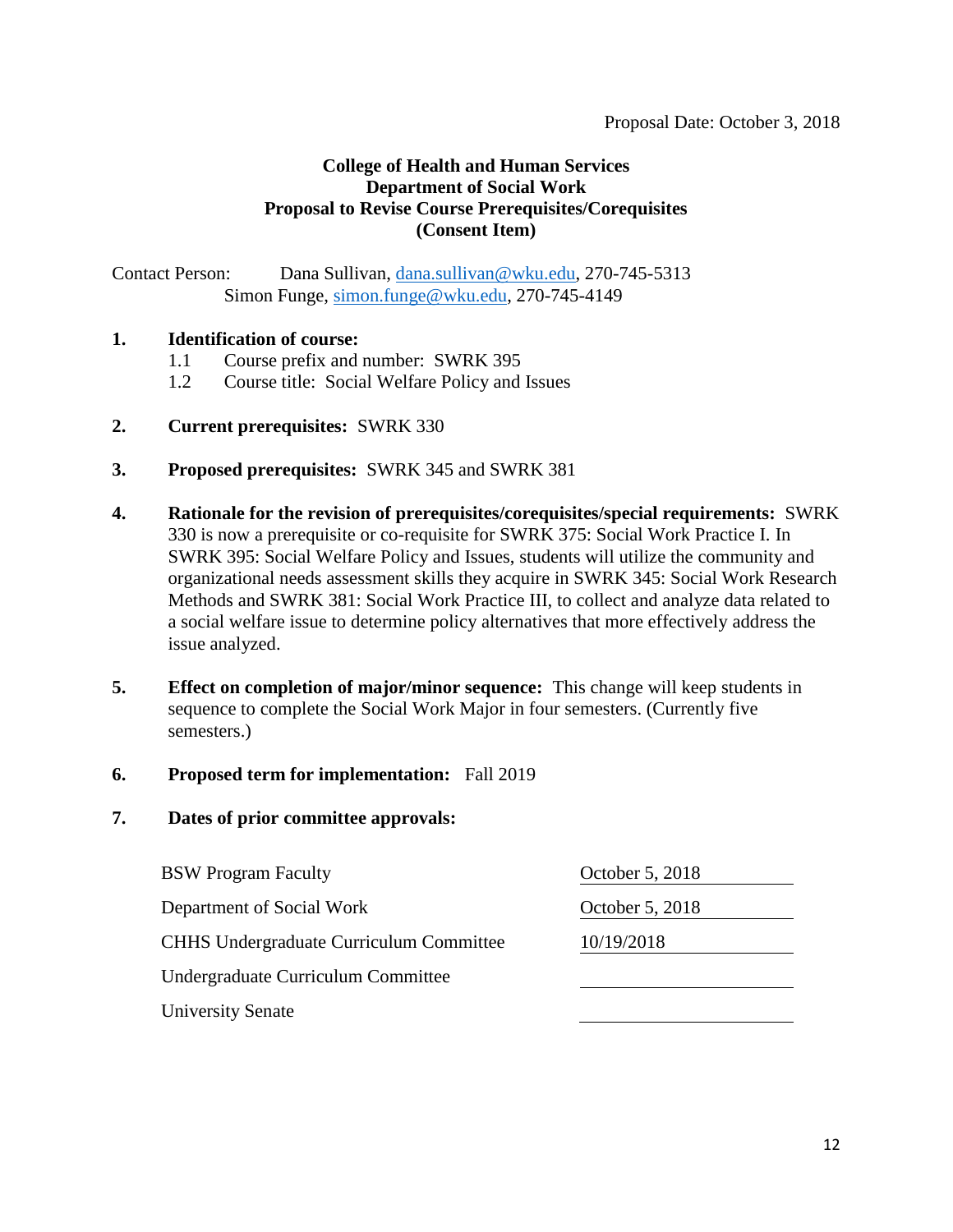Contact Person: Simon Funge, [simon.funge@wku.edu,](mailto:simon.funge@wku.edu) 270-745-4149

### **1. Identification of course:**

- 1.1 Course prefix and number: SWRK 433
- 1.2 Course title: Ethical Issues and Dilemmas in Social Work
- **2. Current prerequisites:** SWRK 101 and SWRK 205 or permission of instructor
- **3. Proposed prerequisites:** SWRK 101 or permission of instructor
- **4. Rationale for the revision of prerequisites/corequisites/special requirements:** SWRK 205 is being removed from the Social Work Major. SWRK 101: Foundations of Human Services, provides a sufficient foundation for SWRK 433: Ethical Issues and Dilemmas in Social Work. The course examines professional ethics and common ethical dilemmas in social work and models of ethical decision making are applied in case vignettes. SWRK 433 is an elective in the Social Work Major.
- **5. Effect on completion of major/minor sequence:** No effect.

#### **6. Proposed term for implementation:** Fall 2019

| <b>BSW</b> Program Faculty                     | <b>August 24, 2018</b> |
|------------------------------------------------|------------------------|
| Department of Social Work                      | August 24, 2018        |
| <b>CHHS Undergraduate Curriculum Committee</b> | 10/19/2018             |
| Undergraduate Curriculum Committee             |                        |
| <b>University Senate</b>                       |                        |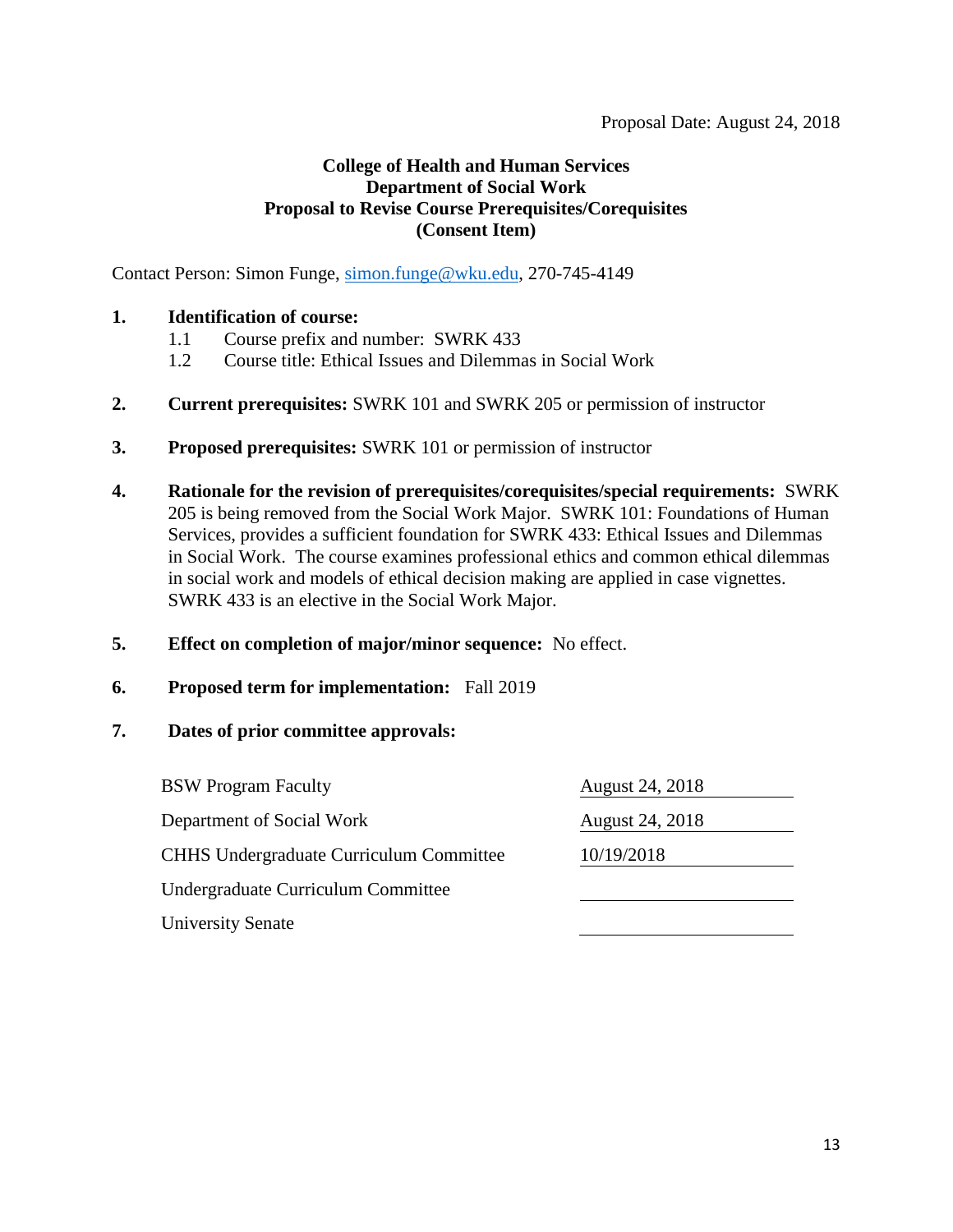Contact Person: Dana Sullivan, [dana.sullivan@wku.edu,](mailto:dana.sullivan@wku.edu) 270-745-5313 Simon Funge, [simon.funge@wku.edu,](mailto:simon.funge@wku.edu) 270-745-4149

### **1. Identification of course:**

- 1.1 Course prefix and number: SWRK 480
- 1.2 Course title: Social Work Field Practicum I
- **2. Current prerequisites:** SWRK 345, 378, 381, field director approval and senior standing **Corequisite:** SWRK 481
- **3. Proposed prerequisites:** SWRK 378, 379, field director approval and senior standing **Corequisite:** SWRK 481
- **4. Rationale for the revision of prerequisites:** Content and concepts learned in SWRK 345: Social Work Research Methods and SWRK 381: Social Work Practice III are no longer critical to preparing students to beginning their first semester of their field practicum (SWRK 481: Social Work Field Practicum I). Students will conduct a community and organizational assessment related to their practicum (SWRK 480: Field Practicum I). A foundation in group dynamics and processes, and the skills to facilitate task groups acquired in SWRK 378: Social Work Practice II (Groups) is essential to these assessments. In addition, students will interview community and organizational stakeholders related to their practicum (SWRK 480: Field Practicum I) using the interviewing skills they acquire in SWRK 379: Introduction to Social Work Communication Skills.
- **5. Effect on completion of major/minor sequence:** This change will keep students in sequence to complete the Social Work Major in four semesters. (Currently five semesters.)
- **6. Proposed term for implementation:** Fall 2019
- **7. Dates of prior committee approvals:**

| <b>BSW</b> Program Faculty                     | May 4, 2018     |
|------------------------------------------------|-----------------|
| Department of Social Work                      | August 24, 2018 |
| <b>CHHS</b> Undergraduate Curriculum Committee | 10/19/2018      |
| Undergraduate Curriculum Committee             |                 |
| <b>University Senate</b>                       |                 |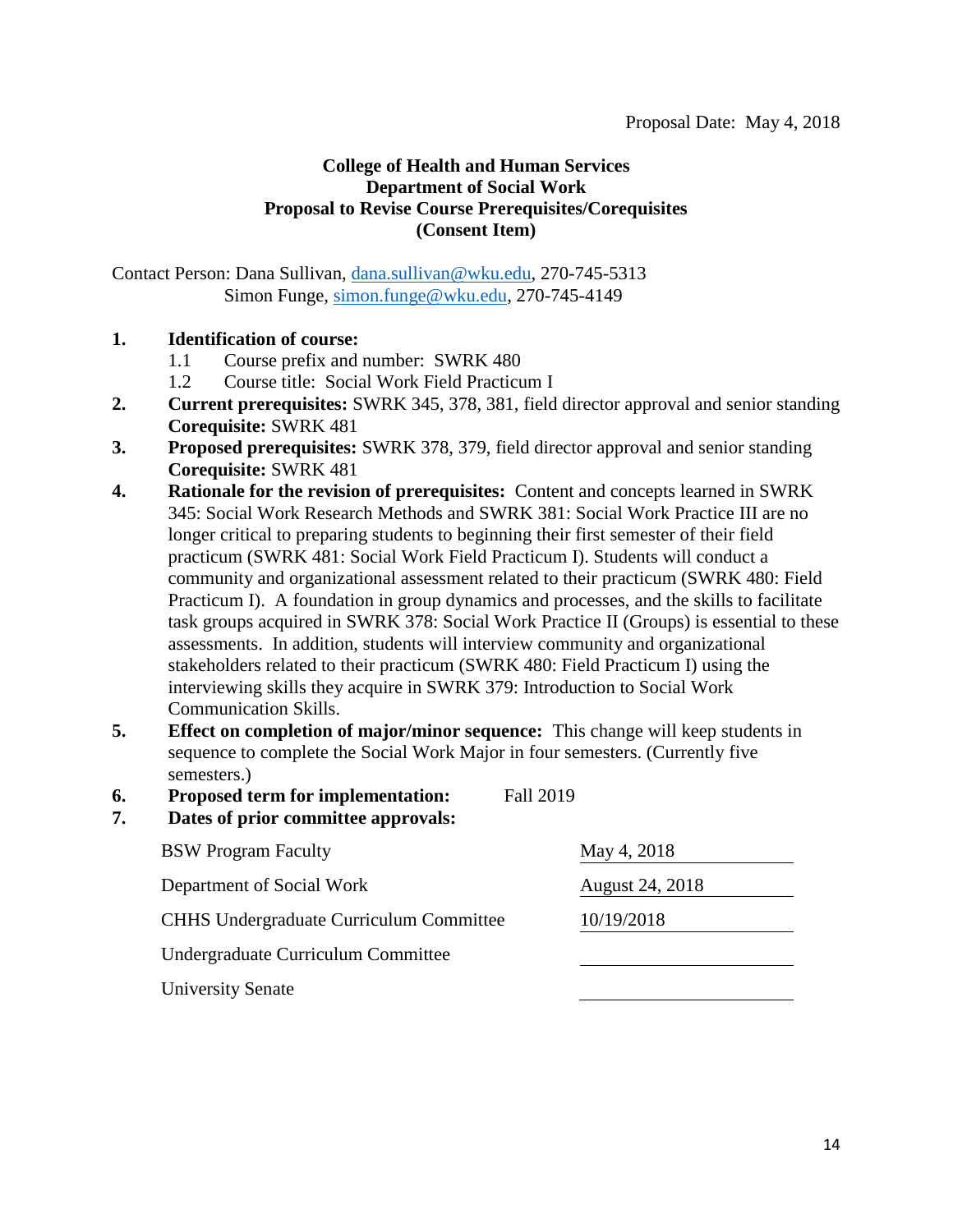Contact Person: Dana Sullivan, [dana.sullivan@wku.edu,](mailto:dana.sullivan@wku.edu) 270-745-5313 Simon Funge, [simon.funge@wku.edu,](mailto:simon.funge@wku.edu) 270-745-4149

### **1. Identification of course:**

- 1.1 Course prefix and number: SWRK 481
- 1.2 Course title: Social Work Field Seminar I
- **2. Current prerequisites:** SWRK 345, 378, 381, and admission into the field internship and senior standing **Corequisite:** SWRK 480
- **3. Proposed prerequisites:** SWRK 378, 379, field director approval and senior standing

**Corequisite:** SWRK 480

- **4. Rationale for the revision of prerequisites:** Content and concepts learned in SWRK 345: Social Work Research Methods and SWRK 381: Social Work Practice III are no longer critical to preparing students to beginning their first semester of their field practicum including their field seminar (SWRK 481: Social Work Field Seminar I.) Field seminar requires students to actively participate in and facilitate group activities and discussions with their peers in SWRK 481: Field Seminar I). The foundation in group dynamics and processes and the skills to facilitate task groups acquired in SWRK 378: Social Work Practice II (Groups) is essential. In addition, students need a strong foundation in communication skills to effectively facilitate group discussions in the seminar using the skills they acquire in SWRK 379: Introduction to Social Work Communication Skills.
- **5. Effect on completion of major/minor sequence:** This change will keep students in sequence to complete the Social Work Major in four semesters. (Currently five semesters.)
- **6. Proposed term for implementation:** Fall 2019

| <b>BSW</b> Program                 | May 4, 2018     |
|------------------------------------|-----------------|
| Department of Social Work          | August 24, 2018 |
| College Curriculum Committee       | 10/19/2018      |
| Undergraduate Curriculum Committee |                 |
| <b>University Senate</b>           |                 |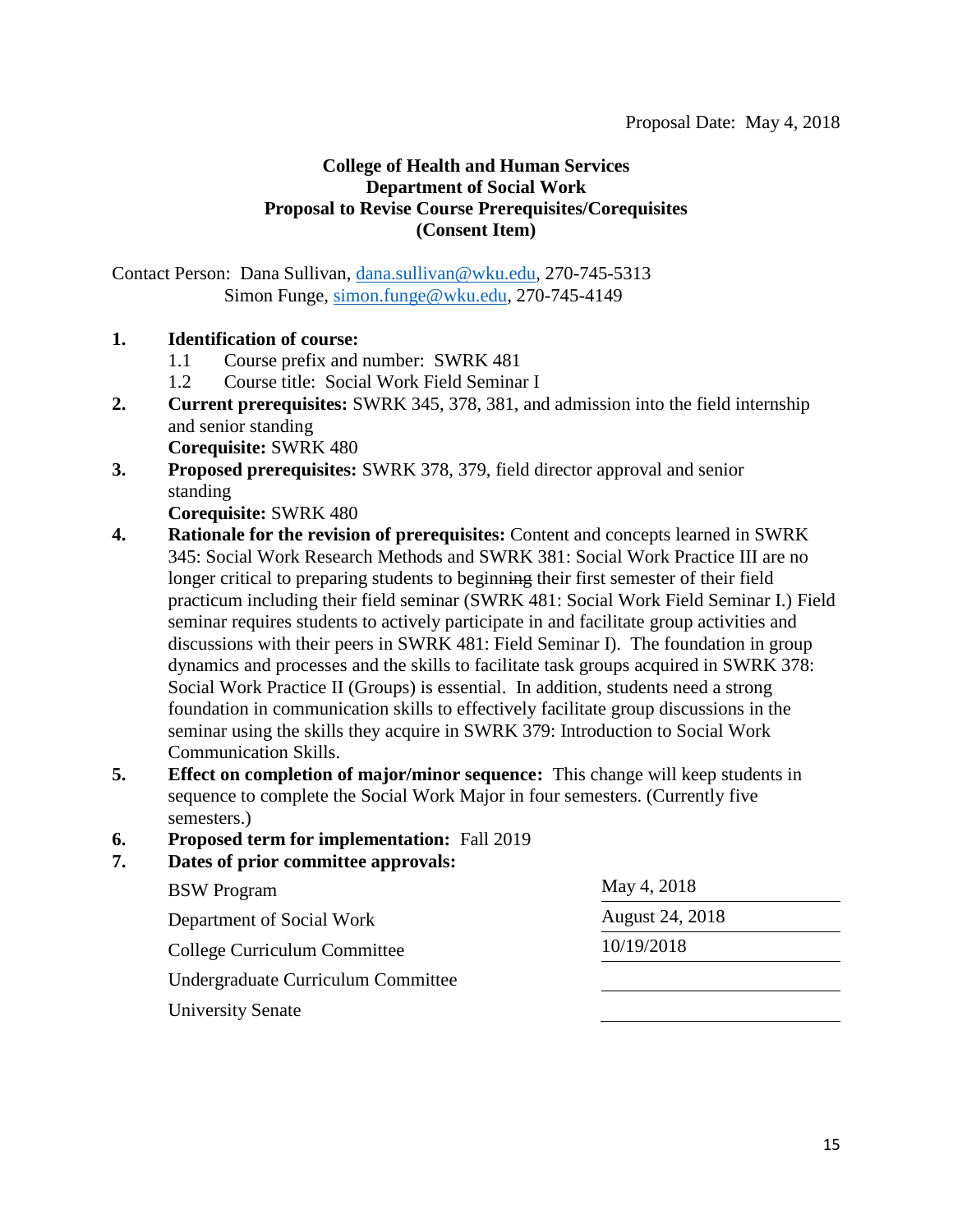### **College of Health and Human Services School of Kinesiology, Recreation and Sport Proposal to Revise Course Catalog Listing (Consent Item)**

Contact Person: Tammie Stenger-Ramsey, [tammie.stenger@wku.edu,](mailto:tammie.stenger@wku.edu) 5-6063

### **1. Identification of course:**

- 1.1 Course prefix and number: REC 332
- 1.2 Course title: Outdoor Education

### **2. Current course catalog listing:**

Multi-use natural resource management concepts, issues in resource management and the synthesis of concept and practical knowledge into real and simulated applications of land use and environmental problems related to the leisure service industry. Field trips required.

### **3. Proposed course catalog listing:**

Overview of outdoor education concepts including the utilization of natural environments and resources and techniques to facilitate learning experiences. Students are responsible for their own transportation to off-campus meetings.

### **4. Rationale for revision of the course catalog listing:**

In a previous curriculum revision, from October 2004, the course description for REC 430 – Recreation Resource Management was inadvertently copied as the course description for this course. This revision is to correct that mistake and update the language.

The original catalog description and the course explanation used by the current professor in the course for over 20 years reads:

*A study of the concepts and fundamentals of outdoor education. An emphasis is placed on Kentucky-based interpretation of the native natural environment while exposing the student to resources beneficial to outdoor education programs. Field experiences are required* The language in the proposed description more accurately conveys the topics and learning activities suggested by the course, however, the term "Kentucky-based" limits the ability to offer the course through study away or study abroad. Some natural resources in Kentucky can also be found throughout the United States and, in some cases, internationally. Moreover, outdoor education teaching techniques are not specific to a unique state, region, or country. There are no major changes to the course content, learning outcomes, or student expectations.

**5. Proposed term for implementation:** First Available

| School of Kinesiology, Recreation and Sport                  | Sept. 12. 2018     |
|--------------------------------------------------------------|--------------------|
| College of Health and Human Services Curriculum<br>Committee | September 28, 2018 |
| Undergraduate Curriculum Committee                           |                    |
| <b>University Senate</b>                                     |                    |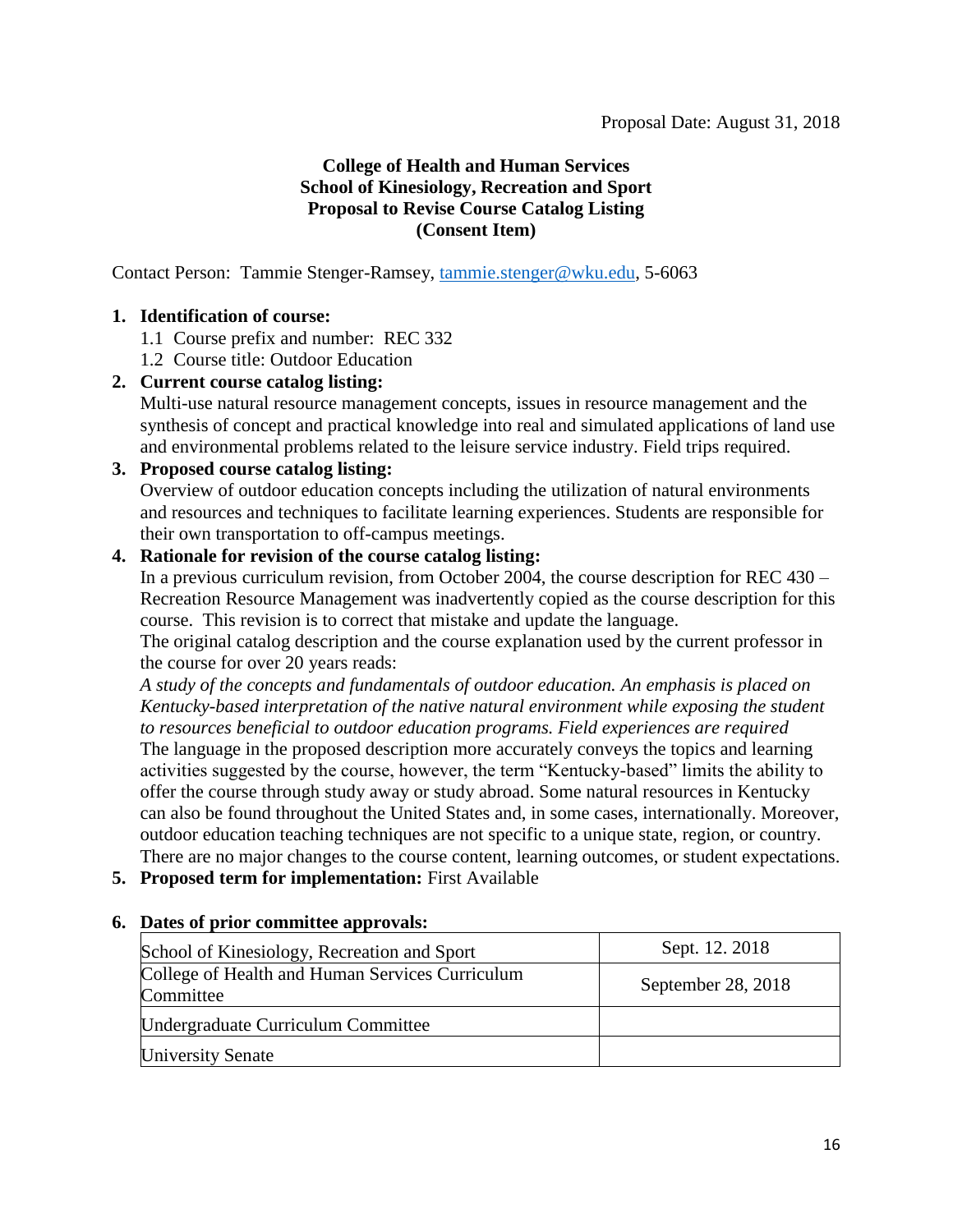### **College of Health and Human Services Department of Social Work Proposal to Delete a Course (Consent Item)**

Contact Person: Simon Funge, [simon.funge@wku.edu,](mailto:simon.funge@wku.edu) x54149

### **1. Identification of course:**

- 1.1 Current course prefix and number: SWRK 485
- 1.2 Course title: Integrated Generalist Social Work Practice
- **2. Rationale for the course deletion:** SWRK 485 is being proposed for deletion as an elective in the Social Work Major and has not been taught since the AY 08-09.
- **3. Effect of course deletion on programs or other departments, if known:** None
- **4. Proposed term for implementation:** Fall 2019
- **5. Dates of prior committee approvals:**

| <b>BSW</b> Program Faculty                     | September 5, 2018 |
|------------------------------------------------|-------------------|
| Department of Social Work                      | September 5, 2018 |
| <b>CHHS Undergraduate Curriculum Committee</b> | 10/19/2018        |
| Undergraduate Curriculum Committee             |                   |
| <b>University Senate</b>                       |                   |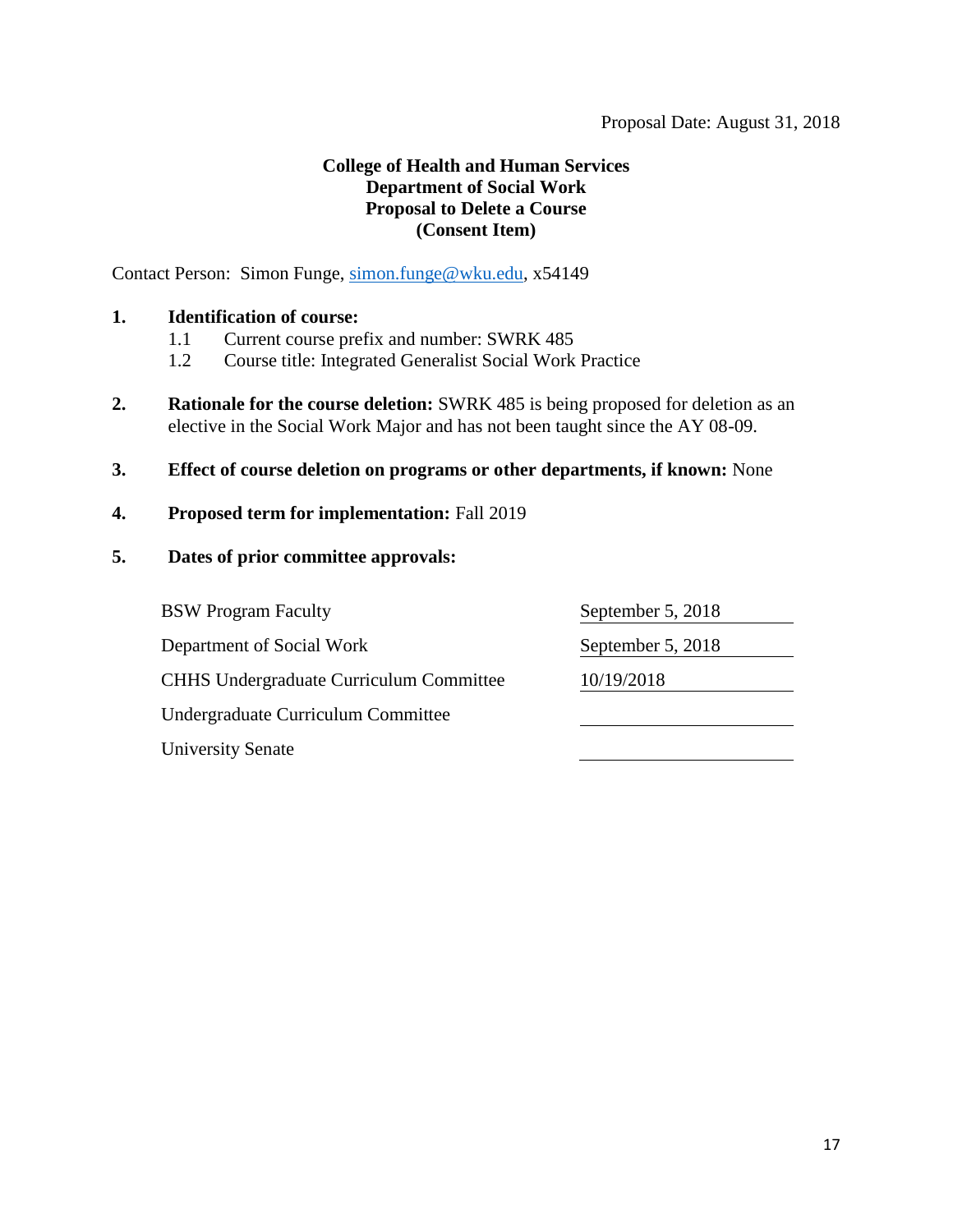**Proposal to Revise Program Title:** Environmental Health Science **College of Health and Human Services Department/Unit:** Department of Public Health

### **Section 1: Proponent Contact Information**

**1.1** Name/Title: Ritchie D. Taylor, Associate Professor **1.2** Email address: ritchie.taylor@wku.edu **1.3** Phone #: 8975

### **Section 2: Program Information**

- **2.1 Classification of Instructional Program (CIP) reference number:** 51.2202
- **2.2 Current Program title:** Environmental Health Science

### **2.3 Current total number of credits required in the program: 70**

#### **Section 3: Proposed program revision and rationale**

**3.1 Revise Program Title**: Environmental and Occupational Health Science.

**3.2 Rationale**: A revision to the program title is necessary for students to be more marketable in the field. The current title does not reflect the training of students in occupational safety and health despite sufficient emphasis in the curriculum. A majority of employers have positions that focus both on environmental compliance, as well as occupational safety and health compliance. Stating occupational in the title will best align the current program with the content and the field. Lastly, this revision will ally the undergraduate and graduate programs. The current title of the Master of Science program is Environmental and Occupational Health Science.

#### **Section 4: Consultations**

**4.1** Do any of the proposed revisions in section 3 above involve or in any other way impact other departments/units? NO

#### **Section 5: Proposed term for implementation:** Fall 2019

#### **Section 6: Approval Flow Dates:**

| Department of Public Health                    | September 7, 2018 |
|------------------------------------------------|-------------------|
| <b>CHHS Undergraduate Curriculum Committee</b> | 10/19/2018        |
| Undergraduate Curriculum Committee             |                   |
| <b>University Senate</b>                       |                   |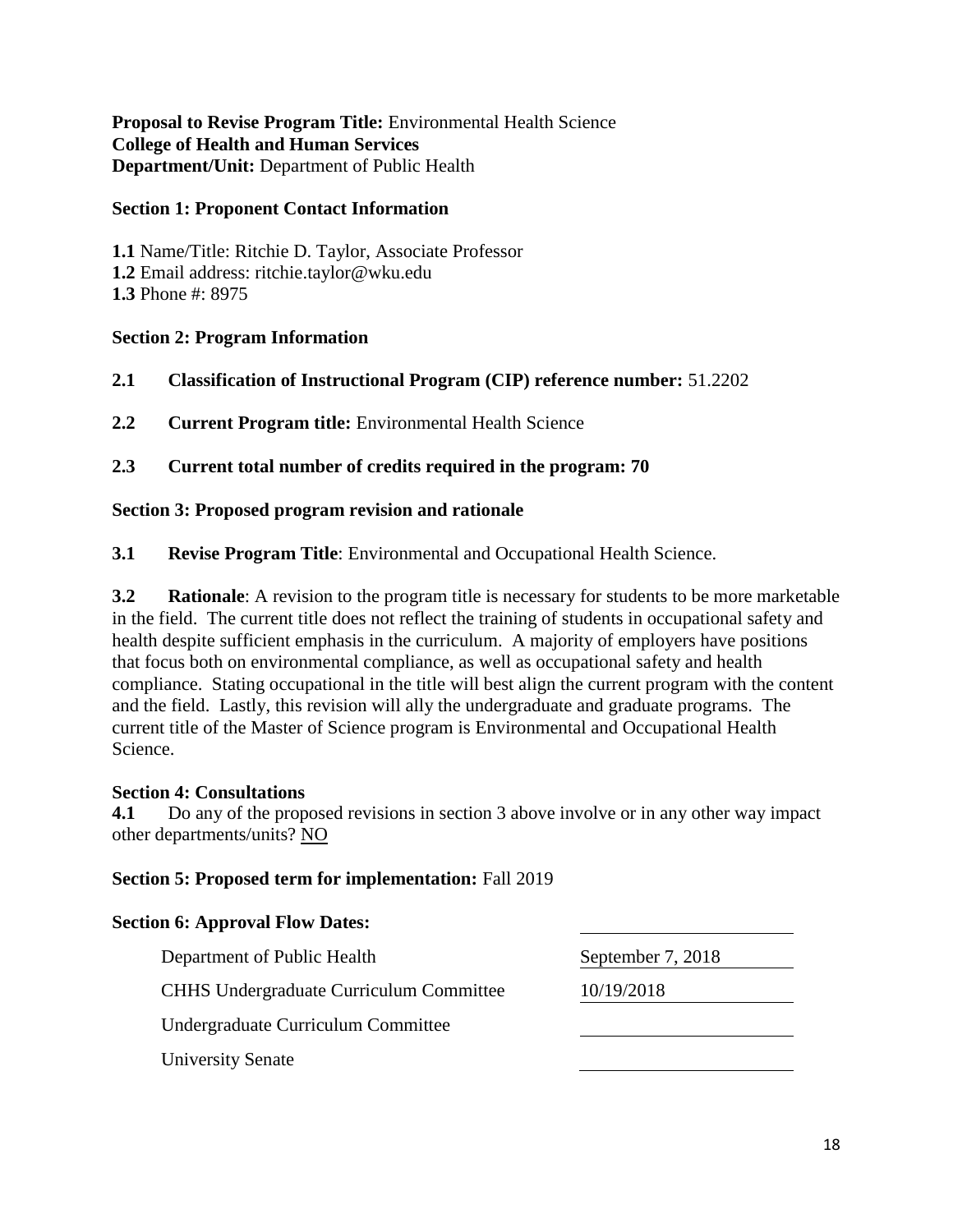### **Proposal to Revise a program: Minor in Social Work College: College of Health and Human Services (CHHS) Department/Unit: Social Work**

#### **Section 1: Proponent Contact Information**

**1.1** Name/Title: Simon Funge, Assistant Professor, BSW Program Director **1.2** Email address: simon.funge@wku.edu **1.3** Phone # 270-745-4149

#### **Section 2: Program Information**

- **2.1** Current Program reference number: 459
- **2.2** Current Program title: Minor in Social Work
- **2.3** Current total number of credits required in the program: 21

#### **Section 3: Proposed program revisions and rationales**

- **3.1 Remove SWRK 205.** This course is proposed to be removed from the Minor and will no longer be offered. Content in this course is repetitive of content from another required course, SWRK 101: Foundations of Human Services.
- **3.2 Remove SWRK 331.** SWRK 331 explores human behavior in the social environment with particular emphasis on the importance of diversity and cultural competence. These topics are adequately covered in SWRK 330: Human Behavior in the Social Environment I and SWRK 301: Social Work Practice for Diversity, Equity, and Inclusion.
- **3.3 Remove SWRK 345.** This course has been used as an elective for the Minor.Research methods is no longer deemed essential to a Minor's knowledge about the field of social work. In addition, the proposed prerequisites for this course (SWRK 378 and SWRK 379) are both practice courses. Minors are ineligible to take Social Work practice courses.
- **3.4 Remove SWRK 395.** Minors will be required to take SWRK 300: Diversity and Social Welfare instead which includes adequate social welfare policy content in place of the content lost from removing SWRK 395: Social Welfare Policy. In addition, one of the proposed prerequisites for this course (SWRK 381) is a practice course. Minors are ineligible to take Social Work practice courses.
- **3.5 Add SWRK 300.** This course focuses on the development and impact of social welfare policies on marginalized populations in the United States and abroad. Its addition will replace policy content lost by the removal of SWRK 395 from the Minor.
- **3.6 Add SWRK 301.** The course provides a focused exploration of cultural competency that is not presently available in the current Social Work curriculum for the Minor.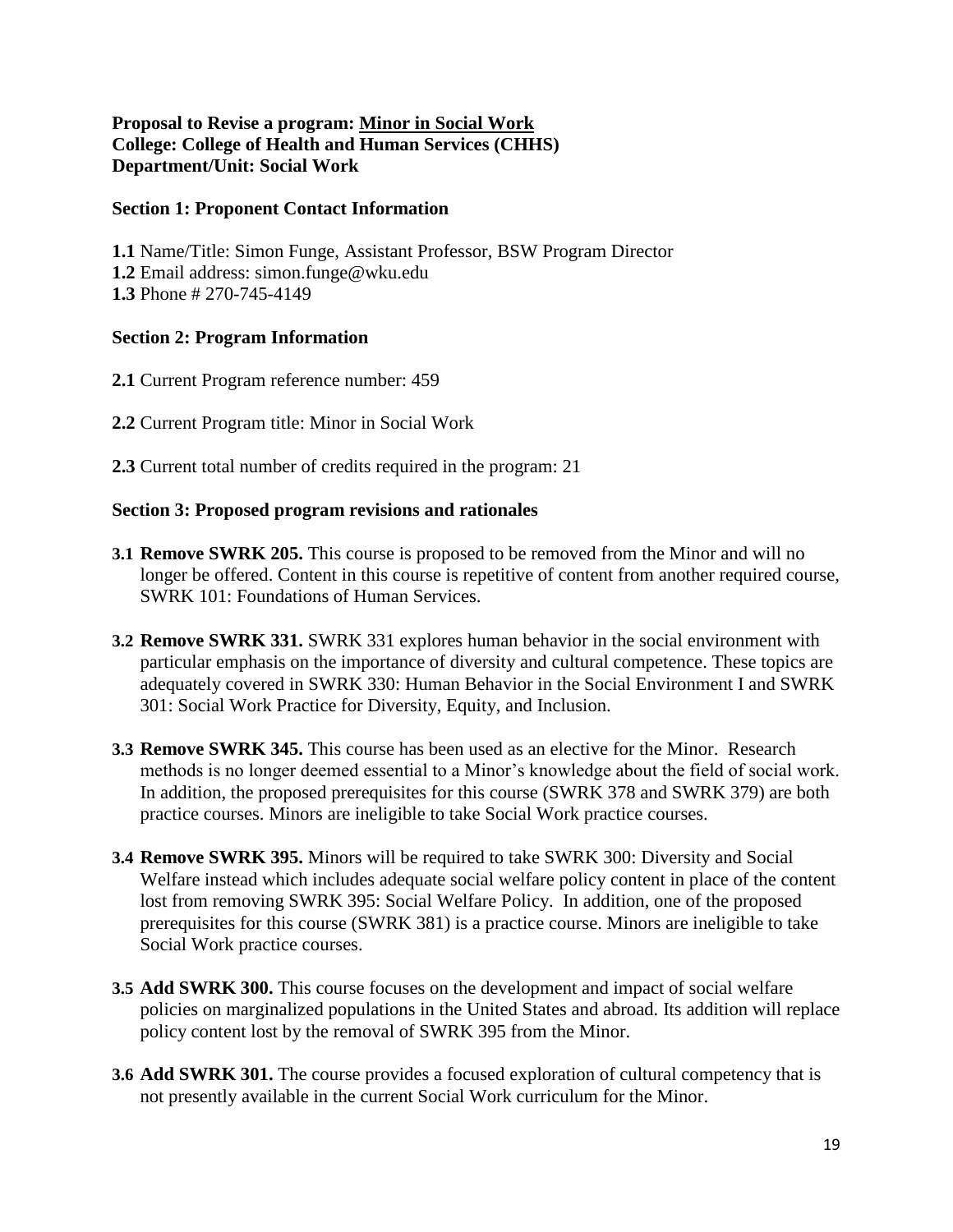- **3.7 Add SWRK 357.** This course introduces students to the nature of service coordination, work with multidisciplinary teams, coordination of services in different settings with special populations, and ethical considerations. The course will provide valuable insight into social work practice and includes no prerequisites.
- **3.8 Add SWRK 437.** Military Social Work explores the role of social workers working with active duty military personnel and veterans and their families. The course will be added to the list of electives for the Minor.
- **3.9 Add Math 183, PSY/PSYS 313, and PH 383**. These courses provide an equivalent and sufficient foundation in statistics for the Minor as is provided in SWRK 344 and SOCL 300.

#### **Section 4: Consultations**

Do any of the proposed revisions in section 3 above involve or in any other way impact other departments/units? NO

#### **Section 5: Proposed term for implementation:** Fall 2019

#### **Section 6: Approval Flow Dates:**

| <b>BSW</b> Program Faculty                     | October 5, 2018 |
|------------------------------------------------|-----------------|
| Department of Social Work                      | October 5, 2018 |
| <b>CHHS Undergraduate Curriculum Committee</b> | 10/19/2018      |
| Undergraduate Curriculum Committee             |                 |
| <b>University Senate</b>                       |                 |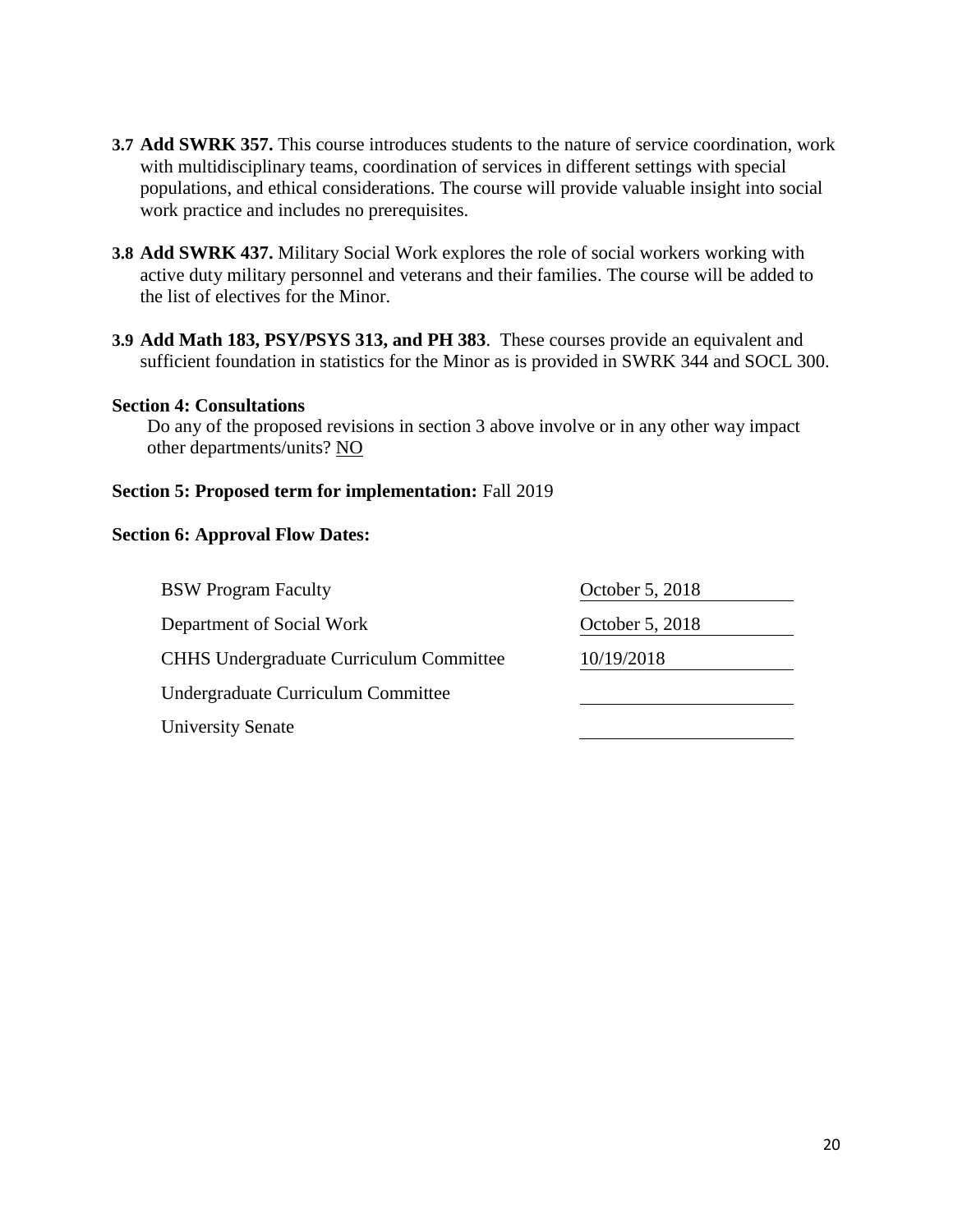# **Section 7:**

# **7.1 Current Program Description:**

| The Social Work minor consists of 21 semester hours. Required courses are         |
|-----------------------------------------------------------------------------------|
| SWRK 101, <b>SWRK 205</b> , SWRK 330, <b>SWRK 331, and select one of the</b>      |
| <b>following courses: SWRK 344, SWRK 345, or SWRK 395</b> . Students are also     |
| required to take two social work electives in consultation with their social work |
| advisor. Only the major prepares the student for beginning professional social    |
| work practice. Social work practice courses and the social work practicum are not |
| available to minors.                                                              |
|                                                                                   |

| <b>SWRK</b> 101 Foundations of Human Services                                |    |
|------------------------------------------------------------------------------|----|
| <b>SWRK 205 Introduction to Social Work</b>                                  |    |
| <b>SWRK 330 Human Behavior in the Social Environment I</b>                   |    |
| <b>SWRK 331 Human Behavior in the Social Environment II</b>                  |    |
| <b>SWRK 395 Social Welfare Policy and Issues</b>                             |    |
| <b>Total Hours Core Courses</b>                                              | 15 |
| Electives                                                                    |    |
| SWRK 270, 325, 326, 344, 345, 356, 433, 436, 450, 490, 495, 496, SOCL<br>300 | 6  |
| <b>Total Electives</b>                                                       | 6  |
| Total Credit Hours for the minor                                             | 21 |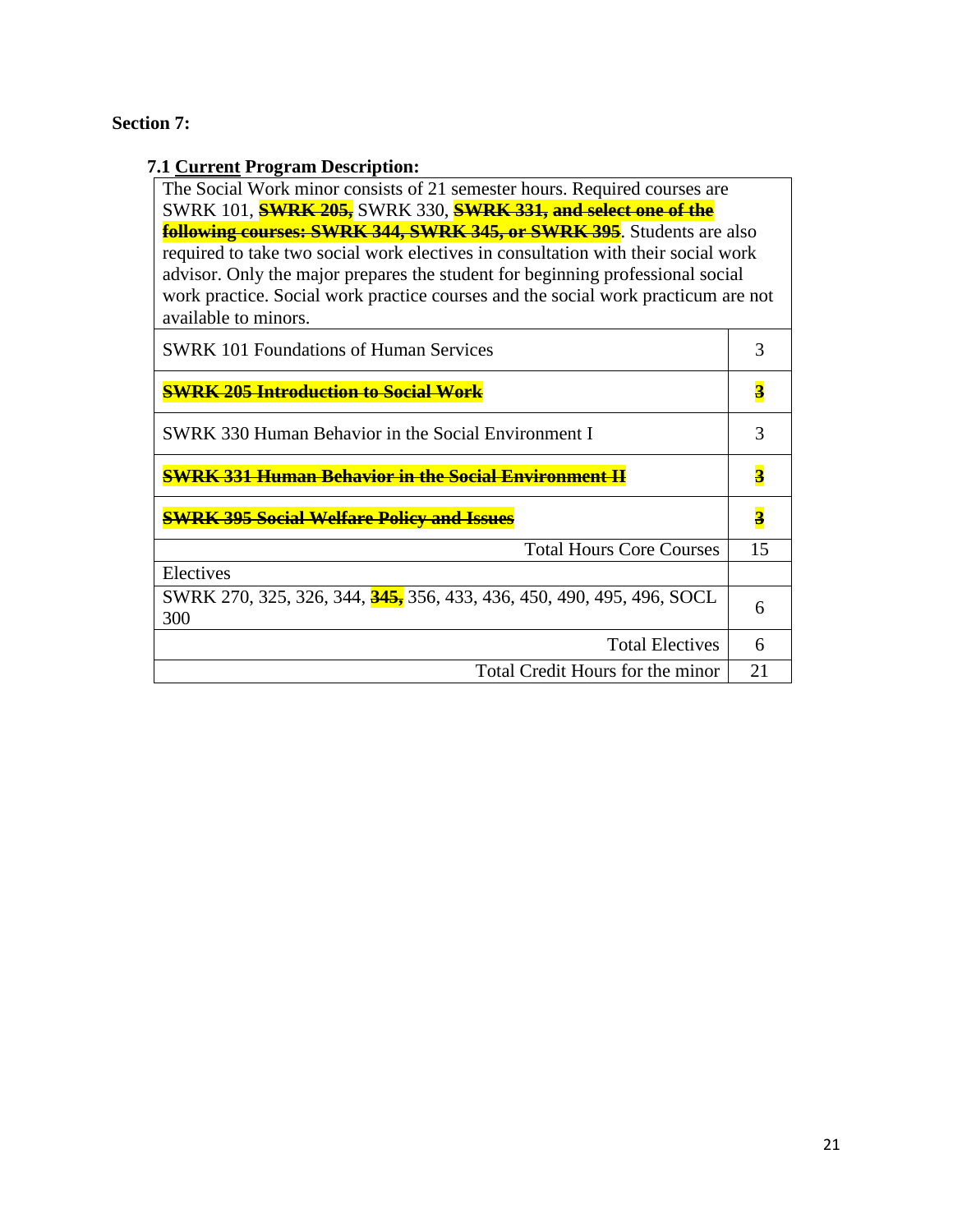# **Section 7 (cont):**

# **7.2 Proposed Program Description:**

| $\overline{\phantom{a}}$                                                          |                         |
|-----------------------------------------------------------------------------------|-------------------------|
| The Social Work minor consists of 21 semester hours. Required courses are         |                         |
| SWRK 101, <b>SWRK 300, SWRK 301,</b> SWRK 330, and <b>SWRK 357</b> . Students are |                         |
| also required to take two social work electives in consultation with their social |                         |
| work advisor. Only the major prepares the student for beginning professional      |                         |
| social work practice. Social work practice courses and the social work practicum  |                         |
| are not available to minors.                                                      |                         |
| <b>SWRK 101 Foundations of Human Services</b>                                     | 3                       |
|                                                                                   |                         |
| <b>SWRK 300 Diversity and Social Welfare</b>                                      | $\overline{\mathbf{3}}$ |
|                                                                                   |                         |
| <b>SWRK 330 Human Behavior in the Social Environment I</b>                        | 3                       |
|                                                                                   |                         |
| <b>SWRK 301 Social Work Practice for Diversity, Equity, and Inclusion</b>         | 3                       |
|                                                                                   |                         |
| <b>SWRK 357 Case Management</b>                                                   | 3                       |
| <b>Total Hours Core Courses</b>                                                   | 15                      |
| Electives                                                                         |                         |
| SWRK 270, 325, 326, 356, 433, 436, 437, 450, 490, 495, 496, SWRK 344              |                         |
| or MATH 183 or SOCL 300 or PSY/PSYS 313 or PH 383                                 | 6                       |
| <b>Total Electives</b>                                                            | 6                       |
| Total Credit Hours for the minor                                                  | 21                      |
|                                                                                   |                         |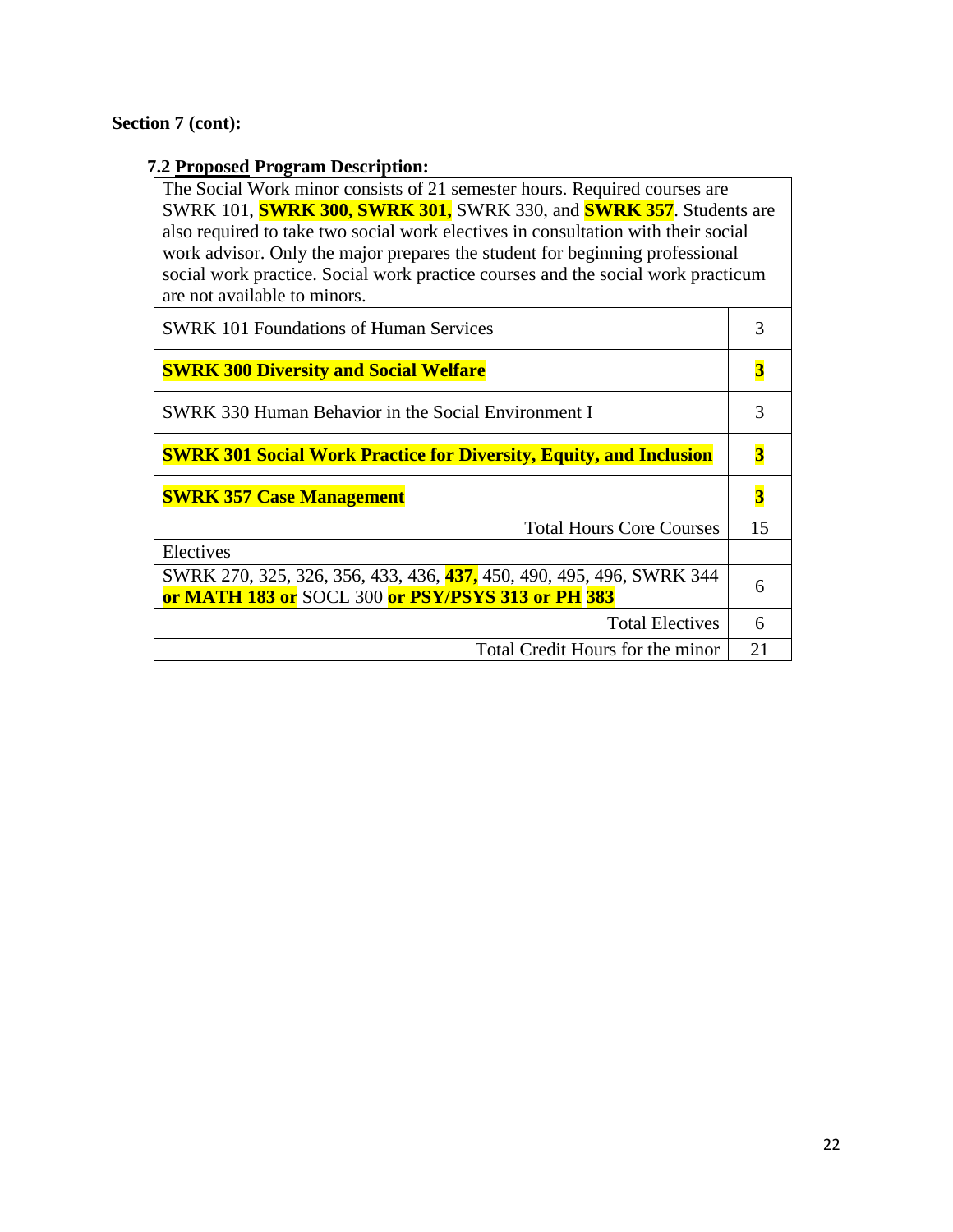### **College Name: College of Health and Human Services Department of Social Work Proposal to Revise A Program (Action Item)**

Contact Person: Dana Sullivan, [dana.sullivan@wku.edu,](mailto:dana.sullivan@wku.edu) 745-5313 Simon Funge, [simon.funge@wku.edu,](mailto:simon.funge@wku.edu) 745-4149

### **1. Identification of program:**

- 1.1 Current program reference number: 594
- 1.2 Current program title: Bachelor of Social Work
- 1.3 Credit hours: 54

### **2. Identification of the proposed program changes:**

- Adding a new course, SWRK 301, into the core social work curriculum.
- Removing SWRK 331 from the major.
- Removing SWRK 205 from the major.
- Adding a 3-hour social work elective to the major.
- Removing SWRK 485 from the list of SWRK-electives.

### **3. Detailed program description:**

| <b>Program Description</b>                                    | New Program Description                                    |
|---------------------------------------------------------------|------------------------------------------------------------|
| The social work major consists of 54 semester                 | The social work major consists of 54 semester hours,       |
| hours, 45 hours in social work and 9 hours in                 | 42 core hours in social work and 12 hours in               |
| supportive courses. It is not necessary to have a             | supportive courses. It is not necessary to have a minor    |
| minor for graduation.                                         | for graduation.                                            |
|                                                               |                                                            |
| Consistent with the program's emphasis on a liberal           | Consistent with the program's emphasis on a liberal        |
| arts foundation, during the freshman and sophomore            | arts foundation, during the freshman and sophomore         |
| years, students will take courses in English, political       | years, students will take courses in English, political    |
| science, economics, math, biology, sociology,                 | science, economics, math, biology, sociology,              |
| psychology, and also public speaking and history.             | psychology, and also public speaking and history.          |
| These courses will also fulfill several of the                | These courses will also fulfill several of the Colonnade   |
| Colonnade requirements. A list of the required                | requirements. A list of the required liberal arts and      |
| liberal arts and sciences courses that must be taken          | sciences courses that must be taken as prerequisites for   |
| as prerequisites for applying to the social work              | applying to the social work major is available on the      |
| major is available on the departmental webpage or             | departmental webpage or can be obtained from the           |
| can be obtained from the department.                          | department.                                                |
|                                                               |                                                            |
| Requirements for the social work major are: 45                | Requirements for the social work major are: 42 core        |
| semester hours in social work - SWRK 101, 205,                | semester hours in social work - SWRK 101, 301, 330,        |
| 330, <del>331</del> , 345, 357, 375, 378, 379, 381, 395, 480, | 345, 357, 375, 378, 379, 381, 395, 480, 481, 482, 483,     |
| 481, 482, 483, and a minimum of nine hours of                 | and a minimum of <b>twelve</b> hours of electives approved |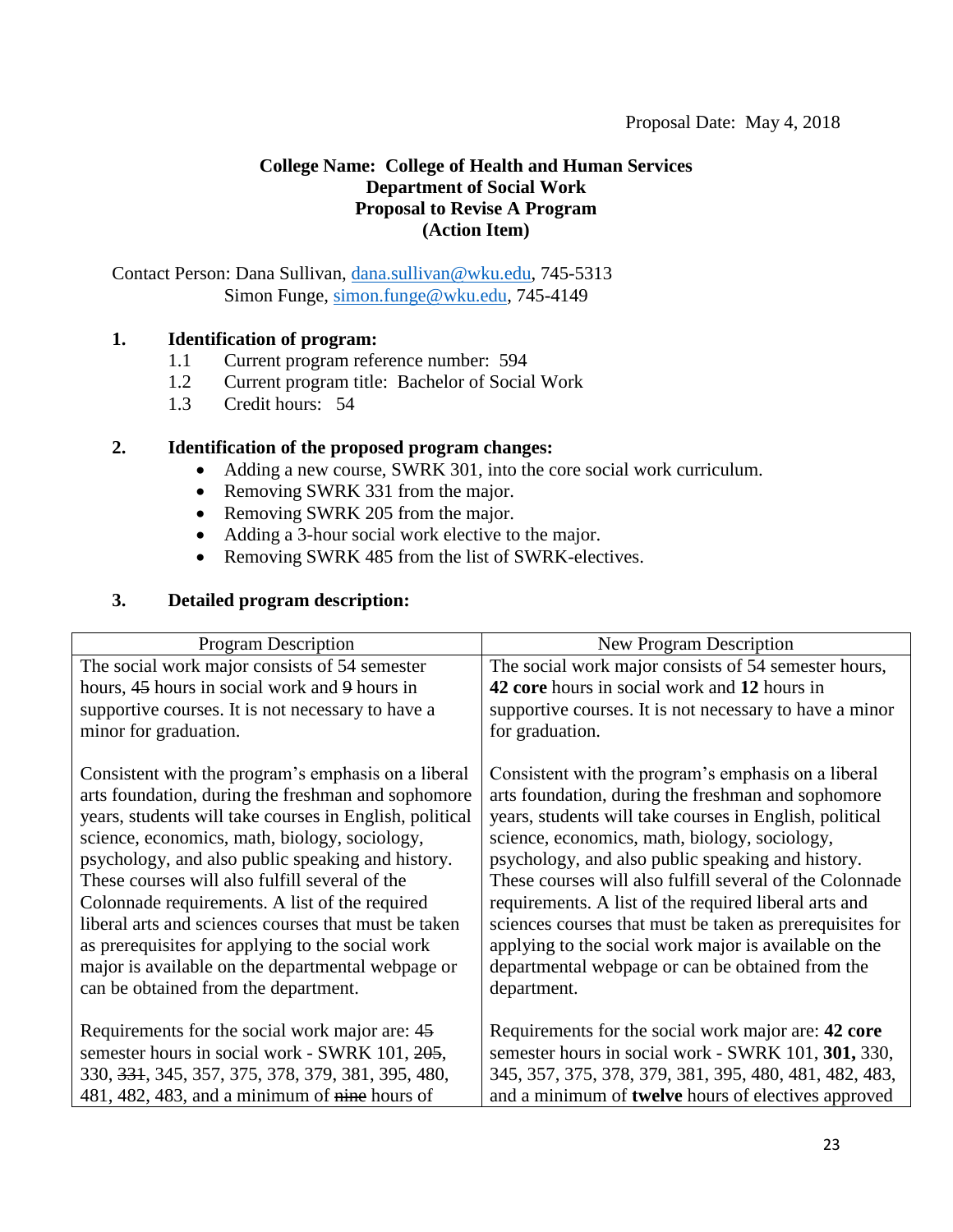| electives approved by the advisor. Three hours of<br>electives must be in social work. Social work<br>elective options are SWRK 270, SWRK 300,<br>SWRK 325, SWRK 326, SWRK 356, SWRK 433,<br>SWRK 436, SWRK 437, SWRK 450, SWRK 451,<br><b>SWRK 485, SWRK 490, SWRK 495, SWRK 496.</b><br>The other six hours of electives should be chosen in<br>consultation with advisor.                                                                                                                                                                                                                                                                                                                                                                                                                                                                                                                                                                                                                                                                  |                | by the advisor. Six hours of electives must be in social<br>work. Social work elective options are SWRK 270,<br>SWRK 300, SWRK 325, SWRK 326, SWRK 356,<br>SWRK 433, SWRK 436, SWRK 437, SWRK 450,<br>SWRK 451, SWRK 490, SWRK 495, SWRK 496.<br>The other six hours of electives should be chosen in<br>consultation with advisor.                                                                                                                                                                                                                                                                                                                                                                                                                                                                                                                                                                                                                                                                                   |              |
|-----------------------------------------------------------------------------------------------------------------------------------------------------------------------------------------------------------------------------------------------------------------------------------------------------------------------------------------------------------------------------------------------------------------------------------------------------------------------------------------------------------------------------------------------------------------------------------------------------------------------------------------------------------------------------------------------------------------------------------------------------------------------------------------------------------------------------------------------------------------------------------------------------------------------------------------------------------------------------------------------------------------------------------------------|----------------|-----------------------------------------------------------------------------------------------------------------------------------------------------------------------------------------------------------------------------------------------------------------------------------------------------------------------------------------------------------------------------------------------------------------------------------------------------------------------------------------------------------------------------------------------------------------------------------------------------------------------------------------------------------------------------------------------------------------------------------------------------------------------------------------------------------------------------------------------------------------------------------------------------------------------------------------------------------------------------------------------------------------------|--------------|
| Admission to the major: The academic advisor<br>reviews the student's academic status. If necessary,<br>students are advised to fulfill prerequisites for<br>admission to the program. Upon completion of<br>prerequisite courses, including SWRK 101 and 205,<br>students must complete an application process for<br>formal admission to the social work program. The<br>BSW Admissions and Retention Committee reviews<br>each application. Students must have attained a<br>cumulative grade point average of 2.5 and<br>sophomore status in order to be admitted.<br>Guidelines for admission and retention are stated in<br>the BSW Student Handbook, which is available in<br>the departmental office or on the departmental<br>webpage. The following 27 hours are required for<br>admission: SWRK 101, SWRK 205, ENG 100,<br>MATH 183 or SWRK 344 or SOCL 300 or<br>PSY/PSYS 313 or PH 383, PS 110, ECON 150 or<br>ECON 202 or ECON 203, PSY/PSYS 100 or<br>PSY/PSYS 220, SOCL 100 or AGRI 108, BIOL<br>113 or BIOL 120 or BIOL 131. |                | Admission to the major: The academic advisor<br>reviews the student's academic status. If necessary,<br>students are advised to fulfill prerequisites for<br>admission to the program. Upon completion of<br>prerequisite courses, including SWRK 101, students<br>must complete an application process for formal<br>admission to the social work program. The BSW<br>Admissions and Retention Committee reviews each<br>application. Students must have attained a cumulative<br>grade point average of 2.5 and sophomore status in<br>order to be admitted. Guidelines for admission and<br>retention are stated in the BSW Student Handbook,<br>which is available in the departmental office or on the<br>departmental webpage. The following 24 hours are<br>required for admission: SWRK 101, ENG 100, MATH<br>183 or SWRK 344 or SOCL 300 or PSY/PSYS 313 or<br>PH 383, PS 110, ECON 150 or ECON 202 or ECON<br>203, PSY/PSYS 100 or PSY/PSYS 220, SOCL 100 or<br>AGRI 108, BIOL 113 or BIOL 120 or BIOL 131. |              |
| SWRK 101 Foundations of<br><b>Human Services</b>                                                                                                                                                                                                                                                                                                                                                                                                                                                                                                                                                                                                                                                                                                                                                                                                                                                                                                                                                                                              | 3              | <b>SWRK 101 Foundations of</b><br><b>Human Services</b>                                                                                                                                                                                                                                                                                                                                                                                                                                                                                                                                                                                                                                                                                                                                                                                                                                                                                                                                                               | 3            |
| <b>SWRK 205 Introduction to</b><br>Social Work                                                                                                                                                                                                                                                                                                                                                                                                                                                                                                                                                                                                                                                                                                                                                                                                                                                                                                                                                                                                | 3              |                                                                                                                                                                                                                                                                                                                                                                                                                                                                                                                                                                                                                                                                                                                                                                                                                                                                                                                                                                                                                       |              |
|                                                                                                                                                                                                                                                                                                                                                                                                                                                                                                                                                                                                                                                                                                                                                                                                                                                                                                                                                                                                                                               |                | <b>SWRK 301 Social Work</b><br><b>Practice for Diversity, Equity,</b><br>and Inclusion                                                                                                                                                                                                                                                                                                                                                                                                                                                                                                                                                                                                                                                                                                                                                                                                                                                                                                                                | $\mathbf{3}$ |
| <b>SWRK 330 Human Behavior</b><br>in the Social Environment I                                                                                                                                                                                                                                                                                                                                                                                                                                                                                                                                                                                                                                                                                                                                                                                                                                                                                                                                                                                 | 3              | SWRK 330 Human Behavior in<br>the Social Environment I                                                                                                                                                                                                                                                                                                                                                                                                                                                                                                                                                                                                                                                                                                                                                                                                                                                                                                                                                                | 3            |
| <b>SWRK 331 Human Behavior</b><br>in the Social Environment II                                                                                                                                                                                                                                                                                                                                                                                                                                                                                                                                                                                                                                                                                                                                                                                                                                                                                                                                                                                | $\overline{3}$ |                                                                                                                                                                                                                                                                                                                                                                                                                                                                                                                                                                                                                                                                                                                                                                                                                                                                                                                                                                                                                       |              |
| <b>SWRK 357 Case</b><br>Management                                                                                                                                                                                                                                                                                                                                                                                                                                                                                                                                                                                                                                                                                                                                                                                                                                                                                                                                                                                                            | 3              | <b>SWRK 357 Case Management</b>                                                                                                                                                                                                                                                                                                                                                                                                                                                                                                                                                                                                                                                                                                                                                                                                                                                                                                                                                                                       | 3            |
| <b>SWRK 345 Social Work</b><br><b>Research Methods</b>                                                                                                                                                                                                                                                                                                                                                                                                                                                                                                                                                                                                                                                                                                                                                                                                                                                                                                                                                                                        | 3              | <b>SWRK 345 Social Work</b><br><b>Research Methods</b>                                                                                                                                                                                                                                                                                                                                                                                                                                                                                                                                                                                                                                                                                                                                                                                                                                                                                                                                                                | 3            |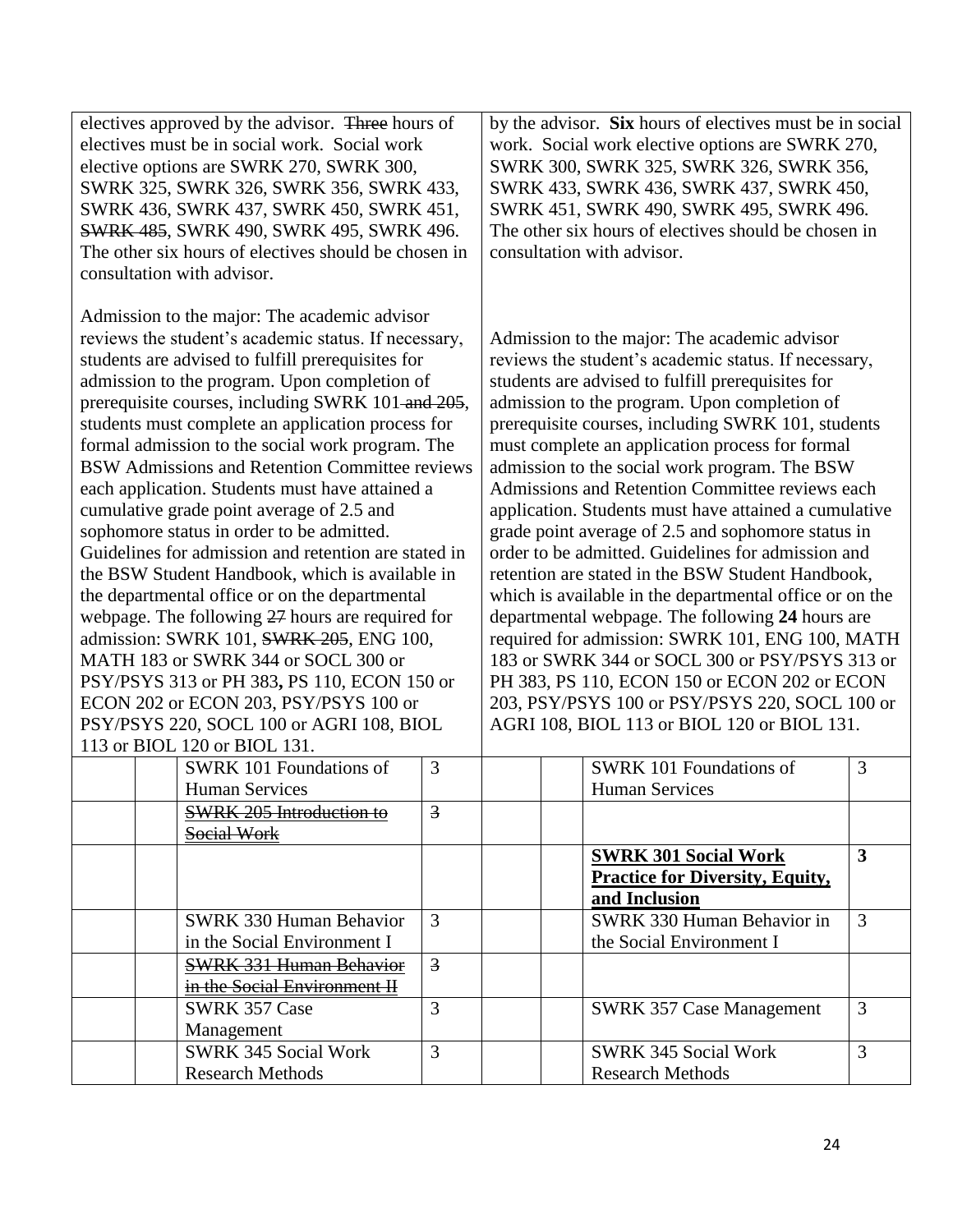| <b>SWRK 375 Social Work</b>                       | 3              | <b>SWRK 375 Social Work</b>              | 3              |
|---------------------------------------------------|----------------|------------------------------------------|----------------|
| Practice I                                        |                | Practice I                               |                |
| <b>SWRK 378 Social Work</b>                       | $\overline{3}$ | <b>SWRK 378 Social Work</b>              | $\overline{3}$ |
| Practice II                                       |                | Practice II                              |                |
| SWRK 379 Introduction to                          | $\overline{3}$ | SWRK 379 Introduction to                 | $\overline{3}$ |
| <b>Social Work Communication</b>                  |                | <b>Social Work Communication</b>         |                |
| <b>Skills</b>                                     |                | <b>Skills</b>                            |                |
| <b>SWRK 381 Social Work</b>                       | $\overline{3}$ | <b>SWRK 381 Social Work</b>              | $\overline{3}$ |
| Practice III                                      |                | Practice III                             |                |
| <b>SWRK 395 Social Welfare</b>                    | $\overline{3}$ | <b>SWRK 395 Social Welfare</b>           | 3              |
| Policy and Issues                                 |                | Policy and Issues                        |                |
| <b>SWRK 480 Social Work Field</b>                 | $\overline{3}$ | <b>SWRK 480 Social Work Field</b>        | $\overline{3}$ |
| Practicum I                                       |                | Practicum I                              |                |
| <b>SWRK 481 Social Work Field</b>                 | 3              | <b>SWRK 481 Social Work Field</b>        | 3              |
| Seminar I                                         |                | Seminar I                                |                |
| <b>SWRK 482 Social Work Field</b>                 | 3              |                                          | 3              |
| Practicum II                                      |                |                                          |                |
| <b>SWRK 483 Social Work Field</b>                 | 3              | <b>SWRK 483 Social Work Field</b>        | 3              |
| Seminar II                                        |                | Seminar II                               |                |
|                                                   |                |                                          |                |
| <b>Total Hours Core Courses</b>                   | 45             | <b>Total Hours Core Courses</b>          | 42             |
|                                                   |                |                                          |                |
| <b>SWRK Electives:</b>                            | $\overline{3}$ | <b>SWRK Electives:</b>                   | 6              |
| SWRK 270,300,325,326,356,                         |                | SWRK 270,300,325,326,356,                |                |
| 433,436,437                                       |                | 433,436,437                              |                |
| <b>SWRK</b>                                       |                | SWRK 450,451, 490,495,496                |                |
| 450, 451, 485, 490, 495, 496                      |                |                                          |                |
| <b>Advisor Consent Electives:</b>                 | 6              | <b>Advisor Consent Electives:</b>        | 6              |
| <b>AFAM 190, ACCT 420</b>                         |                | AFAM 190, ACCT 420 ANTH                  |                |
| <b>ANTH 440 BIOL 344,</b>                         |                | 440 BIOL 344,<br>CD 489 COMM 345,349,362 |                |
| CD 489 COMM 345,349,362                           |                |                                          |                |
| ENG 301,306, ENG 307,386                          |                | ENG 301,306, ENG 307,386                 |                |
| FACS 3**,4** FIN 161,<br>FLK 280,3**,4** GERO 100 |                | FACS 3**,4** FIN 161,                    |                |
|                                                   |                | FLK 280,3**,4** GERO 100                 |                |
| GEOG 350,352,                                     |                | GEOG 350,352,                            |                |
| GEOG 480 HIST                                     |                | GEOG 480 HIST 320,321,364                |                |
| 320, 321, 364 MGT 210, 311,                       |                | MGT 210,311, MGT 333                     |                |
| <b>MGT 333</b>                                    |                | PH 3**,4** PHIL 201,315,320,             |                |
| PH 3**,4** PHIL                                   |                | <b>PHIL</b>                              |                |
| 201, 315, 320,                                    |                | 321, 322, 330, 350, 401, 402, 403,       |                |
| PHIL                                              |                | PHIL 425,426 PSY 3**,4**                 |                |
| 321, 322, 330, 350, 401, 402, 403                 |                | REC 220,302,                             |                |
|                                                   |                | REC 311 RELS 305,320,321                 |                |
| PHIL 425,426 PSY 3**,4**                          |                | SOCL 309,3**,                            |                |
| REC 220,302,                                      |                | SOCL 4** SWRK                            |                |
| REC 311 RELS 305,320,321                          |                | 270,300,325,326,356,433,                 |                |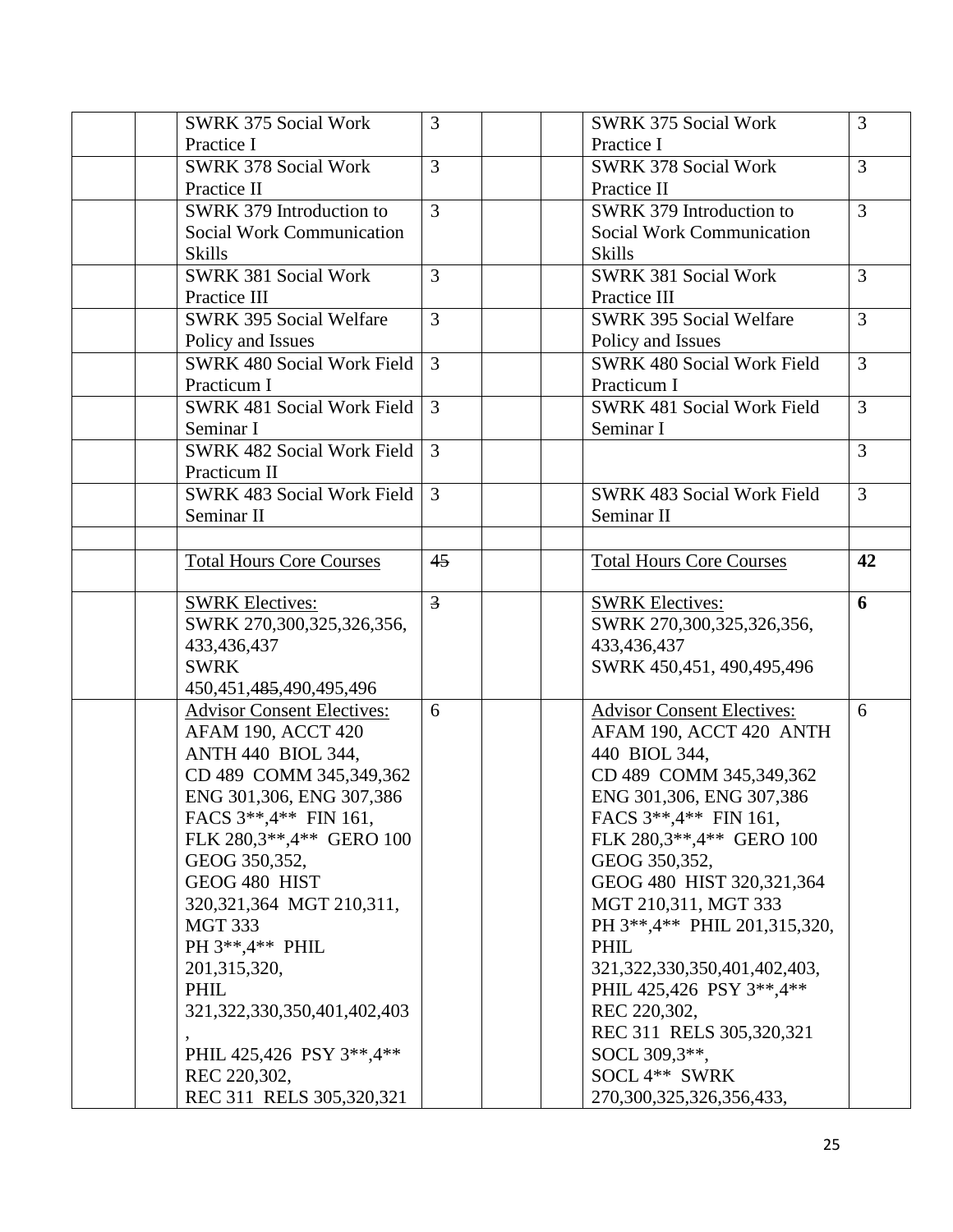| SOCL 309,3 <sup>**</sup> ,<br>SOCL 4** SWRK<br>270, 300, 325, 326, 356, 433,<br>SWRK 436,437,450,451,485<br><b>WOMN 200,400</b> |                  | SWRK 436,437,450,451<br><b>WOMN 200,400</b> |    |
|---------------------------------------------------------------------------------------------------------------------------------|------------------|---------------------------------------------|----|
| <b>Total Electives</b>                                                                                                          | $\boldsymbol{9}$ | <b>Total Electives</b>                      | 12 |
| Total Credit Hours for the<br>major                                                                                             | 54               | Total Credit Hours for the major            | 54 |

### **4. Rationale for the proposed program change:**

- **Add SWRK 301.** This course is currently an elective in the Major. Through its self-study during the BSW program's recently successful reaccreditation process, the program indicated that it would continue to strengthen the Social Work Major's focus on students' competency to engage diversity and difference in practice. Therefore, the program is proposing to add SWRK 301: Social Work Practice for Diversity, Equity, and Inclusion as a required course in the Major. The course provides a focused exploration of cultural competency that is not presently available in the current Social Work curriculum.
- **Remove SWRK 331.** A core course in the Social Work Major, SWRK 331 explores human behavior within the broader context of families, groups, organizations, communities, and culture with particular emphasis on the importance of diversity and cultural competence. These topics are now adequately covered in SWRK 301: Social Work Practice for Diversity, Equity, and Inclusion, SWRK 375: Generalist Social Work Practice I, SWRK 378: Social Work Practice II (Groups), and SWRK 381: Social Work Practice III (Communities and Organizations). SWRK 330: Human Behavior in the Social Environment I will incorporate the remaining material as the content aligns with the learning outcomes of SWRK 330. In addition, the removal of this course provides the space in the curriculum to add SWRK 301.
- **Remove SWRK 205.** Content in this course is repetitive of content from another required course, SWRK 101: Foundations of Human Services. (SWRK 101 is a Colonnade Exploration course that meets the Social & Behavioral Studies requirement.) In addition, the removal of this course provides the space in the core Social Work curriculum to add an additional advisor-approved 3-hour SWRK-elective requirement.
- **Add SWRK-elective.** Students in the Major currently take one 3-hour SWRK-elective. The additional SWRK elective will give students the opportunity to deepen their understanding and skillset related to working with diverse populations (e.g., human trafficking, services for older adults, military social work).
- **Remove SWRK 485.** This course was replaced with SWRK 378: Social Work Practice II during AY 08-09 and has not been taught since that time. However, it continues to be listed in the course catalog and should be removed.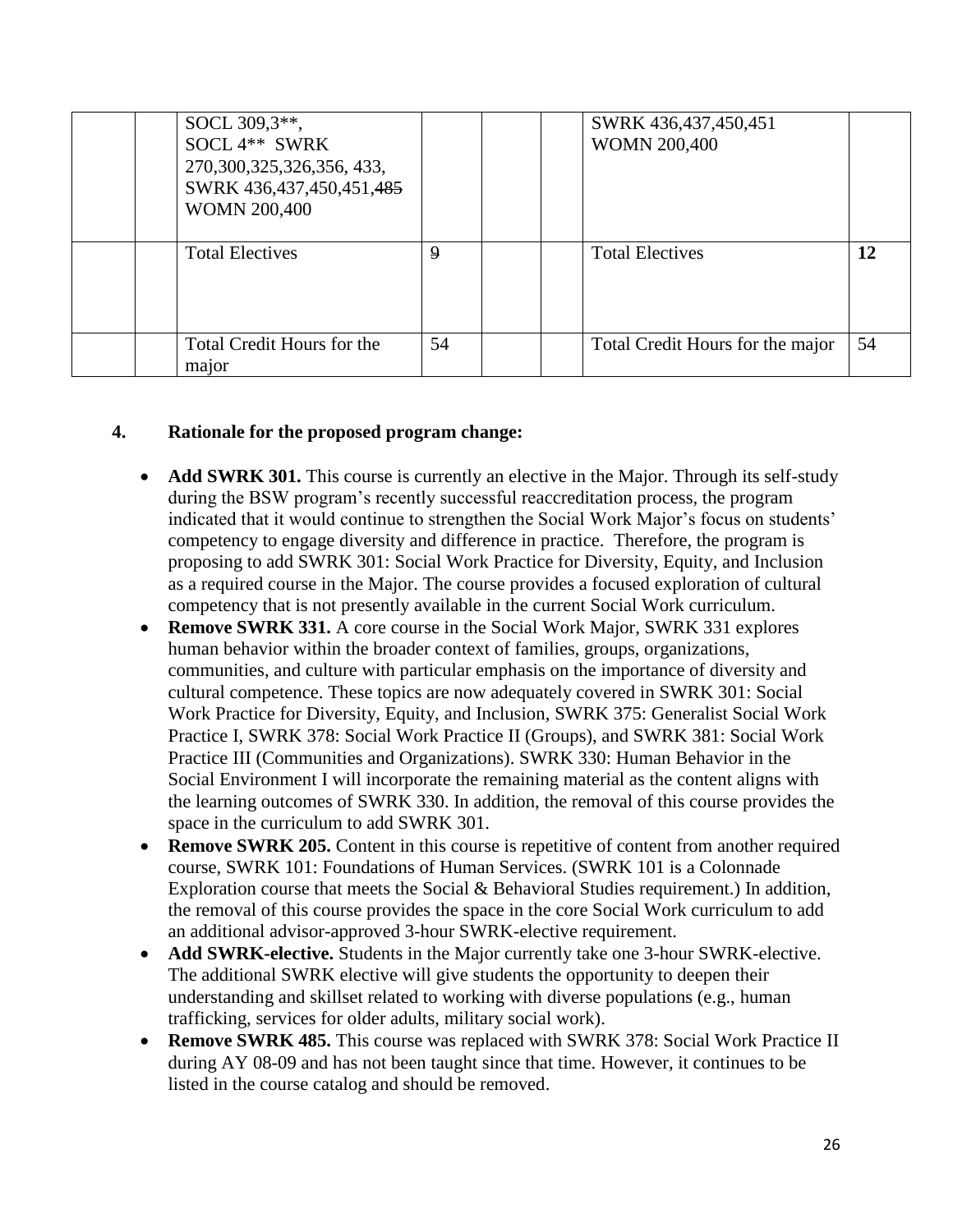# **5. Proposed term for implementation:** Fall 2019

# **6. Dates of prior committee approvals:**

BSW Program Faculty Department of Social Work CHHS Undergraduate Curriculum Committee Undergraduate Curriculum Committee University Senate

| May 4, 2018            |
|------------------------|
| <b>August 24, 2018</b> |
| September 7, 2018      |
|                        |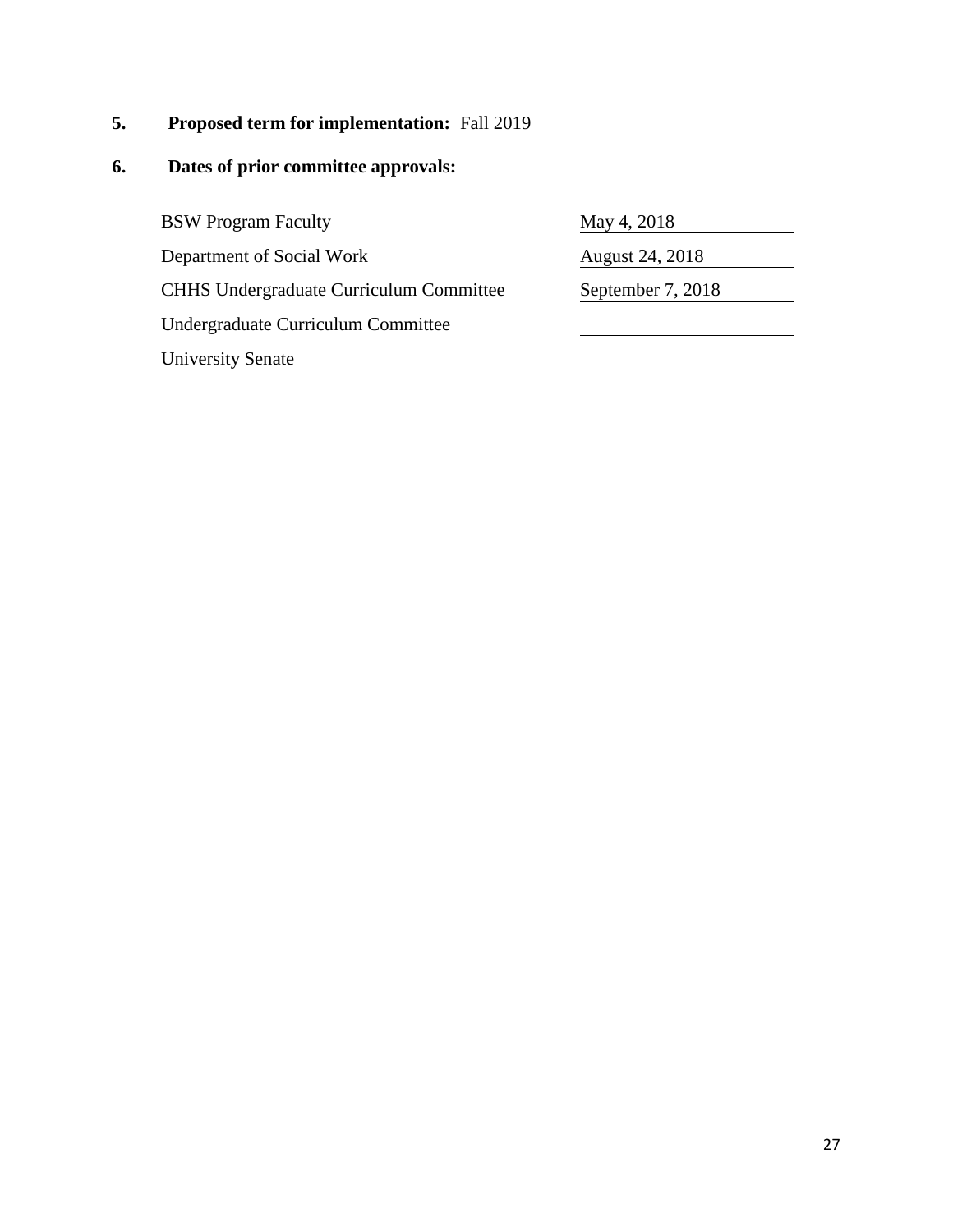#### Proposal Date: 10/8/2018

### **Potter College of Arts & Letters Department of Theatre and Dance Proposal to Revise Course Prerequisites/Corequisites (Consent Item)**

Contact Person: Amanda Clark, [Amanda.clark@wku.edu,](mailto:Amanda.clark@wku.edu) 52956

#### **1. Identification of course:**

- 1.3 Course prefix (subject area) and number: DANC 314
- 1.4 Course title: Styles of Musical Theatre Dance I
- **2. Current prerequisites/corequisites/special requirements:** prerequisite: DANC 318 or DANC 319
- **3. Proposed prerequisites/corequisites/special requirements:** prerequisites: DANC 111, DANC 213, and DANC 115 or permission of instructor
- **4. Rationale for the revision of prerequisites/corequisites/special requirements**: Following the Dance Program's five-year review by the National Association of Schools of Dance, we have proposed revisions to our dance technique level structure. Currently, we offer six levels each of ballet and jazz dance. We are reducing the level offerings to four levels each of ballet and jazz dance. The current prerequisites for DANC 314: Styles of Musical Theatre Dance require DANC 318: Ballet IV or DANC 319: Jazz IV. The proposed requisites would require DANC 111: Ballet I, DANC 213: Jazz II, and DANC 115: Tap I. Under the new dance technique level system, which has a proposed implementation of Fall 2019, these revised prerequisites will adequately prepare for the specifics of this course.
- **5. Effect on completion of major/minor sequence:** none
- **6. Proposed term for implementation:** Fall 2019
- **7. Dates of prior committee approvals:**

| Department of Theatre & Dance       | 10/9/2018  |
|-------------------------------------|------------|
| Potter College Curriculum Committee | 10/25/2018 |
| Undergraduate Curriculum Committee  |            |
| <b>University Senate</b>            |            |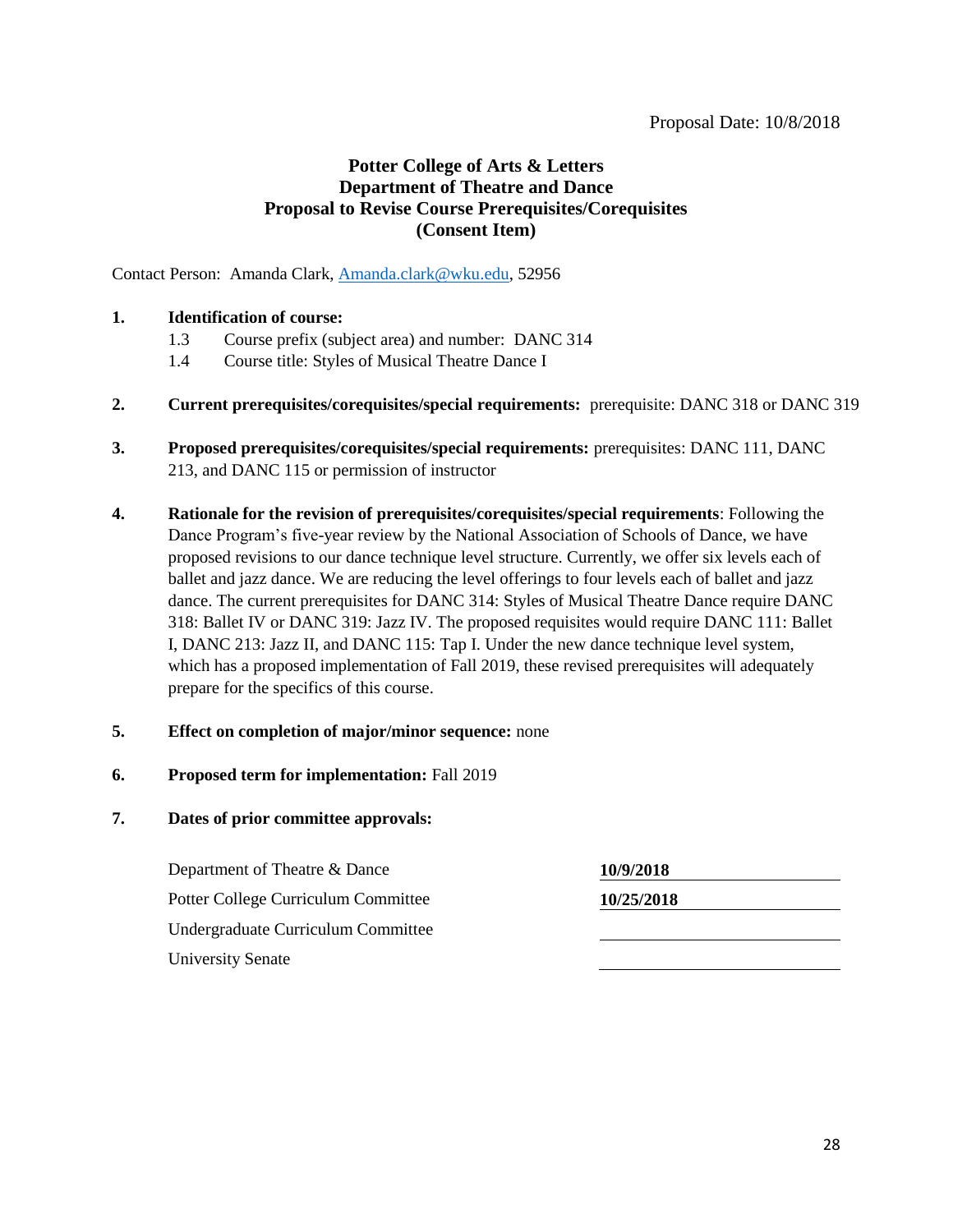#### Proposal Date: Oct. 8, 2018

### **Potter College of Arts & Letters School of Journalism & Broadcasting Proposal to Revise Course Title (Consent Item)**

Contact Person: Mac McKerral, [mac.mckerral@wku.edu,](mailto:mac.mckerral@wku.edu) 813-679-5662

#### **7. Identification of proposed course:**

- 1.5 Course prefix (subject area) and number: SJB 421
- 1.6 Course title: American Press History
- 1.7 Credit Hours: 3
- **2. Proposed course title:** American News Media History
- **3. Proposed abbreviated course title:** American News Media History (maximum of 30 characters/spaces)
- **4. Rationale for the revision of course title:** "Press History" is outdated and does not match course content that has been updated through the years.

#### **5. Proposed term for implementation:** Next Available

| Journalism Major                    | 10-8-2018  |  |
|-------------------------------------|------------|--|
| School of Journalism & Broadcasting | 10-9-2018  |  |
| <b>PCAL Curriculum Committee</b>    | 10-25-2018 |  |
| Undergraduate Curriculum Committee  |            |  |
| <b>University Senate</b>            |            |  |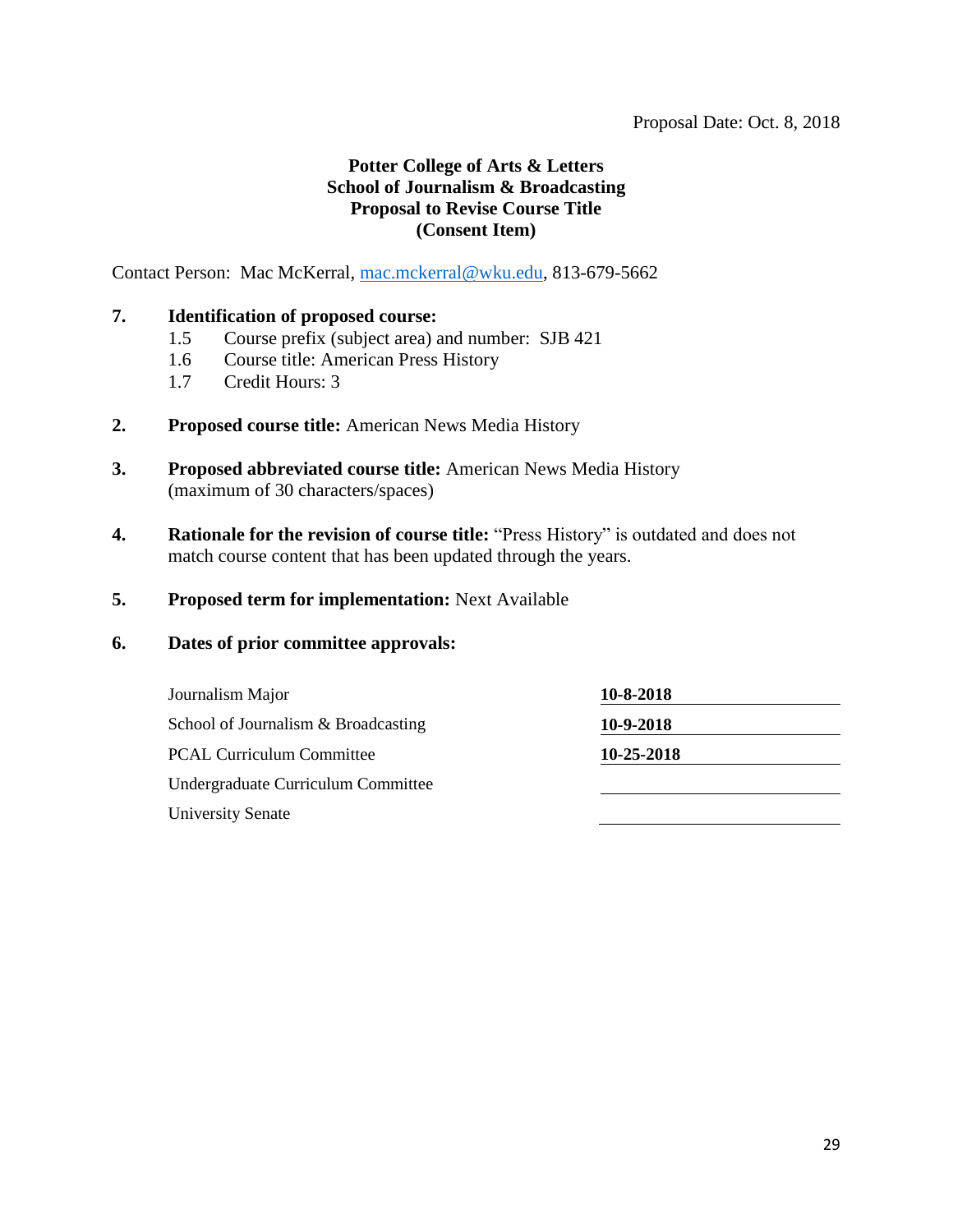### **Potter College of Arts & Letters School of Journalism & Broadcasting Proposal to Revise Course Prerequisites/Corequisites (Consent Item)**

Contact Person: Ted Hovet [ted.hovet@wku.edu](mailto:ted.hovet@wku.edu) 745-5782

#### **1. Identification of course:**

- 1.1 Course prefix (subject area) and number: FILM 366
- 1.2 Course title: History of Narrative Film
- **2. Current prerequisites/corequisites/special requirements:**  Prerequisite: Colonnade Category F-AH.
- **3. Proposed prerequisites/corequisites/special requirements:**  Prerequisite: FILM 201
- **4. Rationale for the revision of prerequisites/corequisites/special requirements:**

This change will make FILM 201 the entry-level course required for all 300-level FILM courses, giving consistency to the major. FILM 366 examines key moments in film history with an expectation that students have an understanding of fundamental cinematic techniques, including cinematography, editing, sound, and mise-en-scene. FILM 201 gives students this background.

- **5. Effect on completion of major/minor sequence:** None.
- **6. Proposed term for implementation:** Next Available
- **7. Dates of prior committee approvals:**

| 8/24/18    |  |
|------------|--|
| 10/9/18    |  |
| 10/25/2018 |  |
|            |  |
|            |  |
|            |  |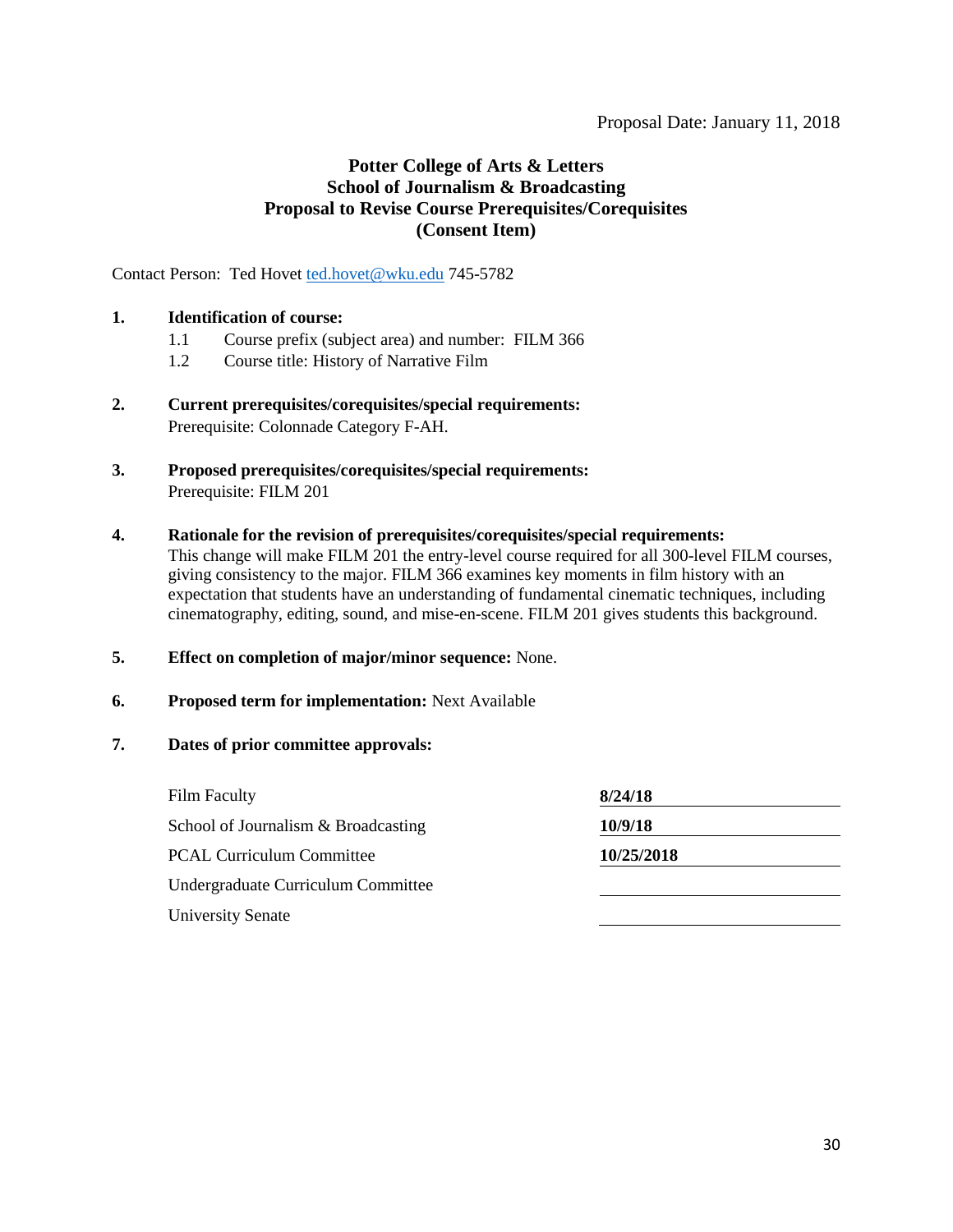### **Potter College of Arts & Letters School of Journalism & Broadcasting Proposal to Revise Course Prerequisites/Corequisites (Consent Item)**

Contact Person: Ted Hovet [ted.hovet@wku.edu](mailto:ted.hovet@wku.edu) 745-5782

#### **1. Identification of course:**

- 1.1 Course prefix (subject area) and number: FILM 465
- 1.2 Course title: Film Genres
- **2. Current prerequisites/corequisites/special requirements:**  Prerequisite(s): ENG 100 and ENG 200 and either FILM 201, or instructor's permission.
- **3. Proposed prerequisites/corequisites/special requirements:** Prerequisites: FILM 369 or permission of instructor
- **4. Rationale for the revision of prerequisites/corequisites/special requirements:** FILM 369 is now the appropriate 300-level courses that students should take before enrolling in FILM/ENG 465, as it is required of all film majors. FILM 201 need not be listed, because it is a prereq for FILM 369.
- **5. Effect on completion of major/minor sequence:** None.
- **6. Proposed term for implementation:** Next Available
- **7. Dates of prior committee approvals:**

| <b>Film Faculty</b>                 | 8/24/18    |  |
|-------------------------------------|------------|--|
| School of Journalism & Broadcasting | 10/9/18    |  |
| <b>PCAL Curriculum Committee</b>    | 10/25/2018 |  |
| Undergraduate Curriculum Committee  |            |  |
| <b>University Senate</b>            |            |  |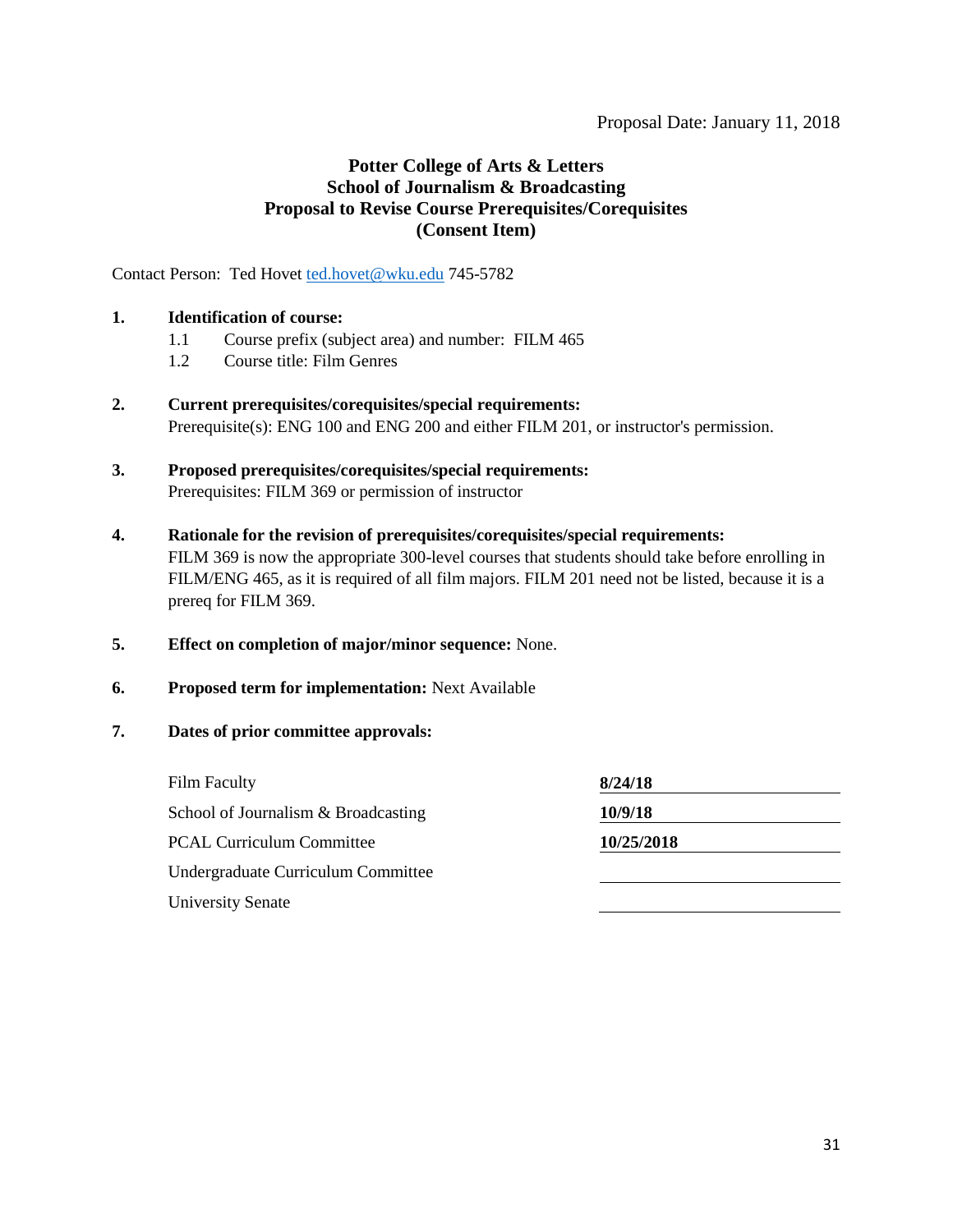### **Potter College of Arts & Letters School of Journalism & Broadcasting Proposal to Revise Course Prerequisites/Corequisites (Consent Item)**

Contact Person: Ted Hovet [ted.hovet@wku.edu](mailto:ted.hovet@wku.edu) 745-5782

#### **1. Identification of course:**

- 1.1 Course prefix (subject area) and number: FILM 466
- 1.2 Course title: Film Theory
- **2. Current prerequisites/corequisites/special requirements:**  Prerequisites: ENG 366, ENG 365; FILM 201, or permission of instructor.
- **3. Proposed prerequisites/corequisites/special requirements:** Prerequisites: FILM 369 or permission of instructor
- **4. Rationale for the revision of prerequisites/corequisites/special requirements:** FILM 369 is now the appropriate 300-level courses that students should take before enrolling in FILM/ENG 466, as it is required of all film majors. FILM 201 need not be listed, because it is a prereq for FILM 369.
- **5. Effect on completion of major/minor sequence:** None.
- **6. Proposed term for implementation:** Next Available
- **7. Dates of prior committee approvals:**

| <b>Film Faculty</b>                 | 8/24/18    |
|-------------------------------------|------------|
| School of Journalism & Broadcasting | 10/9/18    |
| <b>PCAL Curriculum Committee</b>    | 10/25/2018 |
| Undergraduate Curriculum Committee  |            |
| <b>University Senate</b>            |            |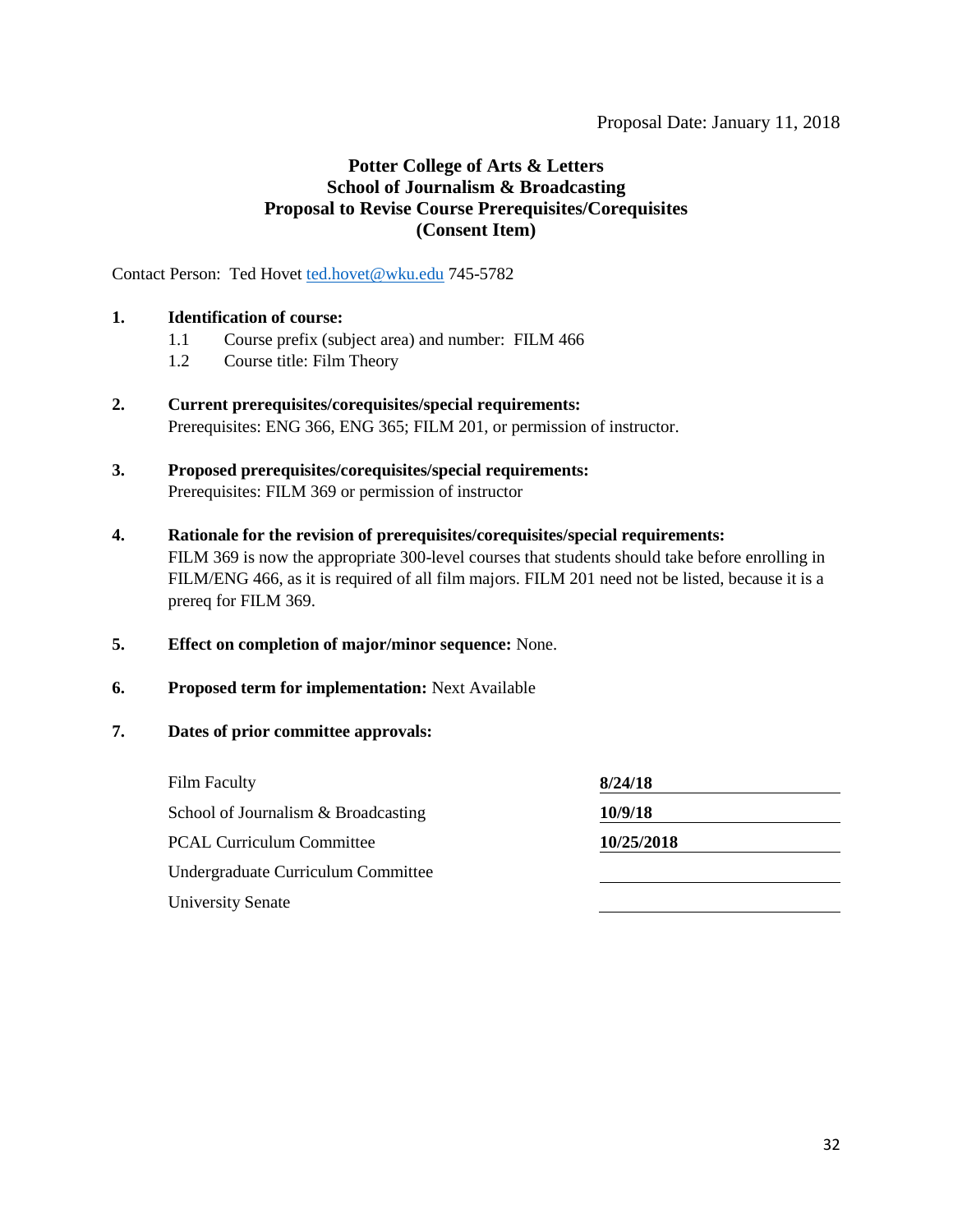#### Proposal Date: 9/25/2018

### **Potter College of Arts & Letters School of Journalism & Broadcasting Proposal to Revise Course Prerequisites/Corequisites (Consent Item)**

Contact Person: James Kenney; [james.kenney@wku.edu;](mailto:james.kenney@wku.edu) 270-745-6307

#### **1. Identification of course:**

- 1.1 Course prefix (subject area) and number: PJ 334
- 1.2 Course title: Picture Stories
- **2. Current prerequisites/corequisites/special requirements:** PJ 336
- **3. Proposed prerequisites/corequisites/special requirements:** PJ 333 (or permission of instructor)
- **4. Rationale for the revision of prerequisites/corequisites/special requirements:** PJ 336 is no longer a required course for the major. PJ 333 has been functioning as the prerequisite course in its place. Permission of instructor addition allows flexibility in photojournalism majors' and minors' schedules if the instructor deems the student qualified/prepared to successfully complete the course requirements.
- **5. Effect on completion of major/minor sequence:** No change.
- **6. Proposed term for implementation:** Next Available

| Photojournalism Faculty             | 9/29/18    |  |
|-------------------------------------|------------|--|
| School of Journalism & Broadcasting | 10/9/18    |  |
| <b>PCAL Curriculum Committee</b>    | 10/25/2018 |  |
| Undergraduate Curriculum Committee  |            |  |
| <b>University Senate</b>            |            |  |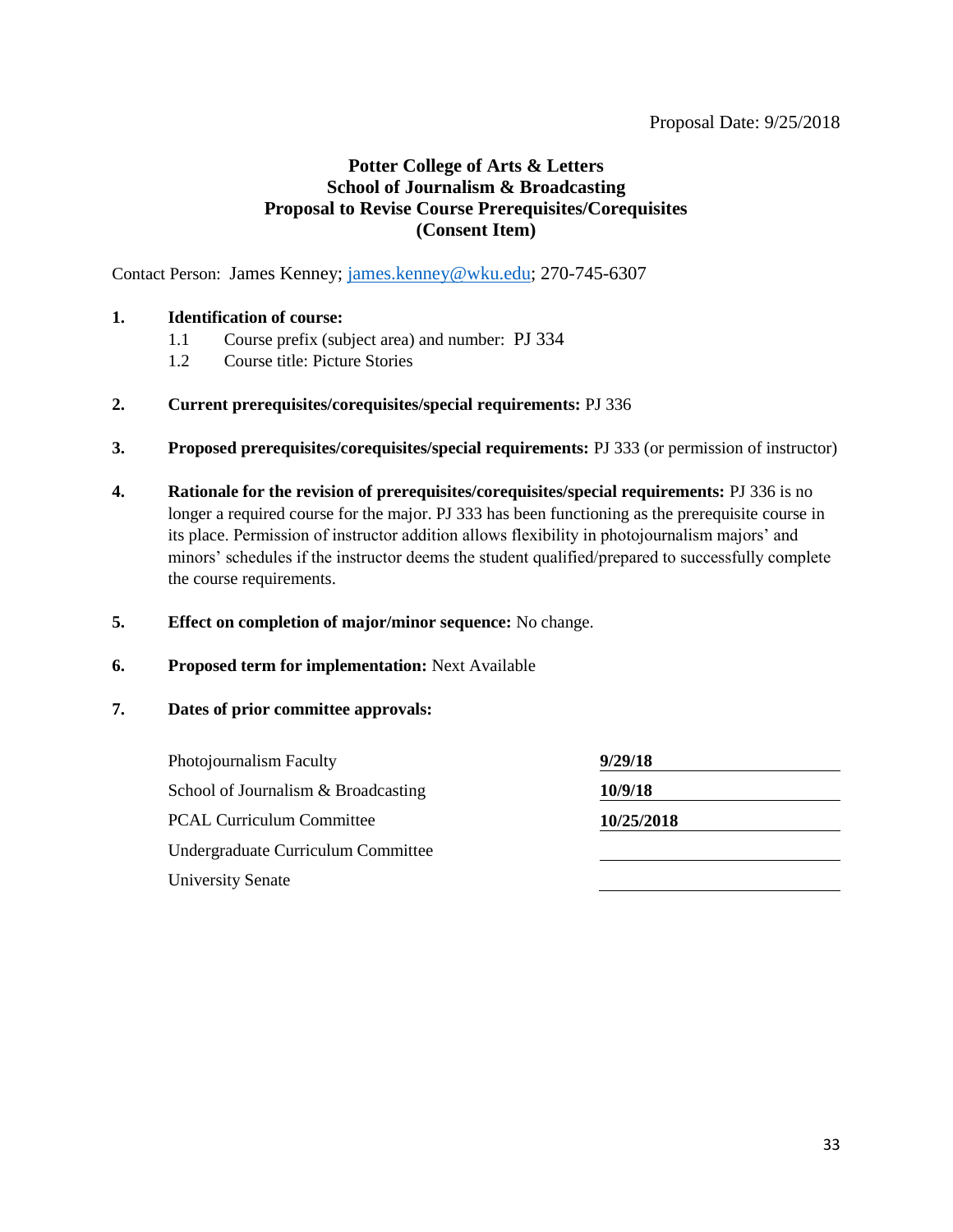#### Proposal Date: 9/25/2018

### **Potter College of Arts & Letters School of Journalism & Broadcasting Proposal to Revise Course Catalog Listing (Consent Item)**

Contact Person: James Kenney; [james.kenney@wku.edu;](mailto:james.kenney@wku.edu) 270-745-6307

#### **1. Identification of course:**

- 1.1 Course prefix (subject area) and number: PJ 131
- 1.2 Course title: Introduction to Digital Photography
- **2. Current course catalog listing:** Introduces non-photojournalism majors to the processes and aesthetic values of digital photography, including light, composition, content and ethics. Concepts applied through hands-on projects. Students must bring digital camera to first class meeting. Lecture/lab. *Course Fee*
- 3. **Proposed course catalog listing:** *(Note: This course does not qualify for photojournalism major or photojournalism minor credit)* Introduces students to the principles of journalistic digital photography through demonstrations, people-oriented photography assignments and class critiques of the photographs. Students must provide their own high quality point-and-shoot or DSLR camera (no camera phones). *Course Fee*
- 4. **Rationale for revision of the course catalog listing:** The new catalog listing clarifies questions that have been raised about whether or not this course counts toward the photojournalism minor. It also specifies the journalism emphasis and camera requirement that are part of the current course. The revision is for clarification only and does not reflect a content change.

#### **5. Proposed term for implementation:** Next Available

| Photojournalism Faculty             | 9/29/18    |
|-------------------------------------|------------|
| School of Journalism & Broadcasting | 10/9/18    |
| <b>PCAL Curriculum Committee</b>    | 10/25/2018 |
| Undergraduate Curriculum Committee  |            |
| University Senate                   |            |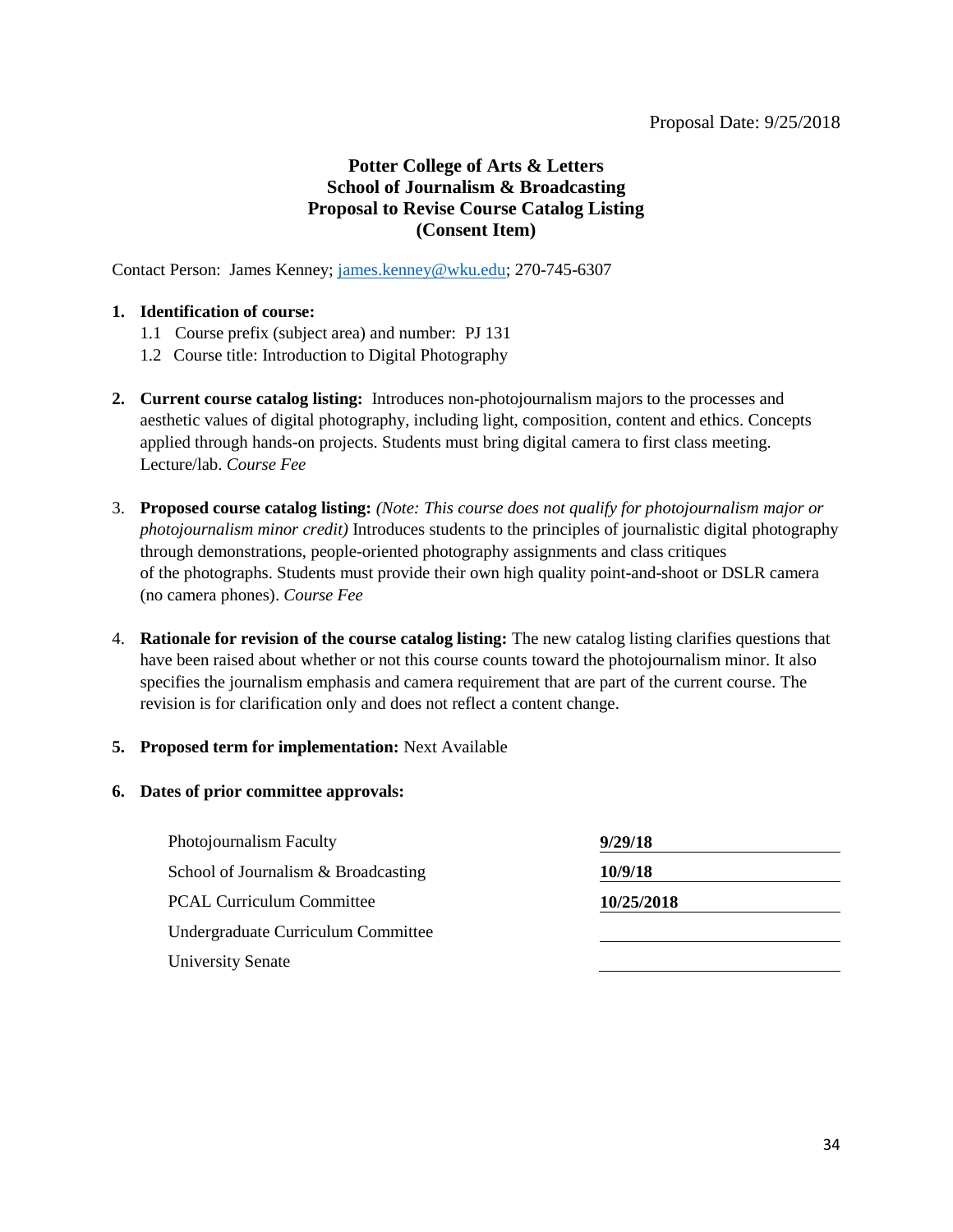# **(Action Item)**

**Proposal to Create a New Course:** MLNG 200: Introduction to Literature in Translation **Potter College of Arts & Letters Department/Unit:** Modern Languages

### **Section 1: Proponent Contact Information**

- **1.1 Name/Title:** Tim Straubel / Instructor II
- **1.2 Email address:** tim.straubel@wku.edu
- **1.3 Phone #** (270)745-8897

### **Section 2: Course Catalog Information**

- **2.1 Course prefix (subject area) and number:** MLNG 200
- **2.2 Course CIP code:** 16.0101
- **2.3 Course title:** Introduction to Literature in Translation
- **2.4 Abbreviated Course title:** Intro to Literature in Translation
- **2.5 Credit hours/Variable credit:** 3 credit hours
- **2.6 Repeatability: N/A**
- **2.7 Course Term: Is this course intended to span more than a single term?**

YES **NO**

## **2.8 Course Catalog Description:**

Introductory study of world literature through fiction, poetry, and drama. Texts come from a specific national literature in English translation. Substantial writing about literature will be required.

- **2.9 Prerequisite/Corequisites/Restrictions:** ENG 100.
- **2.10 Additional Enrollment Requirements:** N/A
- **2.11 Other Special Course Requirements:** N/A
- **2.12 Grade Type:** standard A-F final grade
- **2.13 Schedule Type:** lecture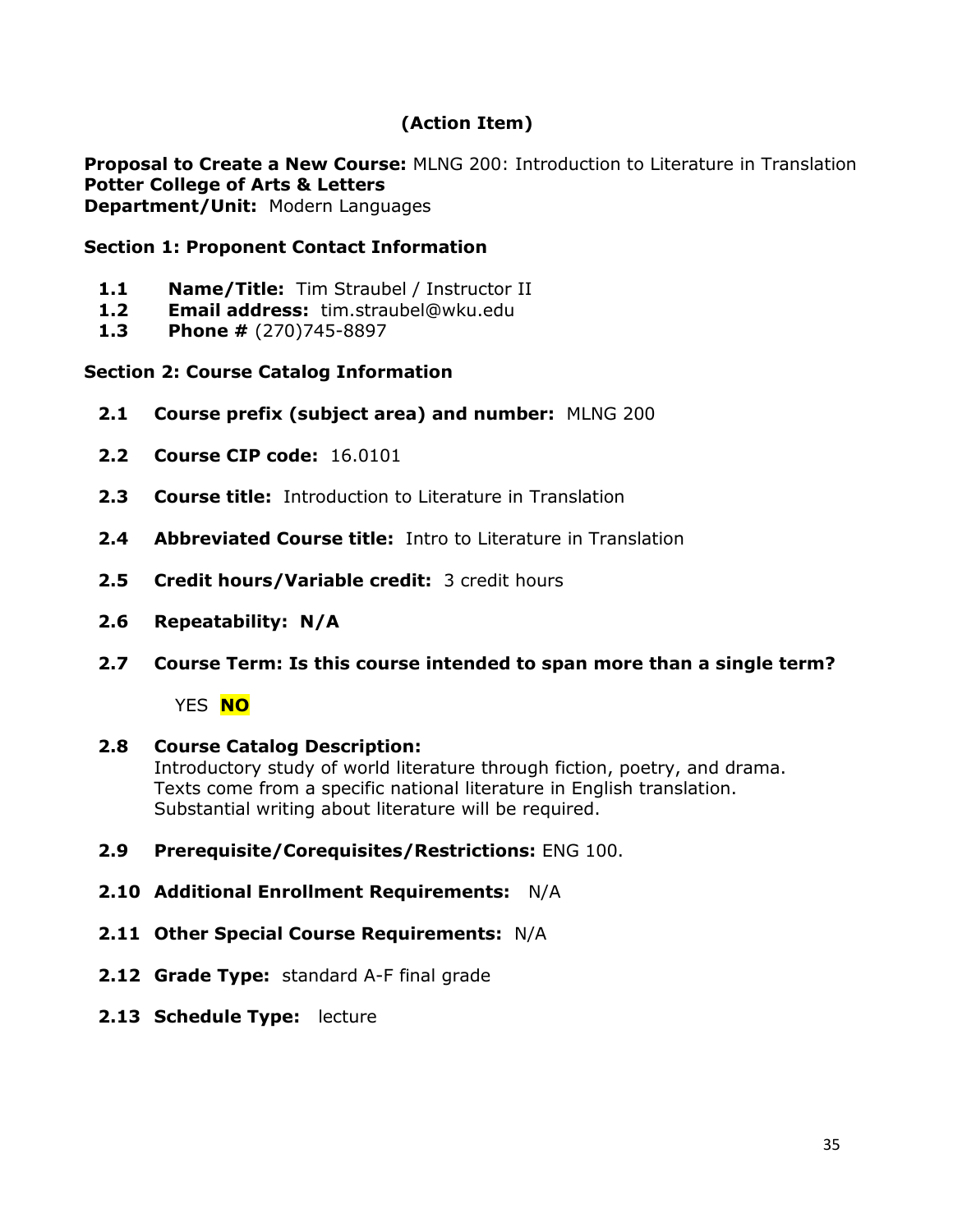### **Section 3: Description of proposed course**

### **3.1 Course Content Summary:**

Each section of the course is structured around the literary culture of a certain background, focusing on a particular national literature of the world not originally written in English. Each course will analyze different source material depending on the language area of the faculty member teaching it. The course will have poetry, drama, and fiction components. The course grade will be gathered from participation, essays, quizzes, and exams.

### **3.2 Learning Outcomes:**

Upon successful completion of this course, students should be able to demonstrate the following elements:

 -Utilize basic formal elements, techniques, concepts and vocabulary of specific disciplines within the Arts and Humanities.

 -Distinguish among various kinds of evidence by identifying reliable sources and valid arguments.

 -Demonstrate how social, cultural, and historical contexts influence creative expression in the Arts and Humanities.

 -Evaluate the significance of human expression and experience in shaping larger social, cultural, and historical contexts.

 -Evaluate enduring and contemporary issues of human experience. -Read, comprehend, and analyze primary texts independently and proficiently.

### **3.3 Assessment/Evaluation:**

Students will complete essays showcasing analytical and argumentative writing. They will complete needed assignments, exercises, quizzes, exams, and participate in lectures. Student will also be required to learn the proper literary terminology for the course as well as use proper MLA format for essays.

### **Section 4: Rationale**

#### **4.1 Reason for developing this proposed course**:

This course is designed to meet the needs of students interested in a different literary experience outside of the traditional English 200 course. The course will offer students the opportunity to be presented with, examine, and criticize the literature of a specific culture through fiction, poetry, and drama not originally written in English. This course offers students the opportunity to gain insight into a specific culture through literature in translation. The course will be taught by faculty members who have degrees in the particular national literature being taught. This course is intended for proposal to Colonnade, in the Foundations category.

### **4.2 Relationship to similar courses offered by other university departments/units:**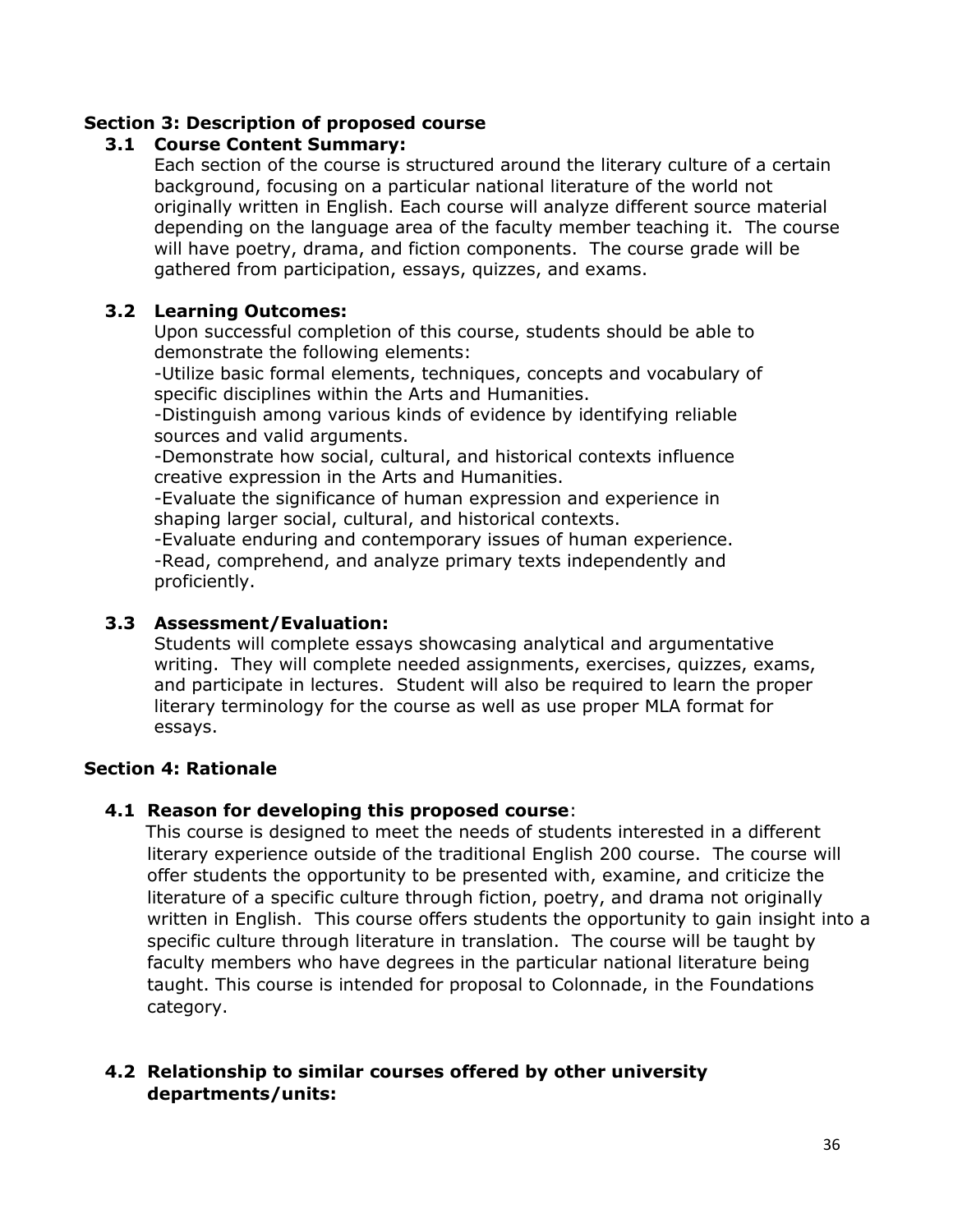- Do any other courses already being offered by other university departments/units share content with this proposed course? **YES** NO
- Are any of the proposed pre/co-requisites for this course offered by another university department/unit? **YES** NO
- If the answer to both questions is NO, simply proceed to item 5.
- If the answer to either of those questions is YES, indicate here who in the affected departments/units was consulted, and the dates of those consultations:

Jeff Samuels, December 1, 2017 Rob Hale and David LeNoir, February 6, 2018 David LeNoir, April 12, 2018

### **Section 5: Projected Enrollments/Resources**

- **5.1 How many students per section are expected to enroll in this proposed course?** 27
- **5.2 How many sections of this course per academic year will be offered?** 2
- **5.3 How many students per academic year are expected to enroll?** 54

#### **5.4 How were these projections calculated? Explain any supporting evidence/data you have for arriving at these projections.**

The number projections come from data provided by the English Dept. and Religious Studies Dept. from their courses.

- **5.5 Proposed method of staffing:** Current staffing is sufficient.
- **5.6 Instructional technology resources:**  Current instructional technology is sufficient
- **5.7 Library resources:** Will this proposed course require the use of library resources (books, journals, reference materials, audio-visual materials, electronic databases, etc.)? YES **NO**

If YES, was a [Library Resources Form](https://www.wku.edu/library/forms.php) submitted to the appropriate collection development librarian prior to consideration at the college curriculum level?

#### **Section 6: Proposed term for implementation:** next available

#### **Section 7: Supplemental/Supporting Documentation**: N/A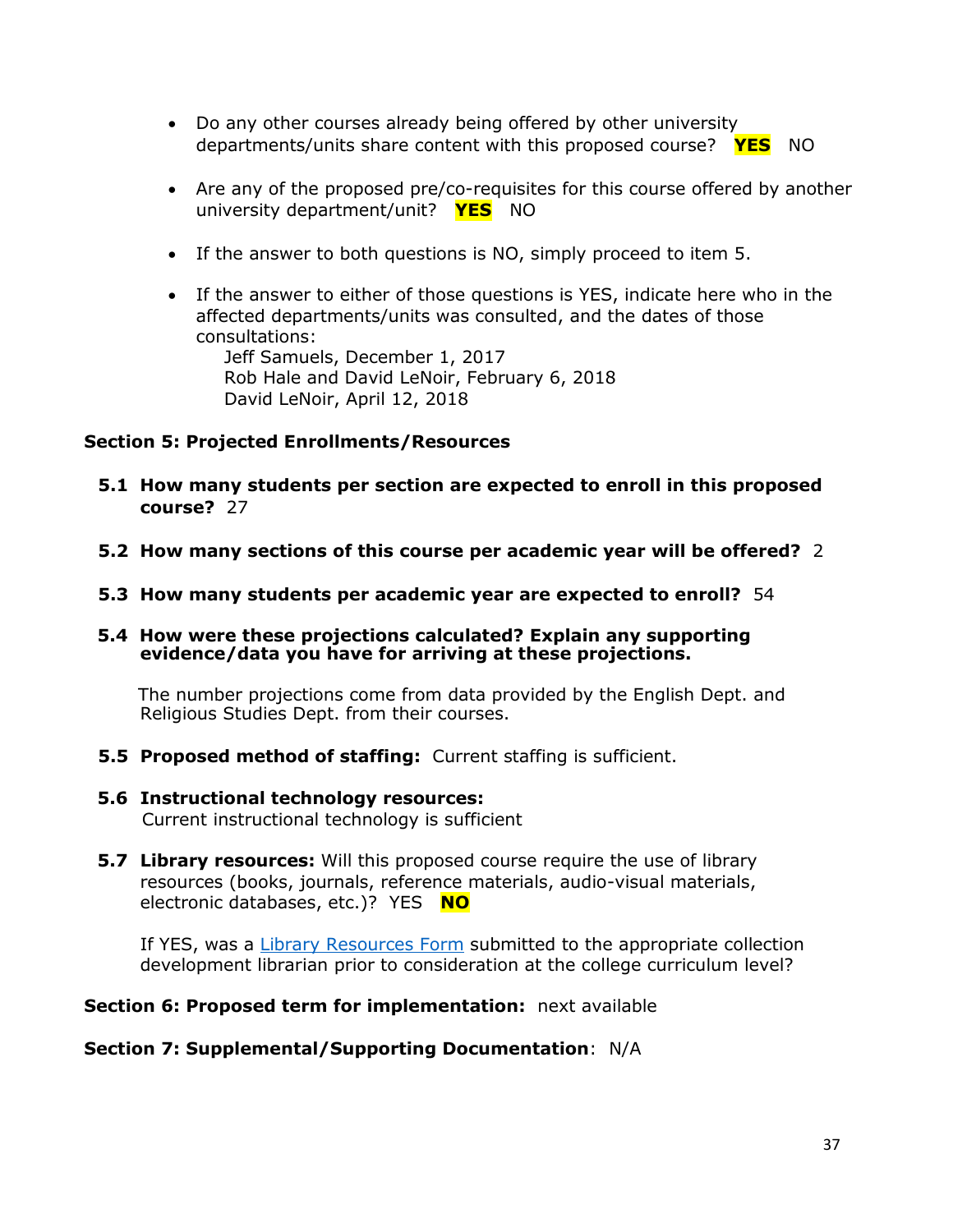#### **Proposal to Revise a Program: A.B. in Dance Potter College of Arts & Letters Department/Unit: Theatre and Dance**

#### **Section 1: Proponent Contact Information**

- **1.1** Name/Title: Amanda Clark/Professor/Dance Program Coordinator
- **1.2** Email address: Amanda.clark@wku.edu
- **1.3** Phone #: 52956

#### **Section 2: Program Information**

- **2.4** Current Program reference number: 630 and 630P
- **2.5** Current Program title: A.B. in Dance
- **2.6** Current total number of credits required in the program: 45

#### **Section 3: Proposed program revisions and rationales**

**3.10** Revise level requirements of technique: Currently, students are required to achieve a level five in Ballet or Jazz and a level three in a second dance genre (Ballet, Jazz, Modern, Tap) within the A.B. in Dance degree curriculum. We propose that students now be required to achieve a level four in a selected genre (Ballet, Jazz, Modern, Tap) and a level three in a second genre.

Currently, students are required to achieve a level five in Ballet or Jazz and a level three in a second dance genre (Ballet, Jazz, Modern, Tap) within the A.B.in Dance degree curriculum. As a result of the program's five-year review by the National Association of Schools of Dance, we are revising our technique curriculum from six levels of various genres to four levels each of ballet, jazz, modern, and tap dance. Therefore, it is necessary to revise our level requirements. The level number associated with this requirement will match the levels that we will now offer. In addition, students will be able to choose to achieve a higher level in Modern or Tap Dance as well as Ballet and Jazz. Students will still need to reach a 400 level dance technique in one genre, and a 300 level dance technique in a second genre.

#### **Section 4: Consultations**

Do any of the proposed revisions in section 3 above involve or in any other way impact other departments/units? YES NO

If NO, simply proceed to item 5.

If YES, identify those revisions here, referring to them by the numbers assigned in section 3 above, and for each, indicate who in the affected department/unit was consulted, and the date of that consultation:

#### **Section 5: Proposed term for implementation:** Fall 2019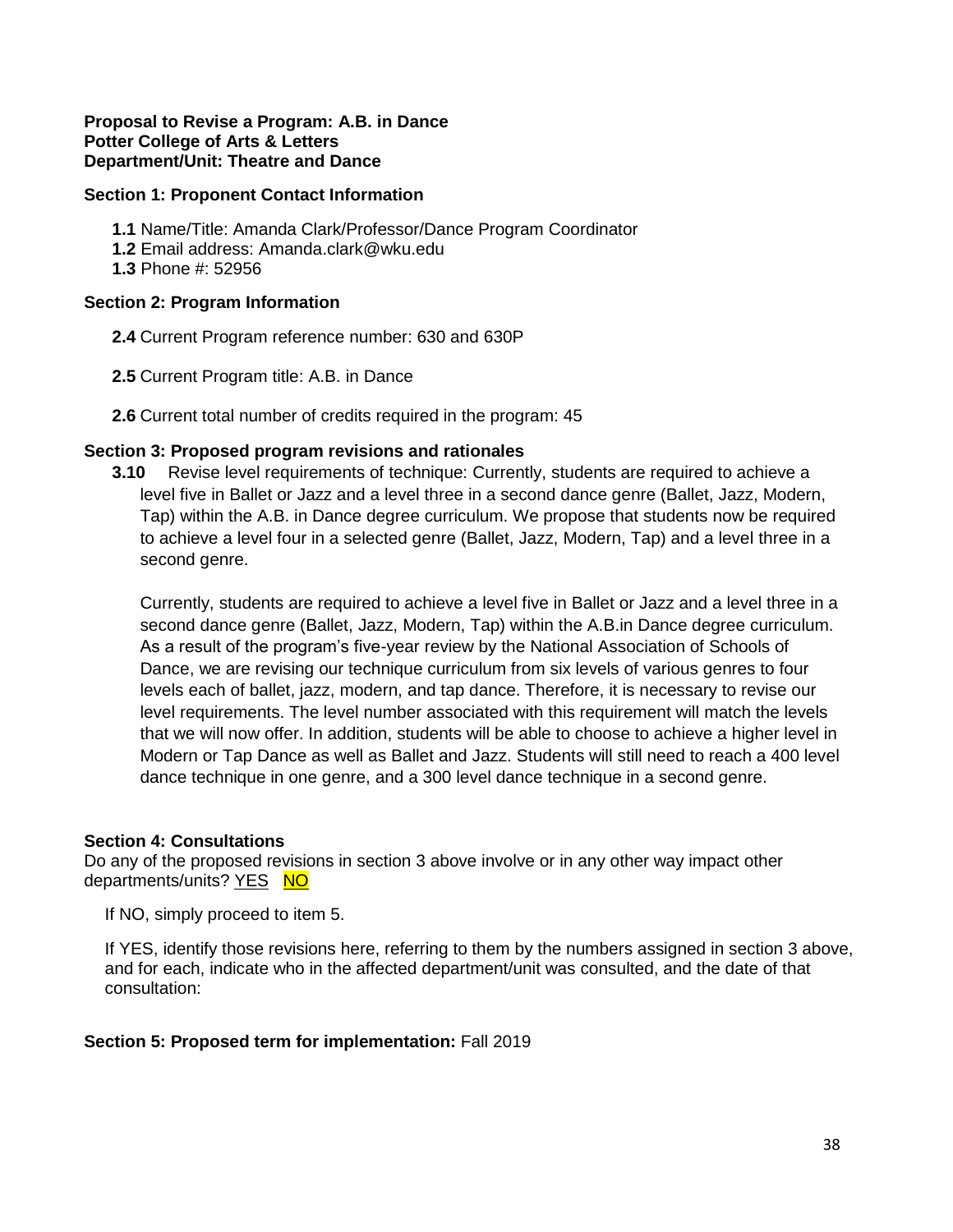**Section 6: Approval Flow Dates:** 

**Proposing department/unit:** 8/22/2018 **Potter College Curriculum Committee:** 10/25/2018 **Undergraduate Curriculum Committee: University Senate:**

**Section 7: Required Appendices: Current & proposed program descriptions:** 

**7.1 Current Program Description: (**On a separate pages):

**7.2 Proposed Program Description: (**On a separate pages):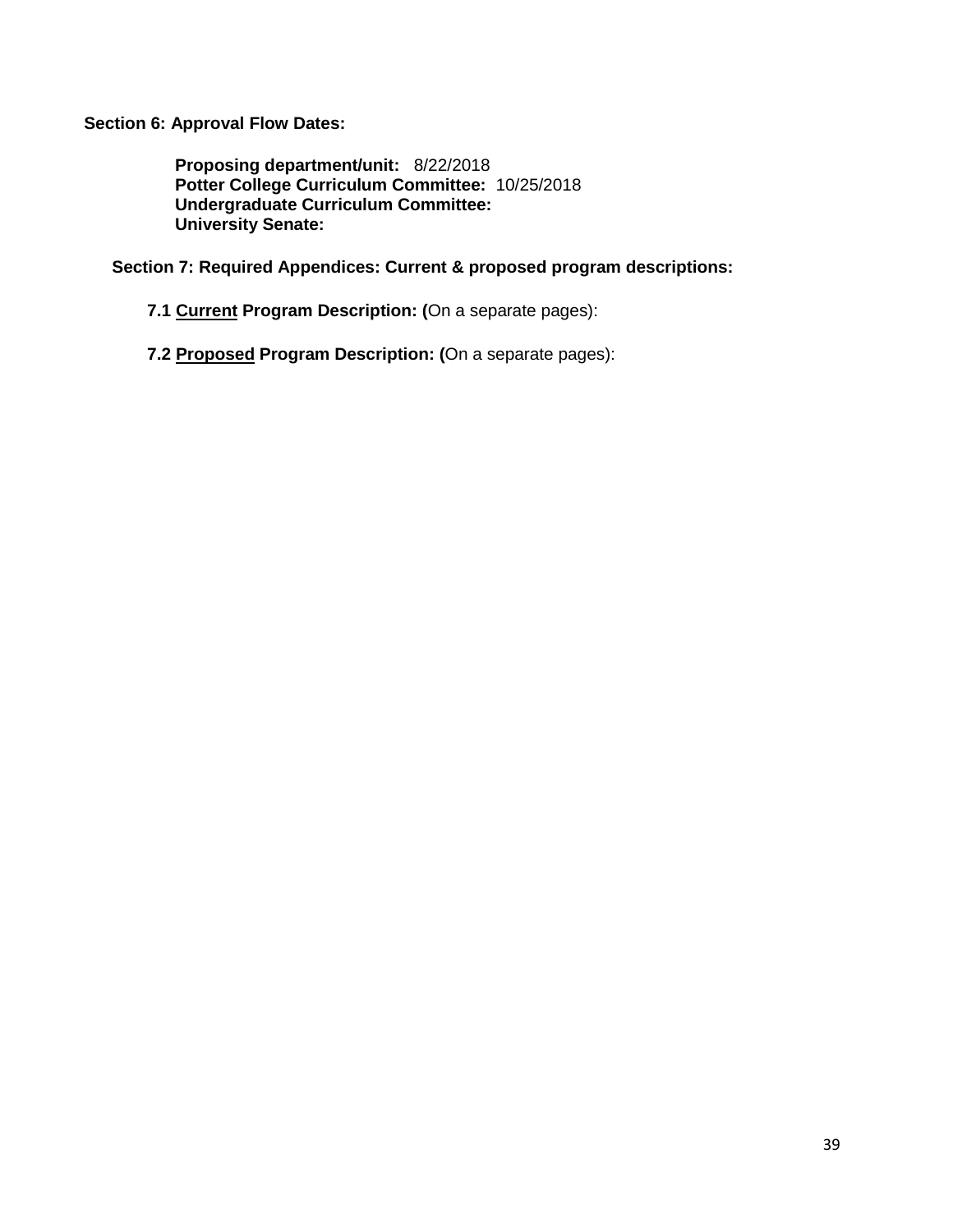# **7.1 Current A.B. in Dance**

| <b>Required Courses</b>                                                                                                                                                             | <b>Credits</b>             | <b>Notes</b>                                                                                                                                                                                                            |
|-------------------------------------------------------------------------------------------------------------------------------------------------------------------------------------|----------------------------|-------------------------------------------------------------------------------------------------------------------------------------------------------------------------------------------------------------------------|
| PERF 175: University Exp. In Perf Arts<br>PERF 120: Rehearsal and Production I<br>PERF 220: Production Lab I                                                                        | 2<br>1<br>1                |                                                                                                                                                                                                                         |
| One of these two technical production courses<br>THEA 250: Stage Electrics<br>THEA 241: Costume Technology                                                                          | 3                          |                                                                                                                                                                                                                         |
| DANC 350: Dance History<br>DANC 301: Dance Pedagogy<br>DANC 235: Dance Improvisation<br>DANC 310: Choreography I<br>DANC 420: Choreography II<br>DANC445: Dance Anatomy/Kinesiology | 3<br>3<br>3<br>3<br>3<br>3 |                                                                                                                                                                                                                         |
| <b>Ballet Technique Courses</b><br>(2 credits each)                                                                                                                                 | 8                          | <mark>Initial placement based on</mark><br><del>demonstrated skill level.  Must-</del><br><mark>achieve at least level 5 in-</mark> either<br><mark>Ballet or Jazz and level 3 in a</mark><br><mark>second genre</mark> |
| Jazz Technique Courses<br>(2 credits each)                                                                                                                                          | 4                          | <del>Initial placement based on</del><br><del>demonstrated skill level.  Must-</del><br><mark>achieve at least level 5 in e</mark> ither<br><mark>Ballet or Jazz and level 3 in a</mark><br><mark>second genre</mark>   |
| <b>Modern Technique Courses</b><br>(2 credits each)                                                                                                                                 | $\overline{4}$             | <mark>Initial placement based on</mark><br><mark>demonstrated skill level.  Must</mark> -<br><del>achieve at least level 5 in-</del> either<br><mark>Ballet or Jazz and level 3 in a</mark><br><del>second genre</del>  |
| <b>Upper division Restricted Electives</b><br>in dance or related areas.                                                                                                            | 3                          |                                                                                                                                                                                                                         |

# **Total Required Hours 44**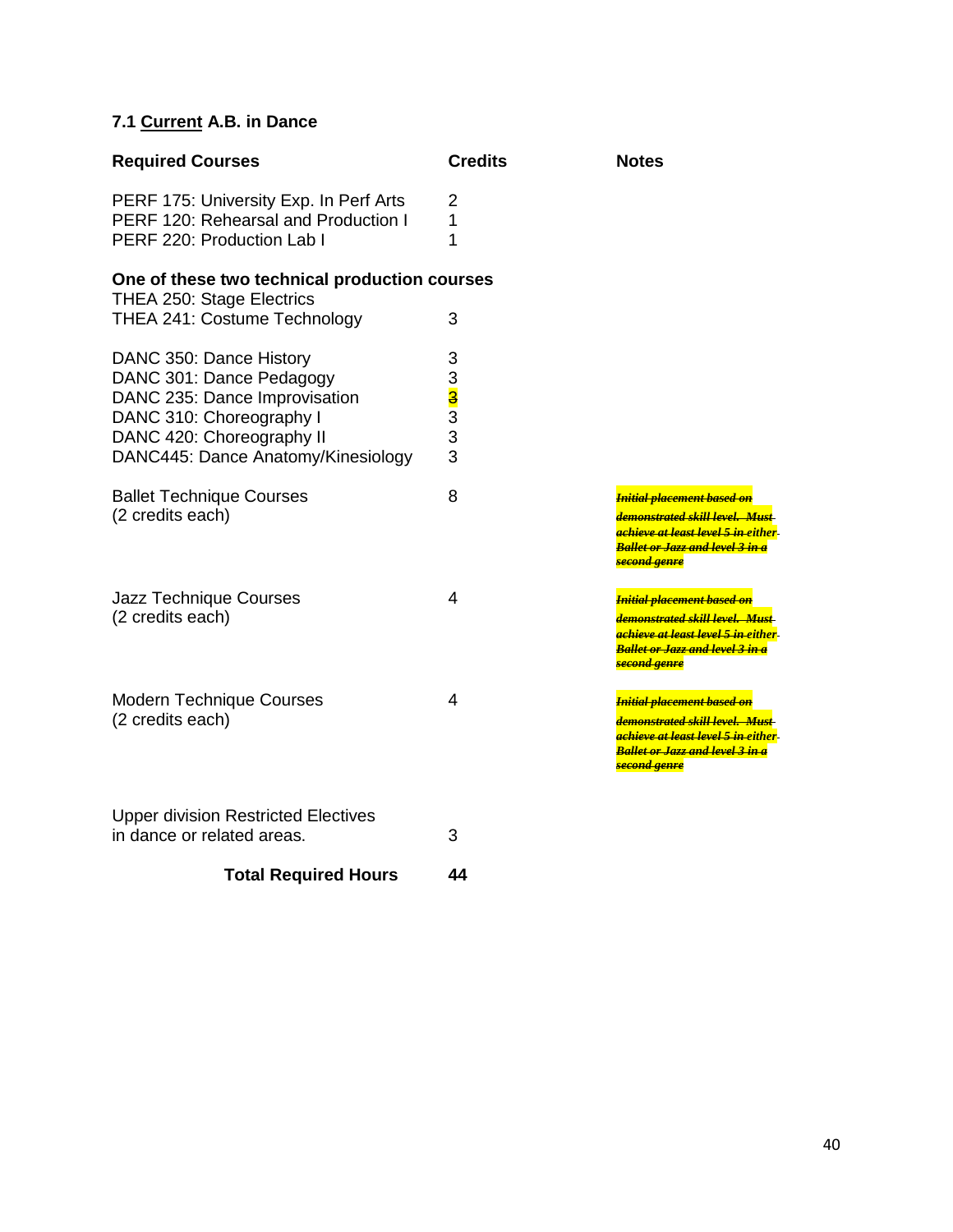# **7.2 Proposed A.B. in Dance**

| <b>Required Courses</b>                                                                                                                                                              | <b>Credits</b>                  | <b>Notes</b>                                                                                                                                                          |  |
|--------------------------------------------------------------------------------------------------------------------------------------------------------------------------------------|---------------------------------|-----------------------------------------------------------------------------------------------------------------------------------------------------------------------|--|
| PERF 175: University Exp. In Perf Arts<br>PERF 120: Rehearsal and Production I<br>PERF 220: Production Lab I                                                                         | 2<br>1<br>1                     |                                                                                                                                                                       |  |
| One of these two technical production courses                                                                                                                                        |                                 |                                                                                                                                                                       |  |
| <b>THEA 250: Stage Electrics</b><br>THEA 241: Costume Technology                                                                                                                     | 3                               |                                                                                                                                                                       |  |
| DANC 350: Dance History<br>DANC 301: Dance Pedagogy<br>DANC 235: Dance Improvisation<br>DANC 310: Choreography I<br>DANC 420: Choreography II<br>DANC 445: Dance Anatomy/Kinesiology | 3<br>$\frac{3}{2}$ $3$ $3$<br>3 |                                                                                                                                                                       |  |
| <b>Ballet Technique Courses</b><br>(2 credits each)                                                                                                                                  | 8                               | <b>Initial placement based on</b><br>demonstrated skill level. Must<br>achieve at least a level 4 in a-<br>selected genre and level 3 in a-<br><b>second genre.</b> - |  |
| Jazz Technique Courses<br>(2 credits each)                                                                                                                                           | 4                               | <b>Initial placement based on</b><br>demonstrated skill level. Must<br>achieve at least a level 4 in a-<br>selected genre and level 3 in a-<br><b>second genre.</b> - |  |
| <b>Modern Technique Courses</b><br>(2 credits each)                                                                                                                                  | 4                               | <b>Initial placement based on</b><br>demonstrated skill level. Must<br>achieve at least a level 4 in a-<br>selected genre and level 3 in a<br><b>second genre.</b> -  |  |
| <b>Tap Technique Course</b><br>(2 credits each)                                                                                                                                      | $\overline{\mathbf{2}}$         | <b>Initial placement based on</b><br>demonstrated skill level. Must<br>achieve at least a level 4 in a-<br>selected genre and level 3 in a-<br>second genre.          |  |
| <b>Upper division Restricted Electives</b><br>in dance or related areas.                                                                                                             | 3                               |                                                                                                                                                                       |  |
| <b>Total Required Hours</b>                                                                                                                                                          | 45                              |                                                                                                                                                                       |  |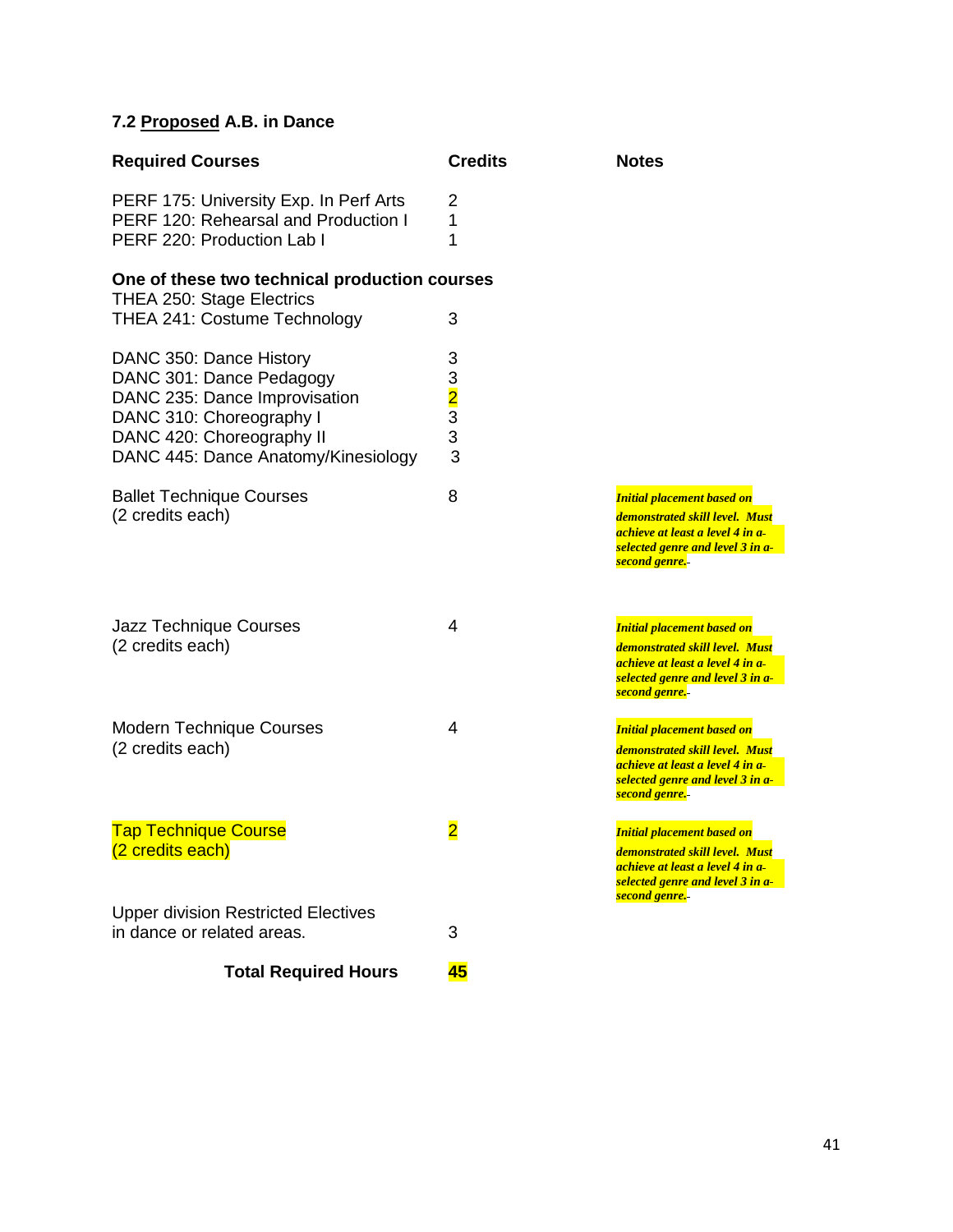### **(Action Item)**

**Proposal to Create a New Course: Ogden College Department/Unit: Mathematics**

#### **Section 1: Proponent Contact Information**

- **1.1 Name/Title: Leslie Plumlee**
- **1.2 Email address: [leslie.plumlee@wku.edu](mailto:leslie.plumlee@wku.edu)**
- **1.3 Phone #: 270-745-6210**

**Section 2: Course Catalog Information** 

- **2.14 Course prefix (subject area) and number:** MATH 099
- **2.15 Course CIP code:** 27.0101
- **2.16 Course title:** Corequisite Support for Algebra
- **2.17 Abbreviated Course title:** Coreq Support for Algebra
- **2.18 Credit hours/Variable credit:** 1
- **2.19 Repeatability:** N/A
- **2.20 Course Term: Is this course intended to span more than a single term?**



- **2.21 Course Catalog Description:** Corequisite academic support for students in MA 115C, MA 116C, or MATH 123. Topics include functions, graphs and fundamental concepts of algebra.
- **2.22 Prerequisite/Corequisites/Restrictions:** Corequisites: One of the following: (MA 115C or MA 116C) and (Math ACT <20 and MPE <12) or MATH 123 and (Math ACT <22 and  $MPE < 14$ )
- **2.23 Additional Enrollment Requirements:** N/A
- **2.24 Other Special Course Requirements:** Exams for this course will be administered outside the scheduled class time.
- **2.25 Grade Type:** Standard
- **2.26 Schedule Type:** Lab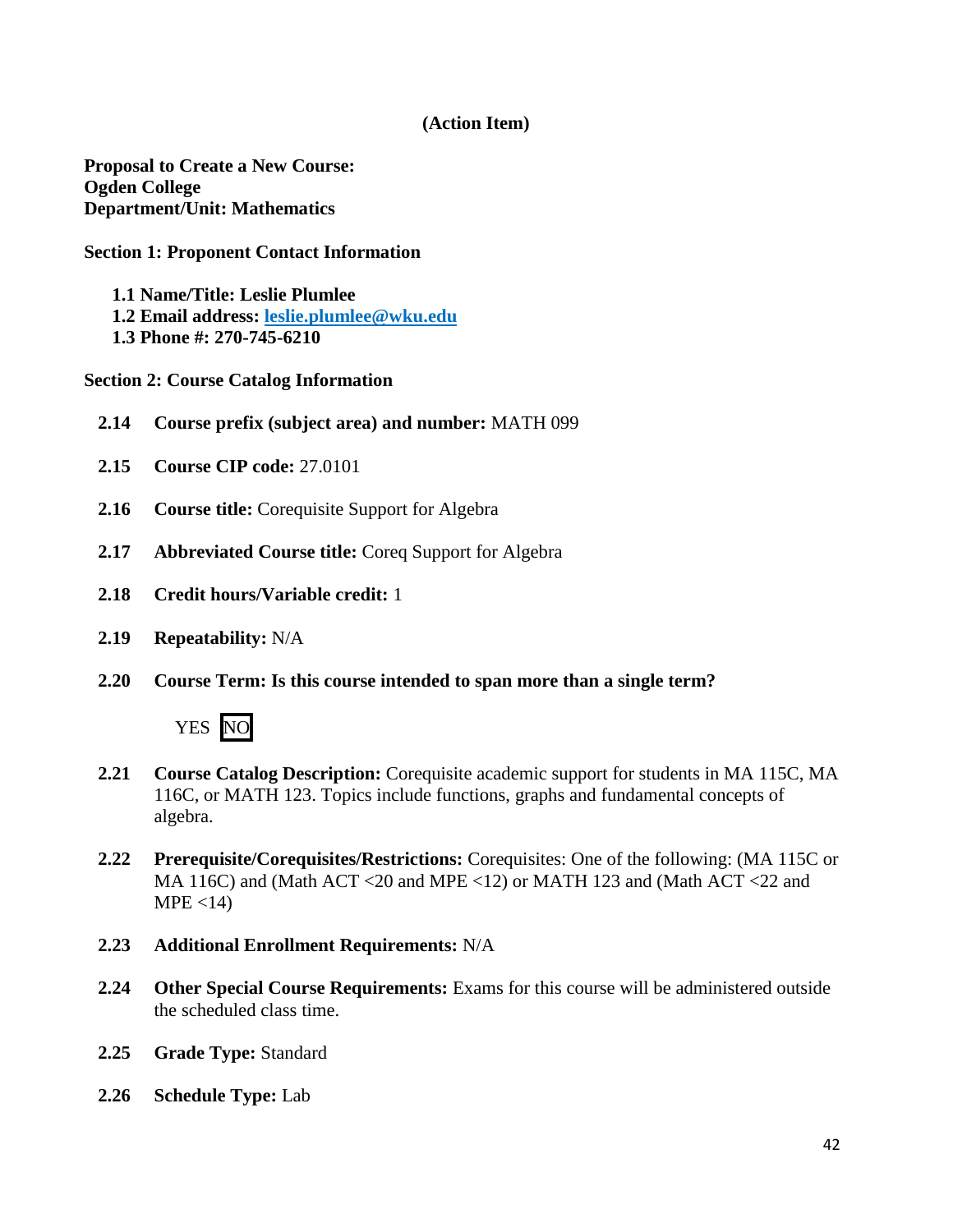### **Section 3: Description of proposed course**

- **3.4 Course Content Summary:** This course will build basic to intermediate algebra skills via adaptive learning software, with classroom support from graduate students in Mathematics.
- **3.5 Learning Outcomes:** Upon successful completion of this course, students should be able to:
	- Solve linear and quadratic equations
	- Solve linear and absolute value inequalities
	- Write and graph linear equations with two variables
	- Factor algebraic expressions
	- Evaluate polynomial expressions and perform polynomial operations
	- Evaluate functions for specified values
	- Perform operations with rational expressions
	- Write radical expressions in simplest radical form
- **3.6 Assessment/Evaluation:** Students will progress through adaptive learning software to develop skills. When their work indicates mastery of assigned topics, the students will take proctored exams to verify that mastery has been achieved.

#### **Section 4: Rationale**

**4.1 Reason for developing this proposed course**: Formerly, students who lacked the necessary preparation (as determined by an inadequate standardized test score) for admission to MATH 115, MATH 116, MATH 123 would enroll in Basic Algebra (DMA 055C) or Intermediate Algebra (DMA 096C) for remediation. Pursuant to the Council on Post-Secondary Education directive that freshmen be admitted directly into credit-bearing courses, this option will no longer exist as of Fall 2019. This course will provide developmental-level remediation to students concurrent with their enrollment in the credit-bearing 100 level courses.

#### **4.2 Relationship to similar courses offered by other university departments/units:**

- Do any other courses already being offered by other university departments/units share content with this proposed course? YES NO
- Are any of the proposed pre/co-requisites for this course offered by another university department/unit? YES NO

#### **Section 5: Projected Enrollments/Resources**

#### **5.1 How many students per section are expected to enroll in this proposed course?** 30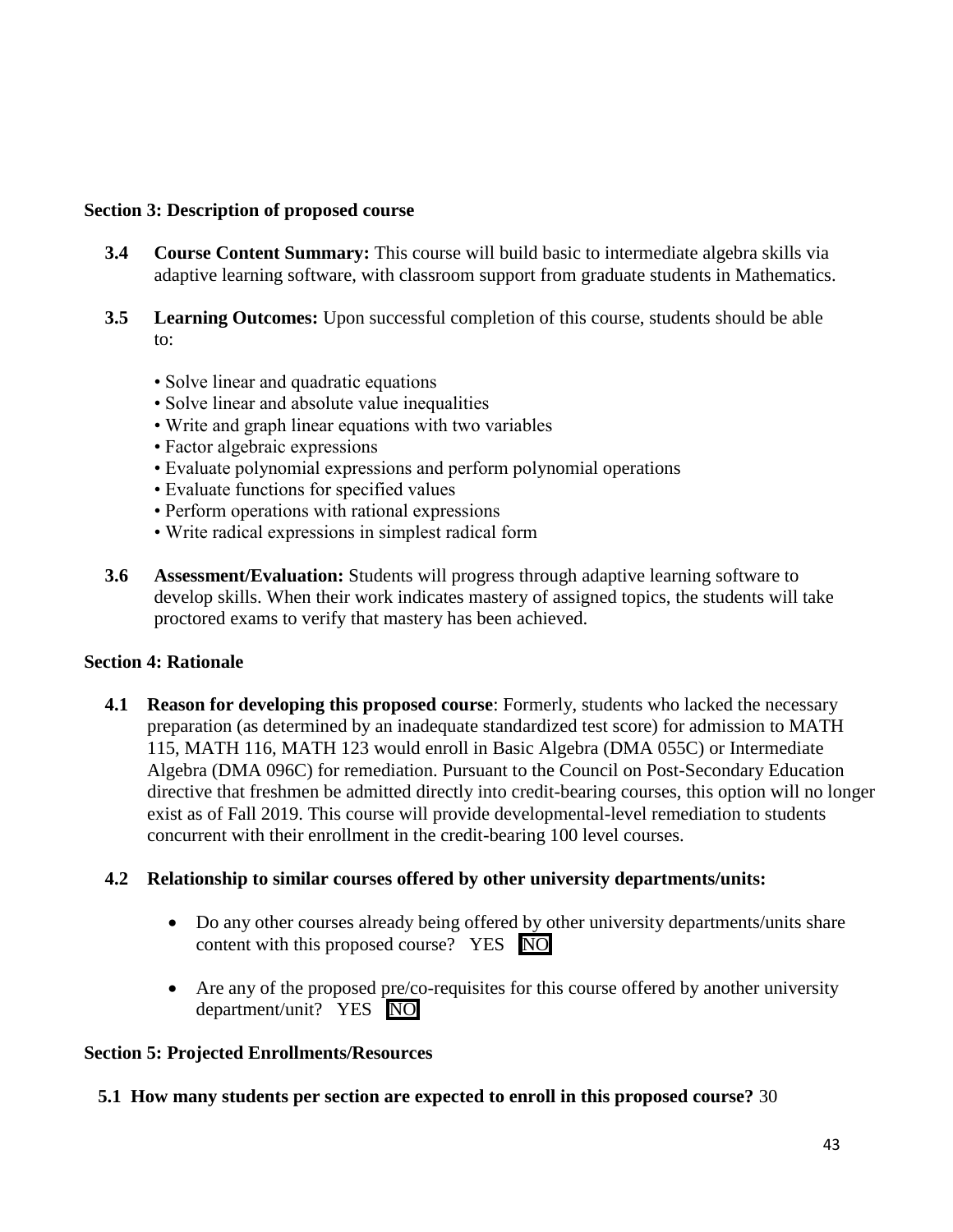- **5.2 How many sections of this course per academic year will be offered?** 15
- **5.3 How many students per academic year are expected to enroll?** 400-500
- **5.4 How were these projections calculated? Explain any supporting evidence/data you have for arriving at these projections.** Enrollment trends in DMA 055C and DMA 096C for the past three academic years were used for estimation.
- **5.8 Proposed method of staffing:** The lab sections will be staffed with Mathematics Graduate Assistants with oversight by a designated faculty member. Funding for additional graduate assistantships is being requested through Ogden College.
- **5.9 Instructional technology resources:** The department currently has one classroom equipped with 30 desktop computers, which will house this course. If enrollments exceed initial estimates, access to additional classrooms with computers may be needed.
- **5.10 Library resources:** Will this proposed course require the use of library resources (books, journals, reference materials, audio-visual materials, electronic databases, etc.)? YES NO

### **Section 6: Proposed term for implementation:** Fall 2019

### **Section 7: Supplemental/Supporting Documentation**: